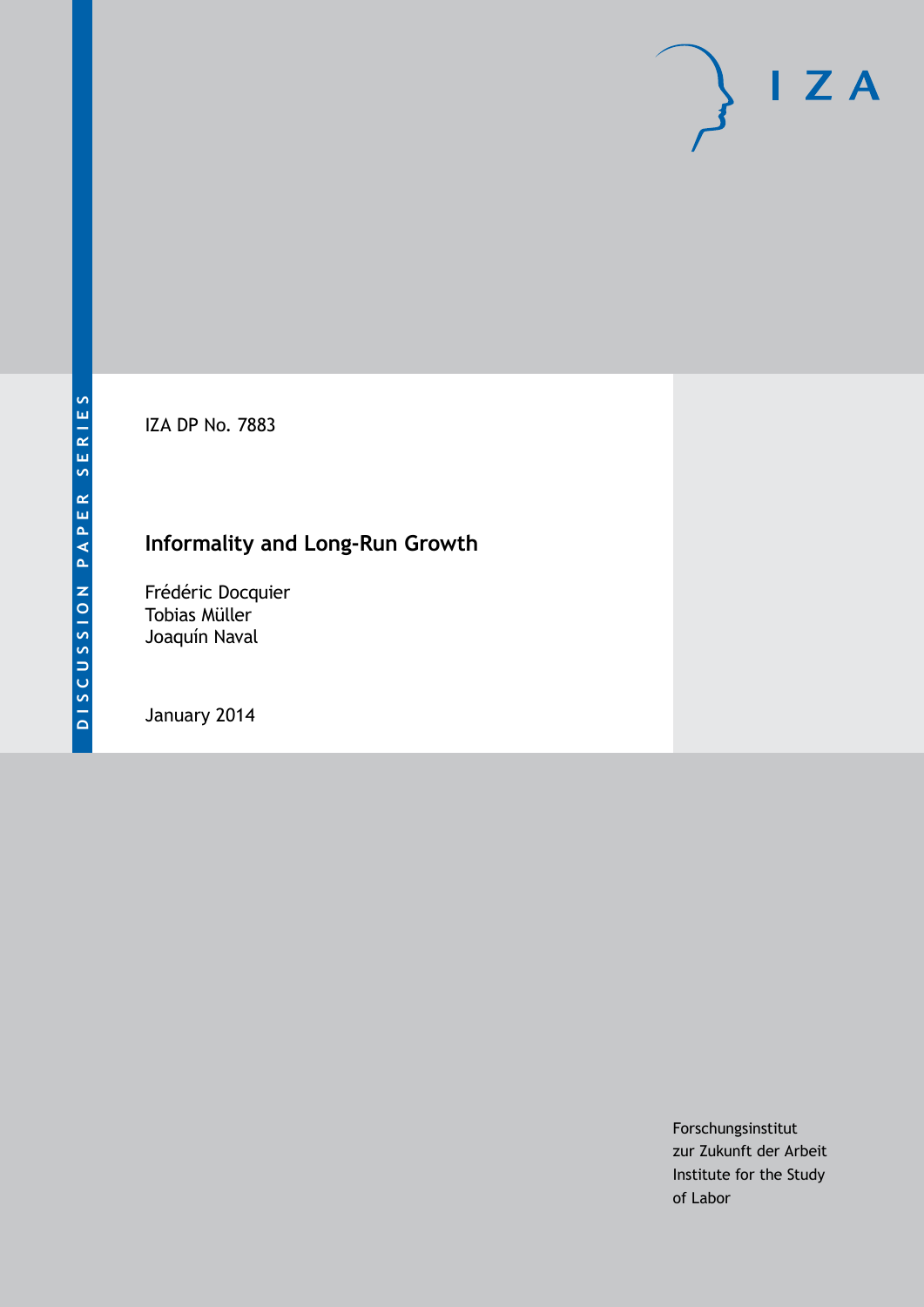# **Informality and Long-Run Growth**

### **Frédéric Docquier**

*FNRS and IRES, Université Catholique de Louvain and IZA*

### **Tobias Müller**

*University of Geneva*

### **Joaquín Naval**

*Universitat Autònoma de Barcelona*

Discussion Paper No. 7883 January 2014

IZA

P.O. Box 7240 53072 Bonn Germany

Phone: +49-228-3894-0 Fax: +49-228-3894-180 E-mail: [iza@iza.org](mailto:iza@iza.org)

Any opinions expressed here are those of the author(s) and not those of IZA. Research published in this series may include views on policy, but the institute itself takes no institutional policy positions. The IZA research network is committed to the IZA Guiding Principles of Research Integrity.

The Institute for the Study of Labor (IZA) in Bonn is a local and virtual international research center and a place of communication between science, politics and business. IZA is an independent nonprofit organization supported by Deutsche Post Foundation. The center is associated with the University of Bonn and offers a stimulating research environment through its international network, workshops and conferences, data service, project support, research visits and doctoral program. IZA engages in (i) original and internationally competitive research in all fields of labor economics, (ii) development of policy concepts, and (iii) dissemination of research results and concepts to the interested public.

<span id="page-1-0"></span>IZA Discussion Papers often represent preliminary work and are circulated to encourage discussion. Citation of such a paper should account for its provisional character. A revised version may be available directly from the author.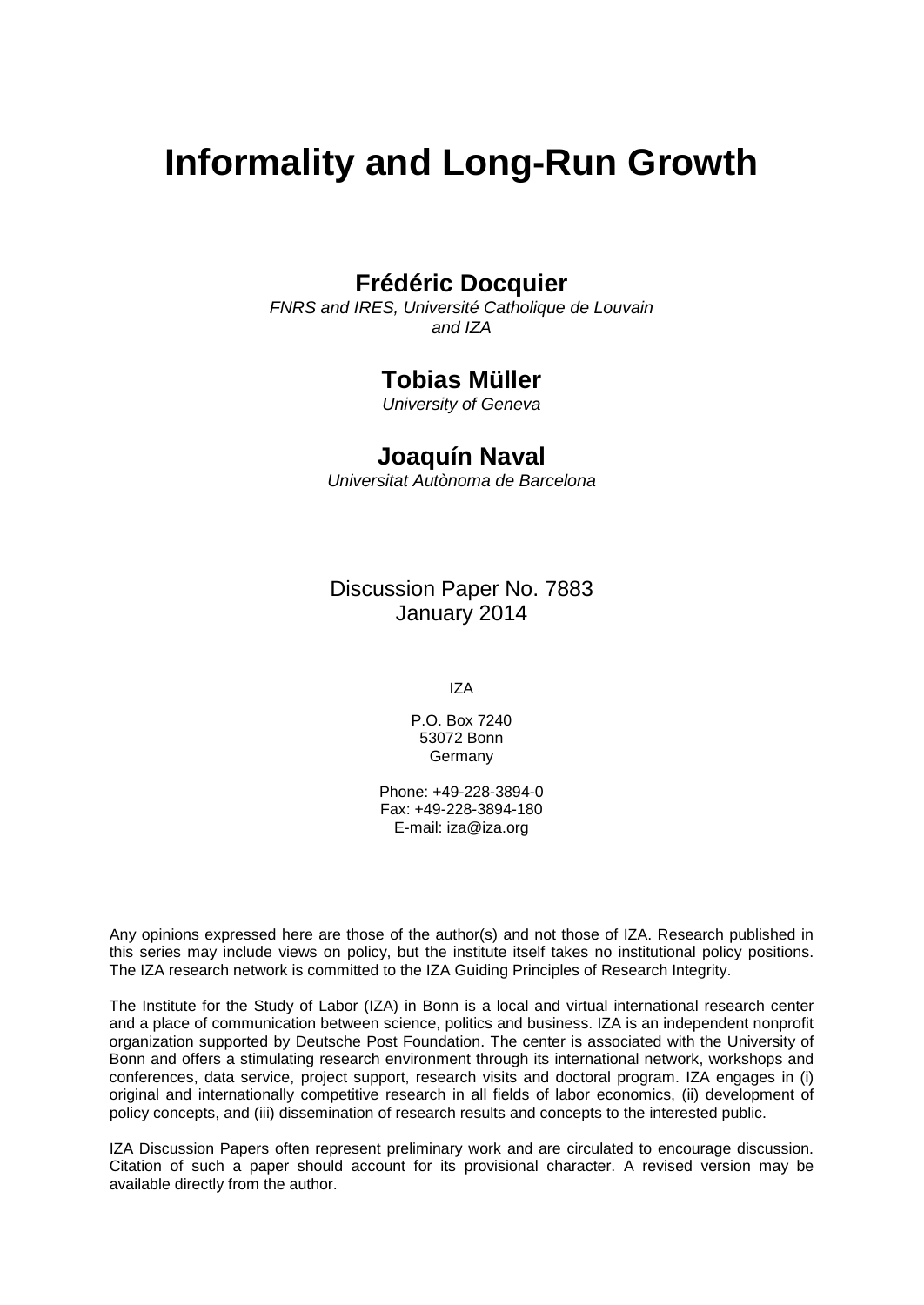IZA Discussion Paper No. 7883 January 2014

# **ABSTRACT**

## **Informality and Long-Run Growth[\\*](#page-1-0)**

One of the most salient features of developing economies is the existence of a large informal sector. This paper uses quantitative theory to study the dynamic implications of informality on wage inequality, human capital accumulation, child labor and long-run growth. Our model can generate transitory informality equilibria or informality-induced poverty traps. Its calibration reveals that the case for the poverty-trap hypothesis is strong: although informality serves to protect low-skilled workers from extreme poverty in the short-run, it prevents income convergence between developed and developing nations in the long run. Sudden elimination of informality would induce severe welfare losses for several generations on the transition path. Hence, we examine the effectiveness of different development policies to exit the poverty trap. Our numerical experiments show that using means-tested education subsidies is the most cost-effective single policy option. However, for longer time horizons, or as the economy gets closer to the poverty trap threshold, combining means-tested education and wage subsidies is even more effective.

JEL Classification: O11, O15, O17

Keywords: informality, development, education, child labor, inequality

Corresponding author:

Frédéric Docquier IRES, Université Catholique de Louvain Department of Economics 3, Place Montesquieu 1348 Louvain-la-Neuve **Belgium** E-mail: [frederic.docquier@uclouvain.be](mailto:frederic.docquier@uclouvain.be)

We would like to thank Jordi Caballé for his useful comments and suggestions. This paper has benefited from discussions at seminars at the Universitat Autònoma de Barcelona, IRES (Université Catholique de Louvain) and CERDI (University of Auvergne). The first author acknowledges financial support from the ARC convention on "Geographical Mobility of Workers and Firms" (convention 09/14- 019). The third author acknowledges financial support from the Spanish Ministry of Education and Science, through grant SEJ2006-00369.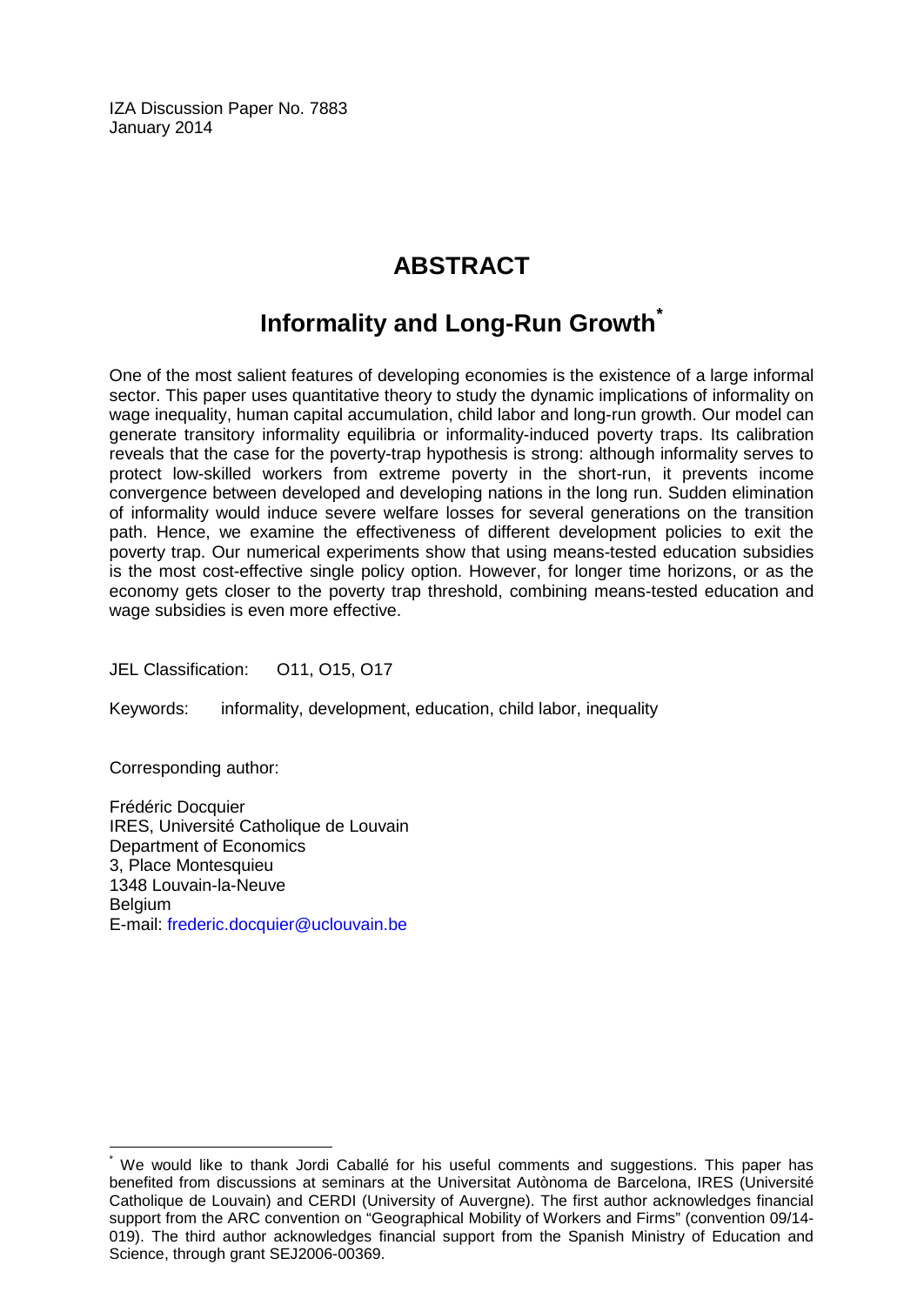### 1 Introduction

In this paper, we develop a two-sector growth model to analyze the dynamic implications of informality for long-run growth. The model features bidirectional causal links between informality and human capital accumulation, our source of economic growth. On the one hand, the existence of an informal sector influences the incentive to accumulate human capital; this is because informality lowers the skill premium and facilitates child labor. On the other hand, human capital affects the size of the informal sector; when the number of high-skilled workers is small, labor demand is low in the formal economy and informality increases. First, we theoretically show that these interdependencies between human capital accumulation and informality can be the source of transitory informality equilibria or informality-induced poverty traps. Second, we parametrize the model to match a set of stylized facts that describe the relationships between informality, human capital, child labor and growth. The calibrated model reveals that the case for the poverty trap is strong. In this context, we explore different policies that could enable a developing country to escape the poverty trap.

The informal economy is defined as the part of an economy that is not taxed, monitored by any form of government, or included in gross national product. Although it is difficult to measure precisely, informality is undoubtedly a widespread phenomenon in developing countries. For example, Schneider et al. (2010) estimate the average size of the shadow economy as a percentage of "official" GDP and obtain an average share of 38.4 percent in Sub-Saharan Africa, 34.7 percent in Latin America and the Caribbean, 25.1 percent in South Asia, and 13.5 percent in high-income OECD countries. The nature of the informal economy differs between rich and poor countries. In developed countries, the informal sector is characterized by unreported employment and sales. Informal activities are governed by the same production technology as in the formal sector and are simply hidden from the state for tax, social security or labor law purposes. Such tax-based informality ranges from 10 to 15 percent of official GDP in high-income countries (Schneider, 2005). The informal economy is of a different nature in developing countries (although tax evasion might also play a role). Poverty-based informality is characterized by low-skill intensive technology and provides a precious source of income to many low-skilled individuals who have very limited opportunities to be hired in the formal sector.<sup>1</sup>

The existing literature mainly focuses on tax-evasion motive and possible coordination failures in entrepreneurs' decisions. As far as tax-based informality is concerned, a large amount of literature has formalized firms' and workers' decisions to join the informal sector to avoid taxation or regulation from the government. Among others, Zenou (2008) exploits a search-matching model a la Mortensen-Pissarides to explain its emergence. A growing empirical literature aims at assessing the effect of

 $1A$  similar division of the informal sector can be found in Fields (1990) or Maloney (2004). Fields (1990) distinguishes the upper tier and the free entry part of the informal sector. Maloney (2004) argues that it is hard to classify firms in each tier and that there is no consensus on the size of each.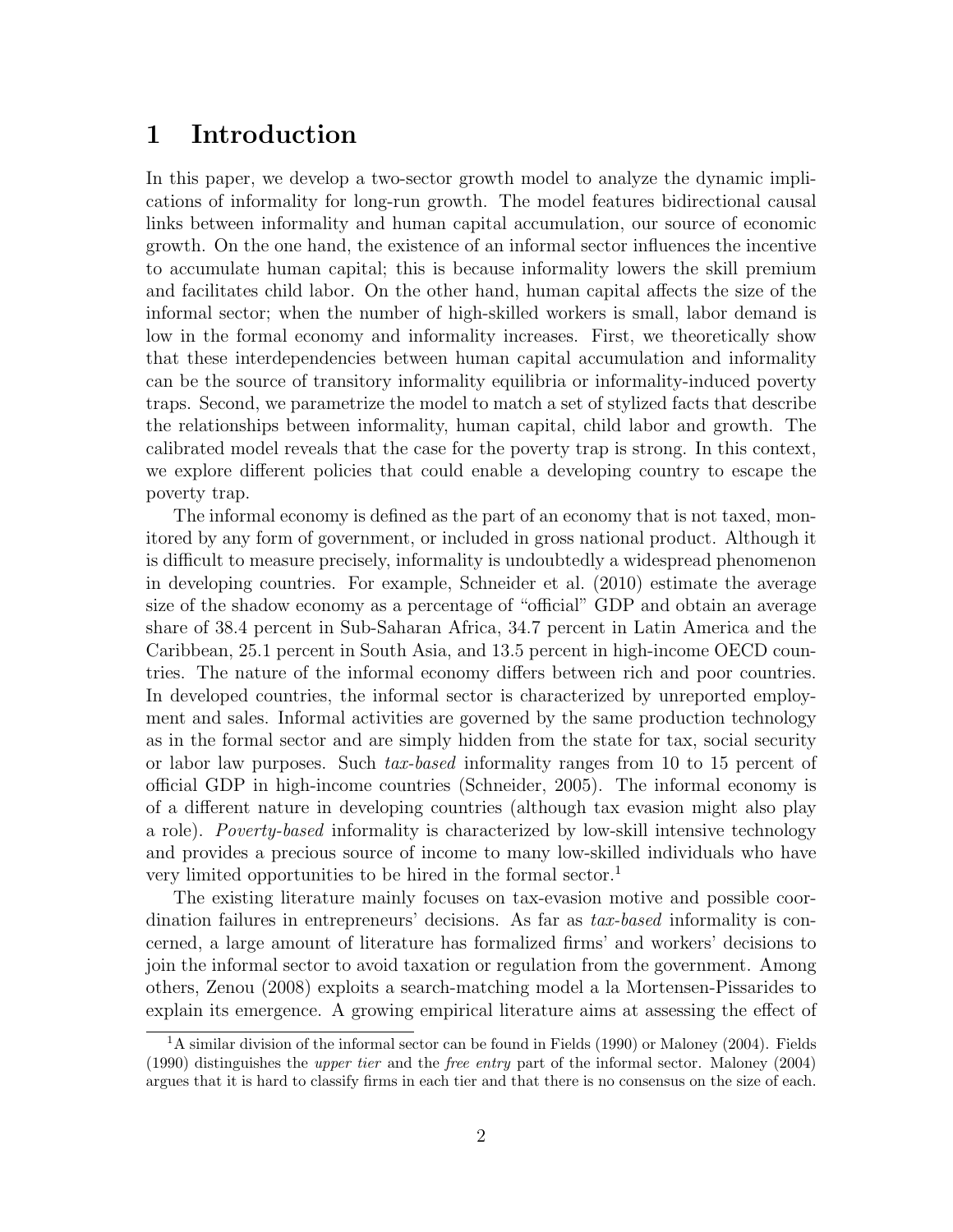taxes on informality in middle-income countries.<sup>2</sup> Inspired by the seminal work of Rosenstein-Rodan (1943), another strand of the literature (see Murphy et al. 1989, or Krugman 1991) demonstrates that the predominance of poverty-based informality can be seen as a result of a coordination failure, impeding the process of industrialization and productivity growth. These authors develop models of multiple equilibria, in which firms can choose to operate in the informal sector (characterized by low productivity and wages) or in the formal sector (characterized by high productivity and wages, and fixed equipment costs). Each firm has an incentive to move from informality to formality if the demand for the goods produced is large enough. This occurs when the economy-wide average income is high, i.e., when other firms industrialize and pay higher wages. Hence, a firm's decision whether to industrialize or not depends on its expectation of what other firms will do.

In this paper, we focus on *poverty-based* informality and disregard tax evasion.<sup>3</sup> We want to explore the relationships between informality, wage inequality, human capital accumulation, child labor and long-run growth in a unified model. We require the model to be compatible with five major stylized facts (presented in more detail in the next section). First, the size of the informal economy diminishes with development. Second, the informal sector employs mostly low-skilled workers and exhibits low total factor productivity (henceforth TFP). Third, child labor increases with informality. Fourth, skill premia are limited in poor countries, and no standard labor market model can account for such low skill premia. Fifth, the elasticity of recorded GDP per capita to human capital is close to unity and school enrolment rates are lower in poor countries.

We build a two-sector model, in which people choose to join or not to join the informal sector. We disregard taxation and simply assume the existence of technological differences between sectors (as in Murphy et al. 1989, or Krugman 1991). Then we investigate the implications of *poverty-based* informality on welfare, inequality, growth, and effectiveness of development policies. Our philosophy is to use an abstract economic model, which highlights the major economic mechanisms underlying the formation and persistence of the informal sector and development. Incentives to invest in children's education and opportunities to obtain income from children will play a key role. We then confront the theory to the data, calibrate the parameters of our model and study its dynamic properties. Such a quantitative theory approach is now the dominant research paradigm used by economists incorporating rational expectations and dynamic choice into short-run macroeconomic and monetary economics models (King, 1995). However, little work has been done so far with this methodology in long-term macroeconomics and development economics.

In our framework, the main link between informality and long-run growth operates

<sup>&</sup>lt;sup>2</sup>Using a survey of firms in Brazil, De Paula and Scheinkman (2010, 2011) emphasize the role of value added taxes in transmitting informality through chain effects: informality of a firm is correlated with the informality of firms from which it buys or sells.

<sup>&</sup>lt;sup>3</sup>The stylized facts presented below will provide a tentative identification of the size of *poverty*based informality in poor countries.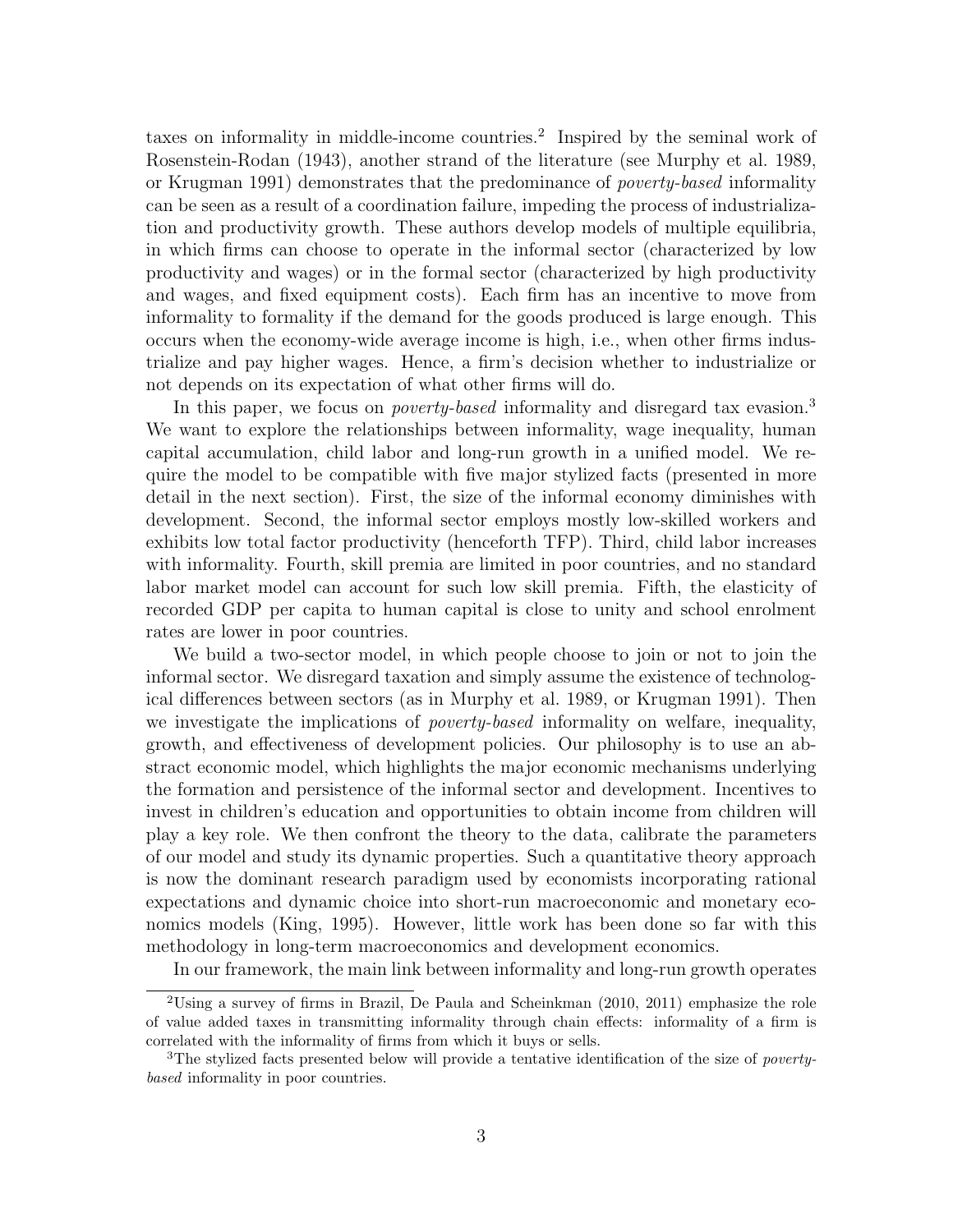through the accumulation of human capital. The incentive to accumulate human capital is lowered by the existence of the informal sector for two reasons. On the one hand, since the informal sector absorbs a large share of the unskilled labor force, the supply of unskilled workers to the formal sector is reduced, leading to a smaller skill premium. On the other hand, the occurrence of child labor is facilitated by the existence of the informal economy. Faced with lower skill premia and easier access to child labor, altruistic parents tend to choose less schooling for their children.

The model may generate multiple equilibria or a unique equilibrium, depending on the parameter values. In the absence of informality, the model predicts long-run convergence in income across nations. Informality may slow down this convergence process or be the source of a poverty trap. Using the stylized facts above and other consensual parameters from the literature, we calibrate our model and study its quantitative properties. This allows us to discriminate between the poverty-trap and slow-convergence hypotheses. The calibration exercise reveals that the case for the poverty-trap hypothesis is strong: although informality serves to protect low-skilled workers in the short run, it prevents income convergence across countries.

On this basis, we assess the effectiveness of different policy options. Sudden elimination of informality would induce large welfare losses for several generations of poor people on the transition path.<sup>4</sup> We thus compare different Pigouvian policies (subsidizing education to all families, or to low-income families, subsidizing high-skilled formal employment, or low-skilled formal employment) assuming that subsidies are financed by development assistance. Two criteria are used to evaluate these policies: cost-effectiveness and the length of the transition required to exit the poverty trap. Among the four subsidies considered, education subsidies paid to low-income families dominate the others in terms of cost efficiency. Moreover, only wage subsidies for low-skill jobs in the formal sector play a distinct and complementary role in the transition to the high-income equilibrium. Whereas the education and the high-skilled formal employment subsidies speed up the accumulation of human capital, the low-skill wage subsidy reduces the threshold at which the informal sector disappears. Therefore, targeted education subsidies are the cheapest single policy, but for medium time horizons, a combination of the two policies is found to be the most cost-efficient choice.

The remainder of this paper is organized as follows. Section 2 discusses the main stylized facts and Section 3 describes the model. The implications of informality are examined in Section 4. In Section 5, we calibrate the model and study its quantitative properties. Section 6 concludes.

<sup>4</sup>For similar reasons, we do not consider the introduction of a child labor ban. Such a ban might even have the unintentional effect of increasing child labor (Bharadwaj et al. 2013).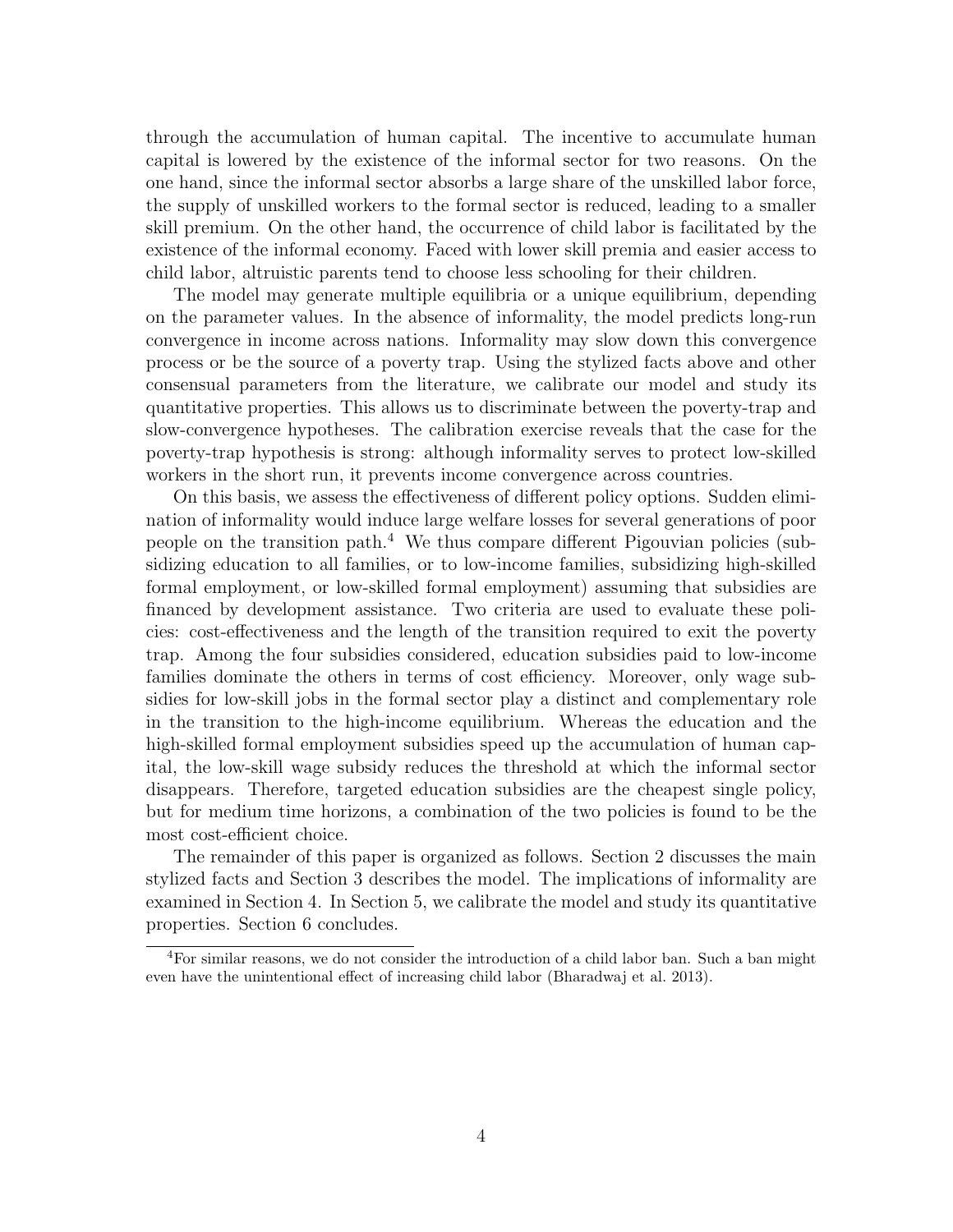### 2 Stylized facts

We require our model to be compatible with five major stylized facts (SF1 to SF5) on *poverty-based* informality and development, as illustrated in Figures 1(a) to  $1(d)$ .<sup>5</sup>

SF1. Informality decreases with development. Figure 1(a) shows the relation between the proportion of tertiary educated (completed college education) and the ratio of output between the informal and formal sectors in year 2000. In high-income countries, the average size of the informal sector is 13.5 percent (see dashed line in the figure) and it is mainly related to tax evasion.<sup>6</sup> Since taxed-based informality is not the focus of this paper, we disregard it and concentrate on the remaining part of informality (above the dashed line). Figure 1(a) shows a downward sloping relationship between informality and the proportion of high-skilled workers. Our model will endogenize the size of the informal sector and be consistent with this fact. The rationale is the following: low-skilled workers are mobile across sectors whereas high-skilled individuals only work in the formal sector. When the number of high-skilled workers is small, there is little demand for low-skilled labor in the formal sector and formal firms pay low wages to the less educated. Many low-skilled workers then move to the informal sector where wages are more attractive. Informality thus serves to protect low-skilled workers against very low levels of income offered in the formal sector and extreme poverty.

SF2. The informal sector exhibits lower TFP and employs low-skilled workers. This is a consensual hypothesis in informality models (Rosenstein-Rodan 1943, Murphy et al. 1989, Krugman 1991) which is supported by empirical studies. De Paula and Scheinkman (2011) show that informal firms are managed by less able entrepreneurs, are smaller and exhibit low capital-labor ratios. They estimate that the cost of capital faced by informal firms is at least 1.3 times the cost of capital of formal firms. Similarly, La Porta and Shleifer (2008) find evidence of a substantial difference between the registered and the unregistered firms regarding the skills of their managers, and suggested that this may drive many other differences, including the quality of inputs and access to finance. Rodrik (2013) points out that there is rapid unconditional convergence between rich and poor countries in manu-

<sup>&</sup>lt;sup>5</sup>In regression lines of Figures 1(a), 1(b), and 1(d), we exclude observations for socialist countries (in red) because informality in these countries is of a different nature.

<sup>&</sup>lt;sup>6</sup>Measuring informality is a difficult task. People and firms who are engaged in illegal activities do not want to be known, or do not report their illegal activities. Measurement techniques can be grouped in direct and indirect methods; none of them are exempt from criticism. While direct methods use household micro surveys, indirect methods are more macroeconomic in essence: they look at the discrepancy between aggregate income and expenditure, electricity consumption versus economic activity, or monetary indicators (illegal activities conduct more transactions in cash). We also find authors who combine several indirect methods, as Schneider and coauthors. They use structural-equation estimation (MIMIC) that distinguishes between causes and indicators. The main causes are tax and social security contribution burdens, intensity of regulations, quality of public sector services, and state of the official economy. Among the indicators we can find monetary indicators, labor market indicators (comparison between total labor force and formal employment), or the state of the economy.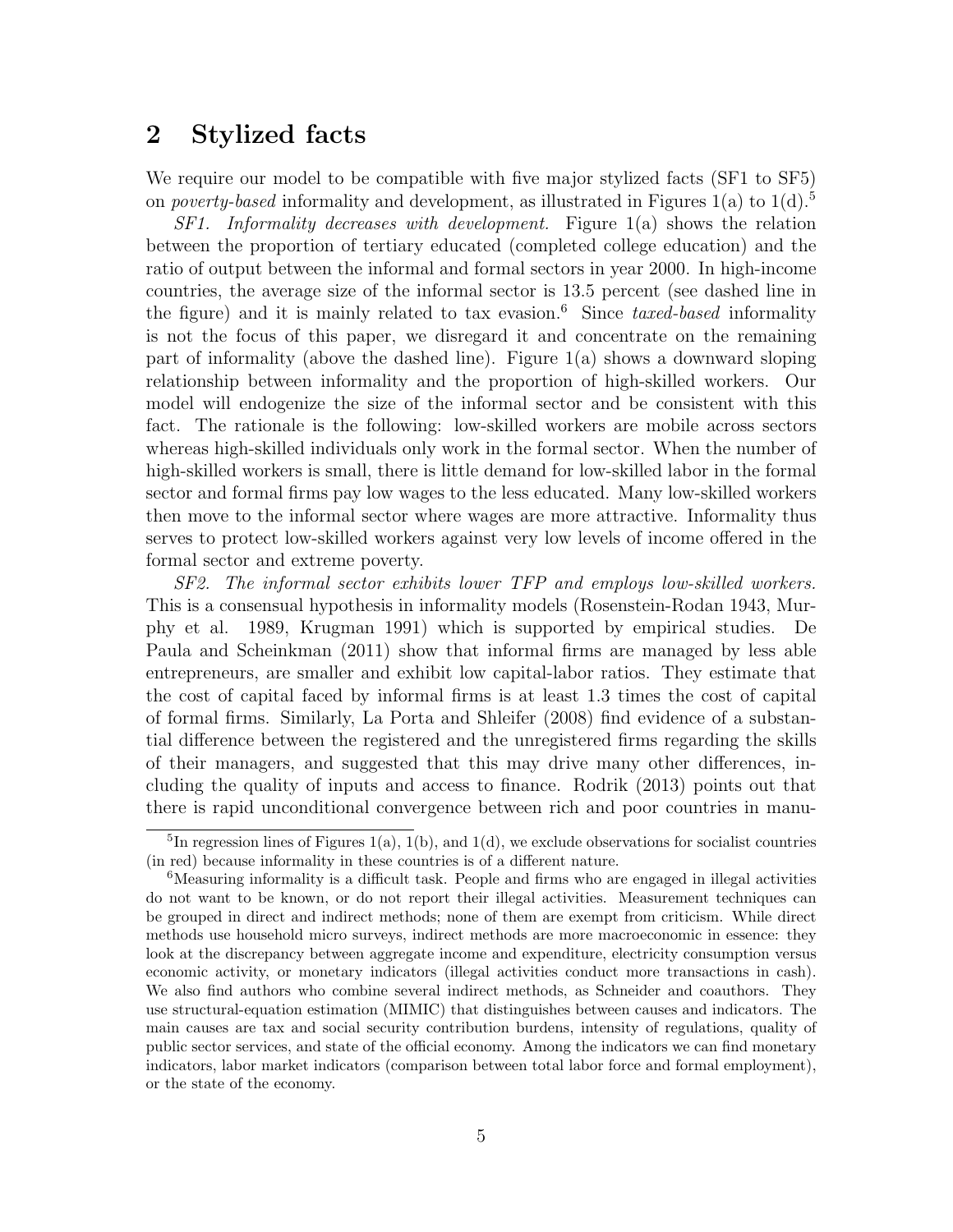facturing industries, but this phenomenon is hidden by a persistent specialization of poor countries in low-productivity (formal and informal) activities. Based on these facts, our model defines informality as a sector with lower productivity, low-skilled employment, and constant marginal productivity of labor. By contrast, the formal sector combines high-skilled and less educated workers, exhibits decreasing marginal productivity, constant returns to scale, and higher total factor productivity.

SF3. Child labor increases with informality. One of the underlying aspects of informality is the existence of child labor. We can think of different forms of child labor, from shoeshine boys to children working in mining extraction. In general, children are not reported as part of the official labor force. Even if formal firms employ children, they are not recorded as part of their formal workers by the state agencies. Figure 1(b) plots the percentage of male children who work against the share of the informal economy, expressed as a percentage of GDP in  $2000$ .<sup>7</sup> We can observe a positive correlation between informality and child labor. Note that the relation would be much steeper if high-income countries were included. Child labor is more likely to occur in poor families working in the informal economy. As these wealth-constrained families have to rely on the income from child labor, their children are unable to attend school and will therefore have little chance of escaping from poverty.

SF4. Skill premia are limited in poor countries, and no standard labor market model can account for such low skill premia. The relationship between the rate of return to one year of college (Hendricks 2004) and the proportion of college graduates in the labor force (Barro and Lee 2010) is represented in Figure  $1(c)$ .<sup>8</sup> Although returns to education decrease with human capital, they do not exceed 20 percent per year of schooling in low-income countries. Standard labor market models predict much larger return rates in developing countries. The CES representation is common in labor markets studies (such as Katz and Murphy, 1992, Card and Lemieux, 2001) and in cross-country analysis of relative productivity (Caselli and Coleman, 2006). Elasticities of substitution between 1.3 and 2 are obtained in most labor market studies including Angrist (1995), Borjas and Katz (2007) and Katz and Murphy (1992). Assuming that college graduates have ten years more education than the less educated and wages are equal to the marginal productivity of labor, the thin lines in Figure 1(c) represent the prediction of CES models with elasticities of substitution equal to one (Cobb-Douglas), 1.3 or 2.0. None of these models match the data. The average share of college graduates is around 3 percent in low-income countries. For such countries, the models predict a return to schooling comprised between 26 percent and 50 percent. The data provided in Hendricks (2004) show a maximal return to schooling of around 15 percent. We conclude that either the elasticities of

<sup>&</sup>lt;sup>7</sup>More precisely, Figure 1(b) depicts logarithms of percentages on both axes. In the World Bank data, child labor is defined as work by children involved in economic activity for at least one hour in the reference week of the survey.

<sup>&</sup>lt;sup>8</sup>We use the most recent year of information of Mincerian returns in each country from Hendricks (2004).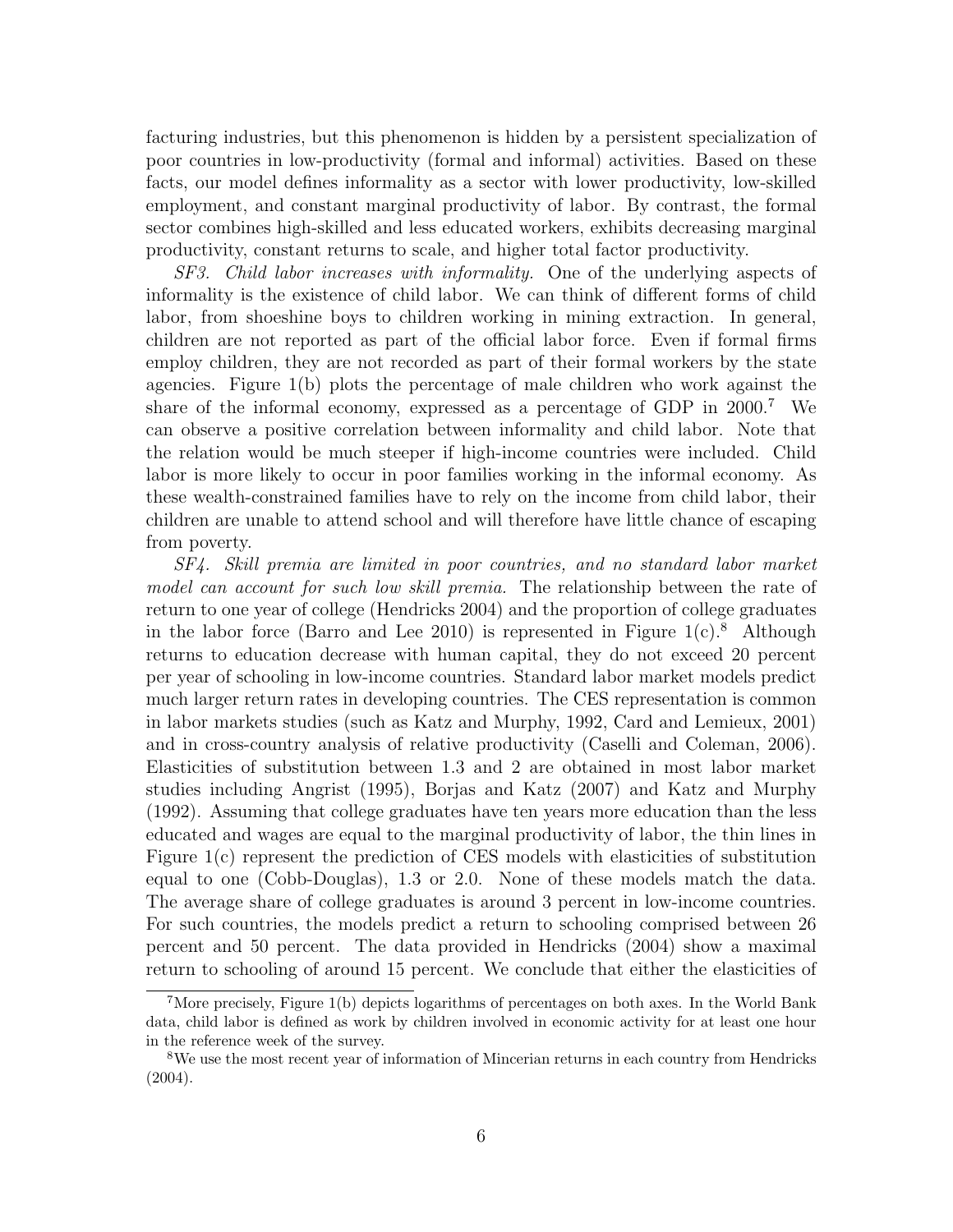substitution estimated for developed countries do not fit the production function of developing countries (an elasticity of 4.25 would be needed to match observations!), or the structure of the labor market differs across countries.<sup>9</sup> We plead for the second hypothesis and see informality as a key factor limiting the skill premium and wage inequality in poor countries. Informality maintains a large skill ratio (i.e., ratio of college graduates to less educated workers) in the formal sector, thus keeping the return to schooling at a low level (Rodrik, 2013).

SF5. The elasticity of recorded GDP per capita to human capital is close to unity and school enrolment is lower in poor countries. Although many studies point out that education has not generated as much growth as expected in developing countries, it is also reported that education is one of the necessary components for growth. As shown in Figure 1(d), the correlation between the proportion of college graduates in the labor force and GDP per capita is large, and the elasticity is close to unity. Despite scarcity in human capital, contemporaneous school enrolment rates are lower in poor countries.

<sup>&</sup>lt;sup>9</sup>Another possibility would be to assume that technologies differ between rich and poor countries, as in Caselli and Coleman (2006).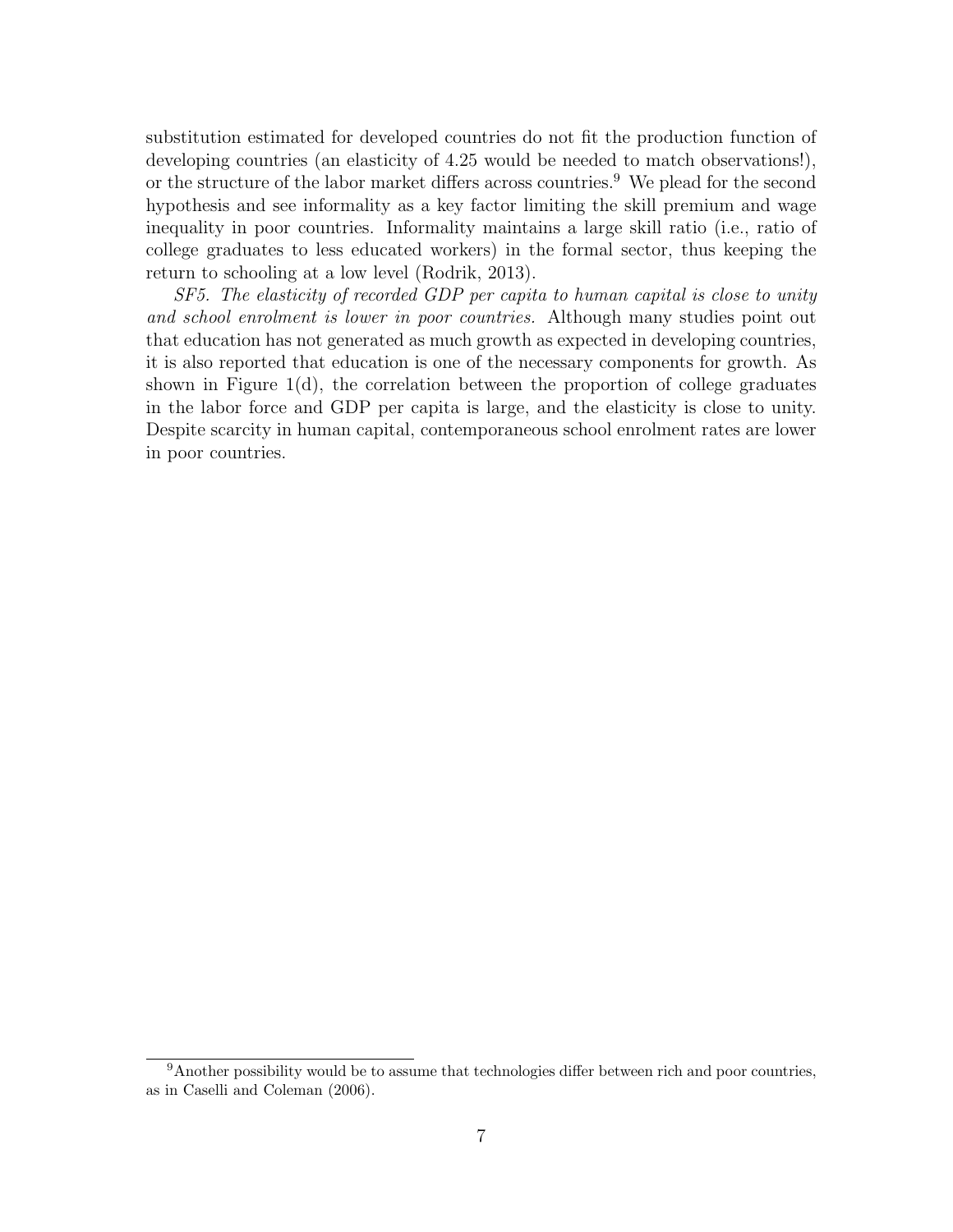

2000



(c) Tertiary educated and return to one year of (c) Tertiary educated and return to one year of schooling



(b) Child labor and informal sector size in  $2000$ (b) Child labor and informal sector size in 2000



(d) GDP per capita and tertiary educated in 2000 (d) GDP per capita and tertiary educated in 2000

Figure 1: Stylized facts on informality, education and development. Figure 1: Stylized facts on informality, education and development.

Data sources. Education: Barro and Lee (2010); Informality: Schneider (2005); GDP: PWT 7.0; Child labor: World Development Data sources. Education: Barro and Lee (2010); Informality: Schneider (2005); GDP: PWT 7.0; Child labor: World Development Indicators (2012); Returns to schooling: Hendricks (2004). Indicators (2012); Returns to schooling: Hendricks (2004).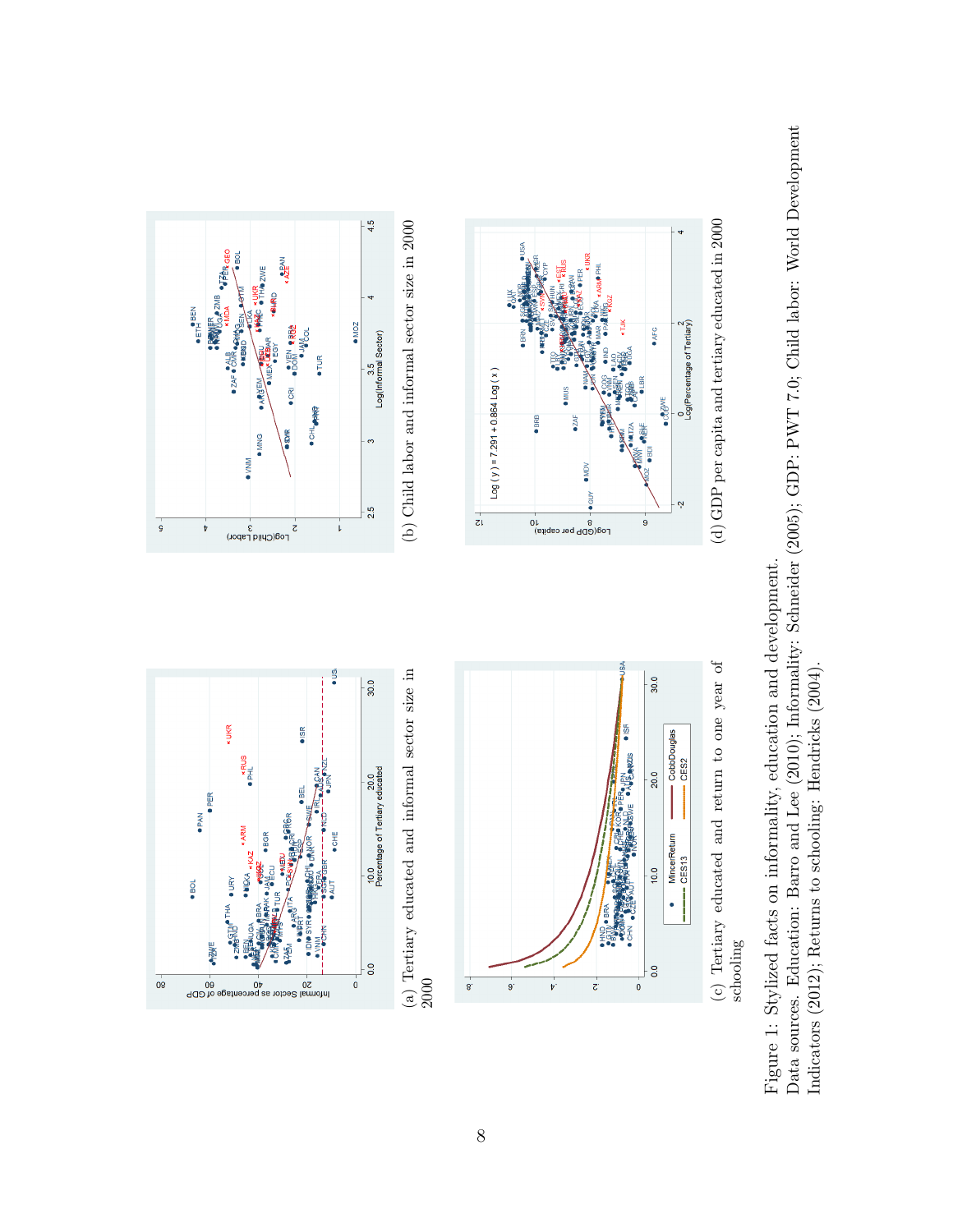### 3 Model

We develop a two-period overlapping generations model in infinite discrete time with children and working-age adults. In every period, a single homogeneous good can be produced in two different sectors, the formal and informal sectors (labeled f and  $i$ ). Formal firms employ high- and low-skilled workers whereas the informal sector only employs low-skilled workers. In each period there is an endogenous number of adults of each type who choose how much to consume and how much to invest in the education of their children. All decisions are made in the adult period of life, i.e., children do not get to decide anything. Below, we describe the technology, preferences, the dynamics, and define the competitive equilibrium path of our economy.

#### 3.1 Production

A single good can be produced in two sectors. The formal sector employs high- and low-skilled labor and the informal sector only uses low-skilled labor. Let  $h_t$  be the proportion of high-skilled adults at time  $t$ , and  $N_t$  the total labor force of adults. We denote by  $\overline{H}_t = h_t N_t$  and  $\overline{L}_t = (1 - h_t) N_t$  the size of high- and low-skilled labor forces, respectively. Low-skilled workers are assumed to be perfectly mobile across sectors, whereas high-skilled workers have no incentive to join the informal sector.<sup>10</sup> Output  $Y_t$  is the sum of output  $Y_{f,t}$  produced in the formal sector and output  $Y_{i,t}$ produced in the informal one. Output produced in each sector is given by:

$$
Y_{f,t} = A_t H_t^{\alpha} L_{f,t}^{1-\alpha},\tag{1}
$$

$$
Y_{i,t} = BL_{i,t},\tag{2}
$$

where  $\alpha$  is the elasticity of output with respect to high-skilled labor in the formal sector,  $A_t$  is a time-varying scale factor representing the state of technology,  $H_t$  is the quantity of high-skilled workers employed in the formal sector,  $L_{f,t}$  and  $L_{i,t}$  are the quantities of low-skilled workers employed in formal and informal sectors, respectively, and  $B$  is a scale factor associated with the technology in the informal sector, which is assumed to be constant.

We assume that total factor productivity (TFP)  $A_t$  in the formal sector is endogenous. It is a concave function of the skill ratio in the formal sector.<sup>11</sup> For simplicity and in reference to the AK model, the elasticity of TFP with respect to the skill ratio equals  $1 - \alpha$ , i.e.,

$$
A_t = A_0 \left(\frac{H_t}{L_{f,t}}\right)^{1-\alpha}.
$$
\n(3)

 $10$ Our model does not account for brain waste, which may be responsible for employment of educated workers in informality.

<sup>&</sup>lt;sup>11</sup>This assumption implies that the proportion of high-skilled individuals generates a positive externality on aggregate productivity. It is a particular case of Lucas' (1988) model and is also related to other AK models as the ones presented by Romer (1986) and Rebelo (1991).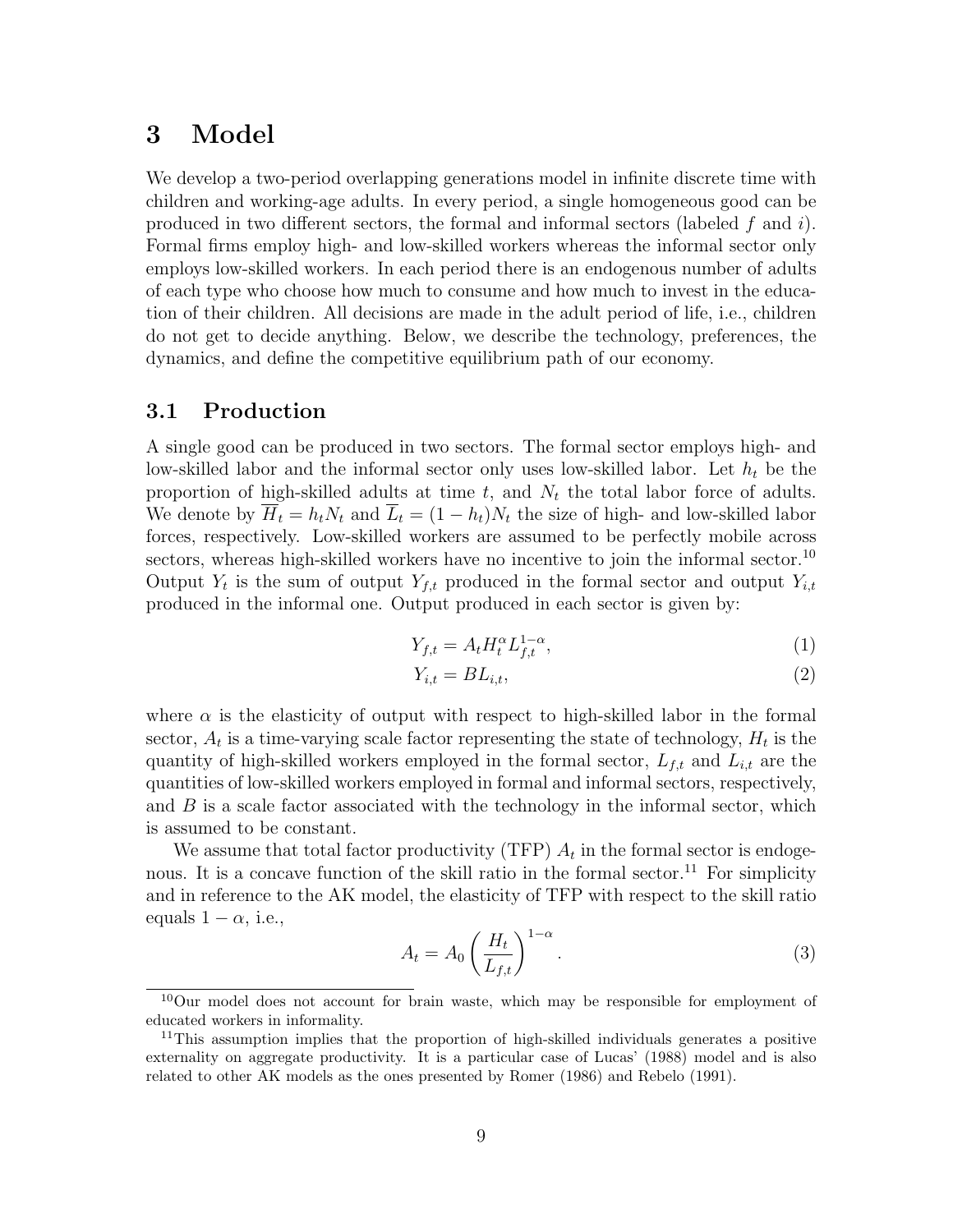For simplicity purposes, we write  $B = \tilde{\gamma} A_0$ , where  $\tilde{\gamma}$  is a parameter that allows us to write B in terms of the scale factor  $A_0$ <sup>12</sup> Moreover, B also defines the minimum wage that can be earned in the informal sector.

Firms choose inputs by maximizing profits

$$
Y_{f,t} - w_{h,t}H_t - w_{l,t}L_{f,t} \tag{4}
$$

and

$$
Y_{i,t} - w_{l,t} L_{i,t},\tag{5}
$$

subject to  $Y_{i,t} \geq 0.13$  Under perfect competition, firms in formal and informal sectors choose employment levels by equalizing the marginal productivity of high- and low-skilled workers with their wage rates  $w_{h,t}$  and  $w_{l,t}$ . In the formal sector, these conditions are

$$
w_{h,t} = A_t \alpha \left(\frac{L_{f,t}}{H_t}\right)^{1-\alpha},\tag{6}
$$

$$
w_{l,t} = A_t (1 - \alpha) \left(\frac{L_{f,t}}{H_t}\right)^{-\alpha}.
$$
\n(7)

The output and employment decisions in the informal sector can be described by the complementary slackness conditions

$$
\frac{w_{l,t}}{\widetilde{\gamma}A_0} \ge 1, \quad Y_{i,t} \ge 0, \quad \text{and} \quad \left(\frac{w_{l,t}}{\widetilde{\gamma}A_0} - 1\right)Y_{i,t} = 0,\tag{8}
$$

which depict two possible equilibrium regimes:

- 1. output in the informal sector is positive and the wage  $w_{l,t}$  of low-skilled workers in both sectors is equal to the constant marginal productivity  $\widetilde{\gamma}A_0$  of labor in the informal sector;
- 2. firms in the informal sector produce no output and the wage  $w_{l,t}$  of low-skilled workers in the formal economy exceeds the marginal productivity of labor in the informal sector.

#### 3.2 Preferences

Each adult of type  $k \in \{h, l\}$  at period t chooses consumption  $c_{k,t}$  and the proportion  $q_{k,t} \in [0,1]$  of children sent to college to maximize utility. The utility function is

<sup>&</sup>lt;sup>12</sup>We require  $\tilde{\gamma} \in [0, \alpha]$  to be consistent with *SF2*. Productivity in the informal sector must be low enough (relative to the formal sector) to ensure that wages of low-skilled workers are not higher than wages of high-skilled workers. This condition is satisfied if  $\tilde{\gamma} \leq \alpha$  (which follows directly from equation (24) below).

<sup>&</sup>lt;sup>13</sup>For simplicity, we omit the constraint  $Y_{f,t} \geq 0$  because it is never binding in equilibrium.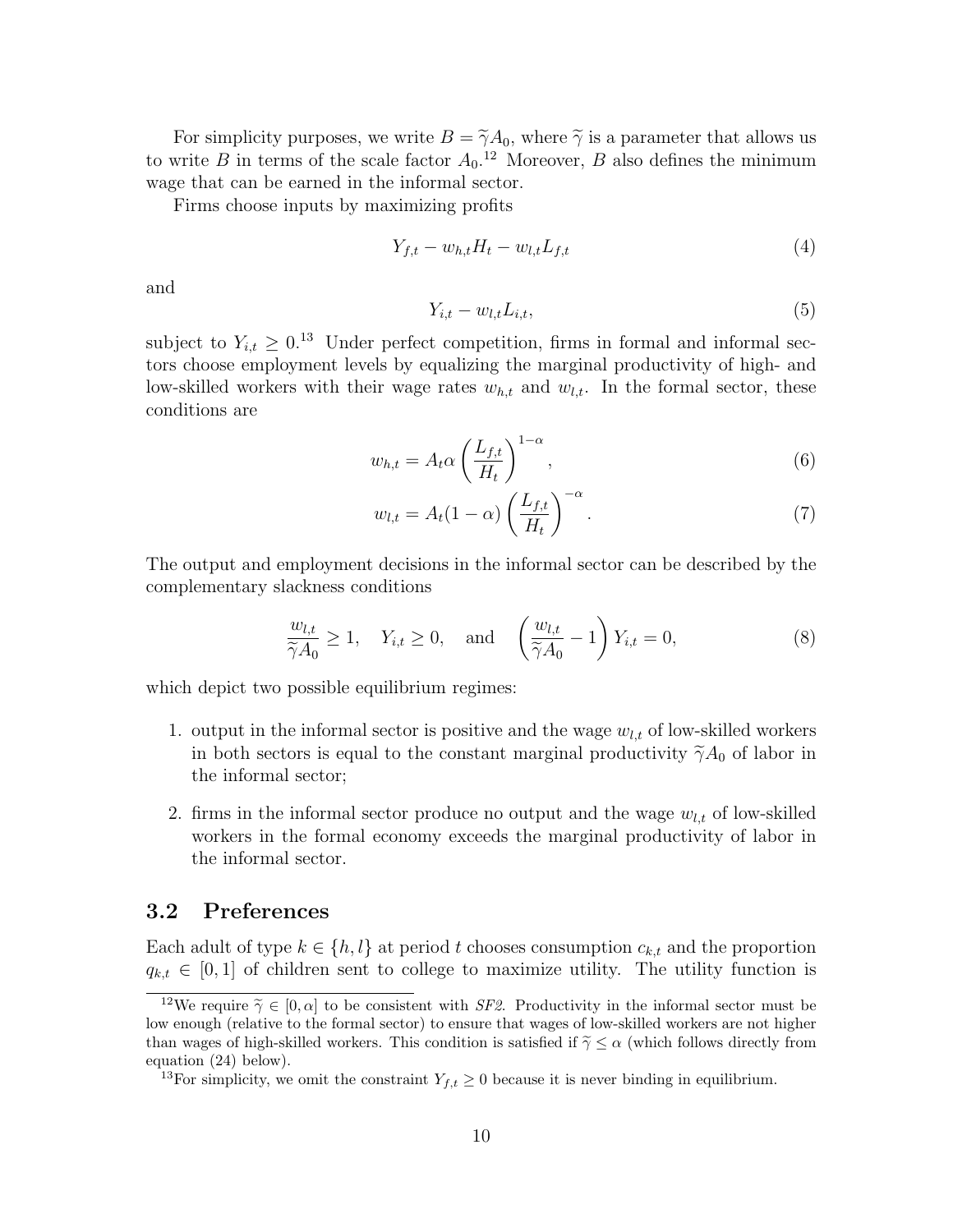logarithmic and depends on consumption  $c_{k,t}$  and the average future wage  $\overline{w}_{k,t+1}$  of children,

$$
U_{k,t} = \ln(c_{k,t}) + \beta \ln(\overline{w}_{k,t+1})
$$
\n(9)

where  $\beta$  is the rate of preference for the income of children, and the average future wage of children is

$$
\overline{w}_{k,t+1} = (1 - q_{k,t})w_{l,t+1} + q_{k,t}w_{h,t+1} = w_{l,t+1}(1 + q_{k,t}\sigma_{t+1}),
$$
\n(10)

which depends on the value of the skill premium  $\sigma_{t+1} = (w_{h,t+1} - w_{l,t+1})/w_{l,t+1}$  in the next period.

Educating a child incurs a monetary cost  $\tilde{e}$ <sup>14</sup> Non-educated children can work in the informal sector as long as the informal sector exists, whereas educated children go to school and have no time left to work. In the informal sector, children receive a fraction  $\eta \in [0,1]$  of the low-skilled wage rate because they lack experience and physical strength compared to adults. The budget constraint is

$$
c_{k,t} = w_{k,t} - n_k q_{k,t} \tilde{e} + n_k (1 - q_{k,t}) \eta w_{l,t} d_t,
$$
\n(11)

where  $n_k$  is the (exogenous) number of children of a k-type adult, and  $d_t$  is a dummy variable equal to 1 if some output is produced in the informal sector, and 0 otherwise.

Plugging (10) and (11) into (9) and maximizing utility with respect to  $q_{k,t}$ , we obtain

$$
\hat{q}_{k,t} = \frac{\beta \sigma_{t+1}(w_{k,t} + n_k \eta w_{l,t} d_t) - n_k(\tilde{e} + \eta w_{l,t} d_t)}{(1 + \beta) n_k(\tilde{e} + \eta w_{l,t} d_t) \sigma_{t+1}}.
$$
\n(12)

Therefore, the optimal level of education is

$$
q_{k,t}^{*} = \begin{cases} 0 & \text{if } \hat{q}_{k,t} < 0\\ \hat{q}_{k,t} & \text{if } 0 \le \hat{q}_{k,t} \le 1\\ 1 & \text{if } \hat{q}_{k,t} > 1. \end{cases}
$$
(13)

#### 3.3 Dynamics and competitive equilibrium

In the previous section we obtained adults' optimal decision on the proportion of children to be educated. Hence, given the proportion  $h_t$  of high-skilled workers in period t, fertility rates  $n_h$  and  $n_l$ , and the equilibrium condition (13), we can compute the proportion  $h_{t+1}$  of high-skilled workers in the next period. For simplicity, we assume that high-skilled parents educate all their children, i.e., we assume that parameters are such that  $\hat{q}_{h,t} \geq 1$ , which implies that  $q_{h,t}^* = 1$ .<sup>15</sup> By contrast, low-skilled parents

<sup>14</sup>As we will observe later, equilibrium high-skilled wages will be constant. Hence, a constant education cost is equivalent to education costs being proportional to high-skilled wages, which implies that education is more difficult to obtain for low-skilled than for high-skilled workers.

<sup>&</sup>lt;sup>15</sup>An alternative assumption to ensure that  $\hat{q}_h \ge 1$  is to assume that h can not be higher than  $h < \alpha$  and parameters are such that  $(A_0\alpha/(\tilde{e}n_h) - 1)\beta \geq 1 + (1 - \alpha)h/(\alpha - h)$ . de la Croix and Docquier (2012) use the same simplifying assumption.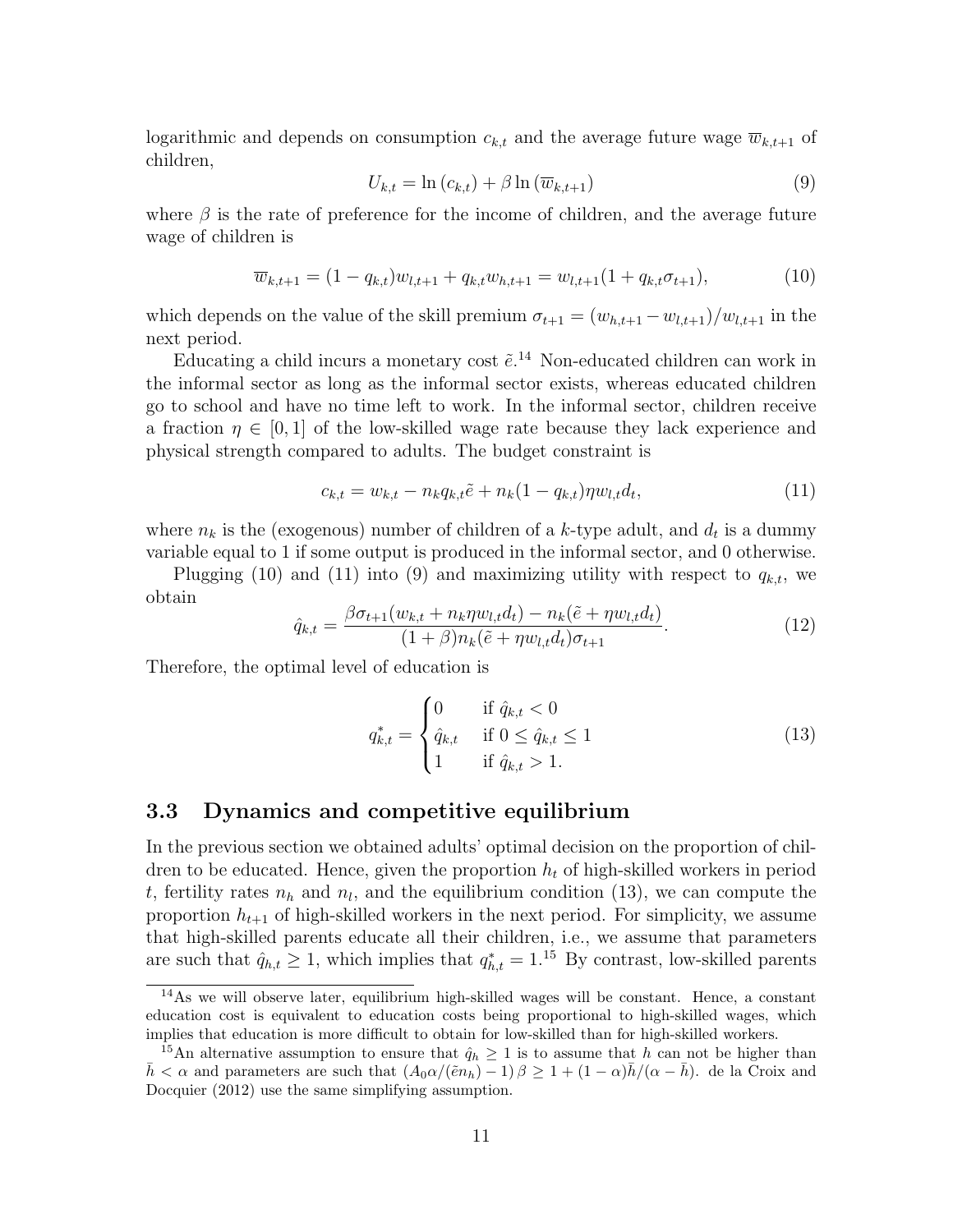only educate an endogenous fraction  $q_{l,t} \in [0,1)$  of their children. Therefore, the dynamics of the skill ratio across generations is governed by

$$
\frac{h_{t+1}}{1 - h_{t+1}} = \frac{n_h h_t + n_l q_{l,t} (1 - h_t)}{n_l (1 - q_{l,t}) (1 - h_t)} = \frac{n}{1 - q_{l,t}} \frac{h_t}{1 - h_t} + \frac{q_{l,t}}{1 - q_{l,t}},\tag{14}
$$

where  $n \equiv n_h/n_l$ ,  $n \in (0,1)$  is the fertility ratio of high- to low-skilled workers. And the number  $N_t$  of adults evolves according to

$$
\frac{N_{t+1}}{N_t} = n_h h_t + n_l (1 - h_t).
$$
\n(15)

In addition, the labor-market-clearing conditions are

$$
H_t = \overline{H}_t,\tag{16}
$$

the supply and demand of high-skilled workers should be equal in equilibrium. In the next sections, we use  $H$  to denote the equilibrium number of high-skilled workers. And

$$
L_{f,t} + L_{i,t} = \overline{L}_t + \eta n_l (1 - q_{l,t}) \overline{L}_t d_t,
$$
\n(17)

demand for low-skilled workers in formal and informal sectors should be equal to supply of low-skilled adults and the efficiency units of children who work. Moreover, we impose the following extra condition:

$$
L_{i,t} > \eta n_l (1 - q_{l,t}) \overline{L}_t \text{ whenever } L_{i,t} > 0.
$$
 (18)

Some adult workers are required for the functioning of the informal sector. Indeed, it seems reasonable to assume that children cannot work in the informal sector without a minimum amount of infrastructure provided by adults. We now define the intertemporal equilibrium of our economy:

**Definition 1** Given an initial population size  $N_0$  and an initial number  $H_0$  of highskilled workers, an intertemporal equilibrium consists of sequences of prices  $\{w_{h,t}, w_{l,t}\}$ , aggregate quantities  $\{N_t, H_t, L_t, H_t, L_{f,t}, L_{i,t}\}$ , and households' decisions  $\{c_{j,t}, q_{j,t}\}$  for  $j = h, l$  and for all t such that:

- 1. the households' decisions  $c_{j,t}$  and  $q_{j,t}$  maximize utility (9) subject to the constraints  $(10)$  and  $(11)$ ;
- 2. the firms' choices  $H_t$ ,  $L_{f,t}$ , and  $L_{i,t}$  maximize profits (4) and (5) subject to the constraint  $Y_{i,t} \geq 0$ ;
- 3. the prices  $w_{h,t}$ ,  $w_{l,t}$ , and aggregate quantities  $\overline{H}_t$ ,  $\overline{L}_t$  are such that markets clear, *i.e.*,  $(16)$  and  $(17)$  hold;
- 4. aggregate variables  $N_t$ ,  $H_t$  evolve according to (14) and (15);
- 5.  $\overline{L}_t$ ,  $L_{i,t}$ , and  $q_t^l$  satisfy (18).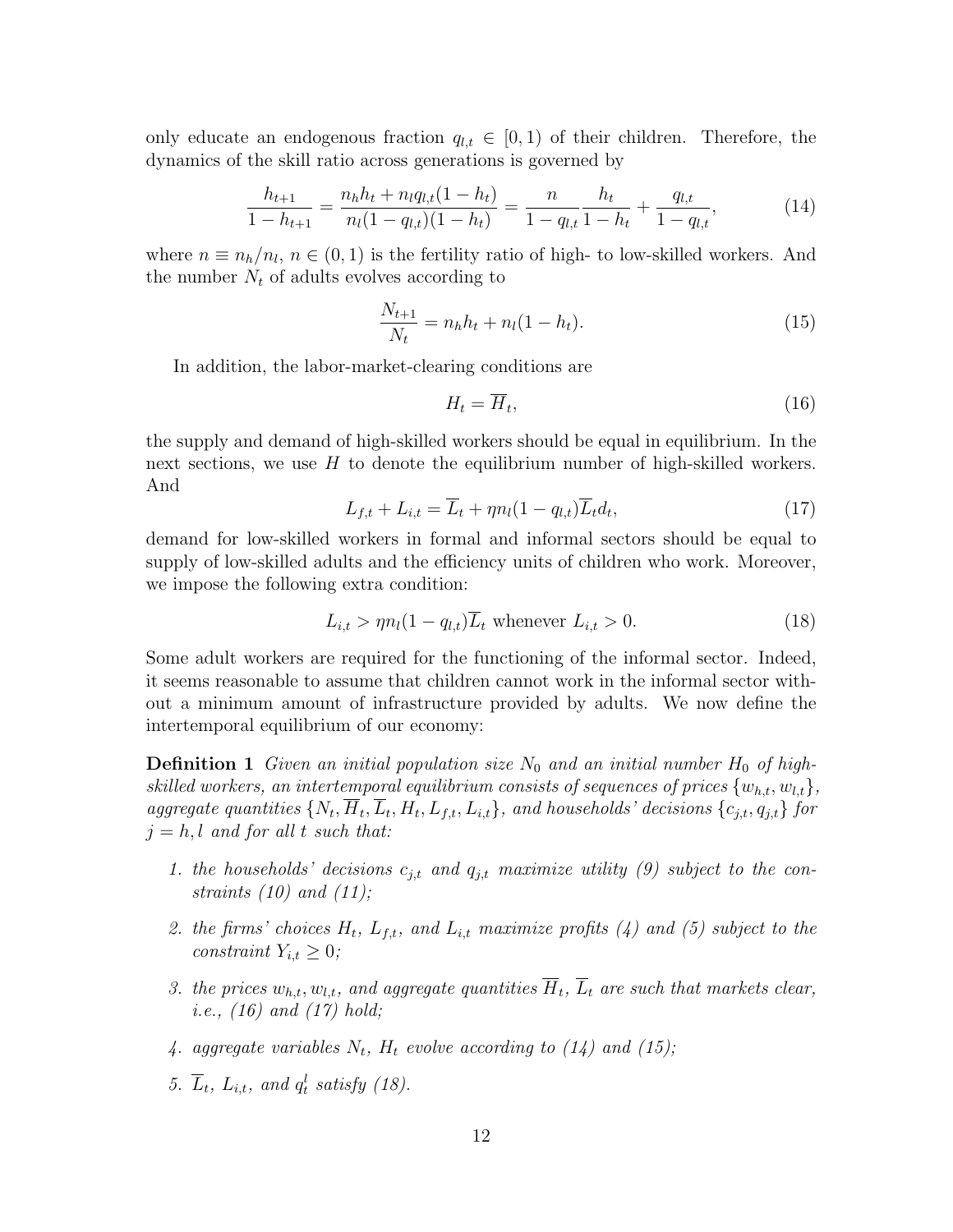### 4 Implications of informality

In this section we characterize the existence of two possible transitory regimes, and then study the implications of informality for human capital accumulation and longrun growth.

#### 4.1 The *formality* and *informality* regimes

Two regimes arise as a consequence of informality. On the one hand, the *formality* regime arises if all low-skilled adults opt for the formal sector and the informal sector disappears. On the other hand, the informality regime arises if the formal and informal sector co-exist.

The formality regime is characterized by the absence of an informal sector. Then, plugging  $(3)$  into  $(6)$  -  $(8)$ , wages and the skill premium in the *formality* regime are

$$
w_{h,t} = A_0 \alpha, \tag{19}
$$

$$
w_{l,t} = A_0 (1 - \alpha) \frac{h_t}{1 - h_t},
$$
\n(20)

$$
\sigma_t = \frac{\alpha (1 - h_t)}{(1 - \alpha) h_t} - 1.
$$
\n(21)

Hence, in the *formality* regime, the skill premium  $\sigma_t$  decreases with the proportion of high-skilled workers in the economy, and the limit of the skill premium equals infinity when  $h_t$  tends to zero. A model with a single formal sector predicts huge wage disparities when human capital is low.

Production in the informal sector becomes profitable for low-skilled workers if the wage rate paid in the formal sector is lower than the wage in the informal sector. Combined with the assumption of perfect mobility of low-skilled workers across sectors, this implies that the number of low-skilled workers in the formal sector is proportional to the number of high-skilled workers in the economy, i.e.,  $L_{f,t} = \gamma H_t$ where  $\gamma \equiv (1 - \alpha)/\tilde{\gamma}$ . Again, plugging (3) into (6) - (8) and taking into account that  $Y_{i,t} > 0$ , wages and the skill premium in the *informality* regime are

$$
w_{h,t} = A_0 \alpha, \tag{22}
$$

$$
w_{l,t} = \frac{A_0(1-\alpha)}{\gamma},\tag{23}
$$

$$
\sigma_t = \frac{\alpha \gamma}{1 - \alpha} - 1 = \overline{\sigma}.
$$
\n(24)

When the informal sector is operating, the skill premium  $\sigma_t$  is constant and does not depend on the proportion  $h_t$  of high-skilled workers. Informality explains why skill premia are limited in developing countries where the proportion of college graduates is low, as illustrated by stylized fact SF4.

The following lemma characterizes the emergence of the informality regime and shows that informality only arises in economies with low levels of human capital: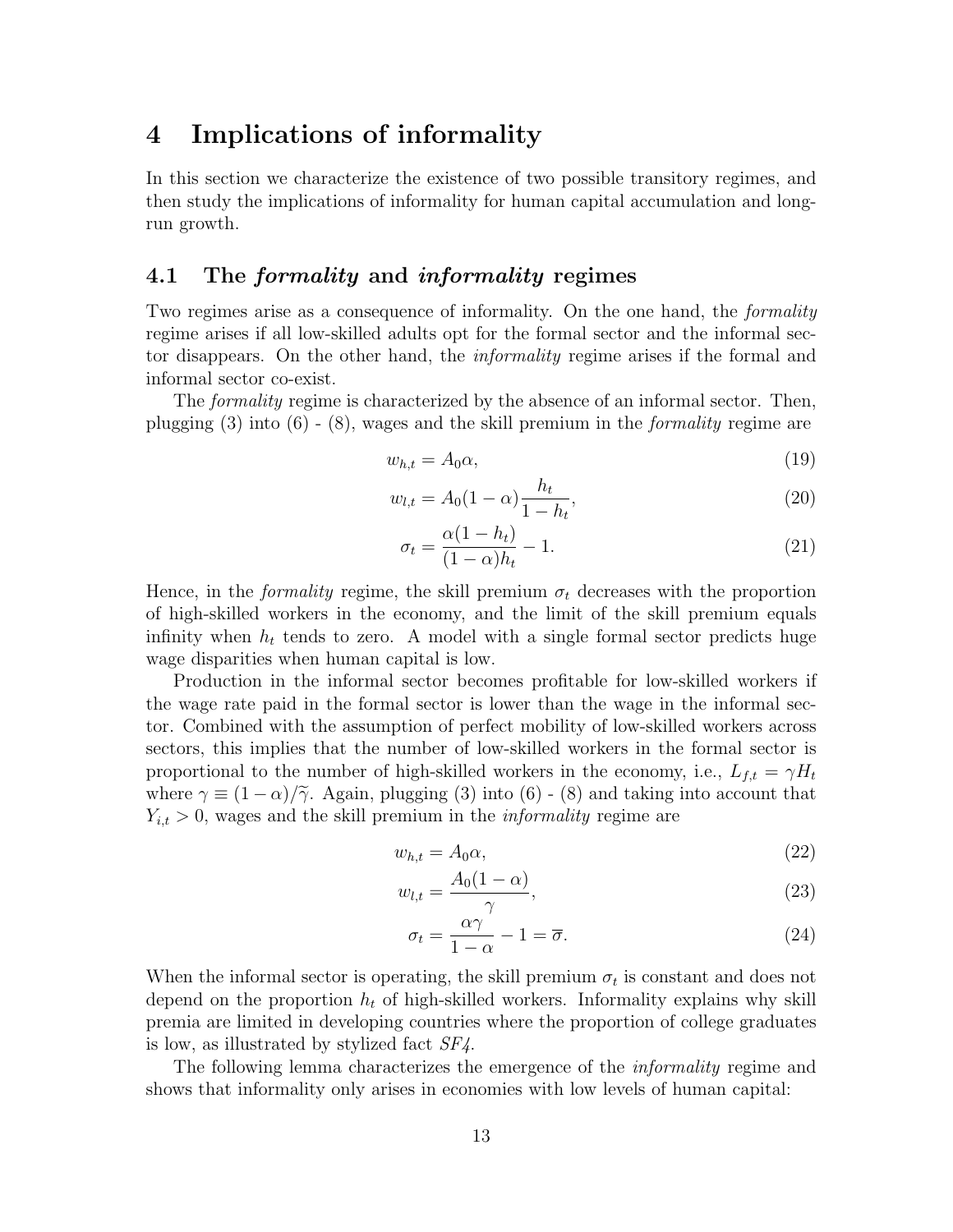Lemma 1 The informality regime (resp. formality regime) arises when the proportion of high-skilled workers is not too large (resp. large enough), i.e., when  $h_t < 1/(1+\gamma)$  (resp.  $h_t \geq 1/(1+\gamma)$ ).

**Proof.** Low-skilled adults work in the informal sector if and only if the wage paid in the informal sector is higher than the wage paid in the formal sector. From (20) and (23) we can conclude that the *informality* regime arises if and only if  $h_t < 1/(1+\gamma)$  $\blacksquare$ 

Let us denote GDP per capita and recorded GDP per capita by  $y_t = Y_t/N_t$ and  $y_{f,t} = Y_{f,t}/N_t$ . Consistently with stylized fact SF5, our model predicts that the elasticity of formal output to human capital is equal to unity, as stated in the following proposition:

**Proposition 1** In the formality regime, GDP per capita is proportional to the share of high-skilled workers in the labor force, i.e.,  $y_t = A_0 h_t$ , and recorded GDP is equal to GDP per capita, i.e.,  $y_{f,t} = y_t$ . Meanwhile, in the informality regime, GDP per capita exceeds recorded GDP per capita,  $y_t > y_{f,t}$ , and recorded GDP per capita is proportional to the share of high-skilled workers,  $y_{f,t} = A_0 h_t$ .

**Proof.** It follows from equations (1) and (3)  $\blacksquare$ 

In the *informality* regime, wages are constant. Hence,  $q_{l,t}$  is equal to

$$
q_{l,t}^* = \frac{\beta \left(1 - \alpha\right) \left(1 + \eta n_l\right)}{\left(1 + \beta\right) \left[e\gamma + \eta \left(1 - \alpha\right)\right] n_l} - \frac{1}{\left(1 + \beta\right) \sigma_{t+1}}.\tag{25}
$$

Note that in case that next period proportion  $h_{t+1}$  of high-skilled workers is not high enough so as to achieve the threshold proportion  $1/(1 + \gamma)$  that defines informality, then  $q_{l,t}$  is constant and equal to

$$
q_{l,t}^* = \frac{\beta \left[ \alpha(1+\gamma) - 1 \right] (1-\alpha) (1+\eta n_l) - n_l (1-\alpha) \left[ e\gamma + \eta(1-\alpha) \right]}{(1+\beta) \left[ e\gamma + \eta(1-\alpha) \right] \left[ \alpha(1+\gamma) - 1 \right] n_l} \equiv \overline{q}_l,
$$

where  $e = \tilde{e}/A_0$ . Moreover,  $q_{l,t}^* \leq \overline{q}_l$  when  $\sigma_{t+1} \leq \overline{\sigma}$ .

In line with some empirical papers such as Schneider (2005) or Schneider et al. (2010), we define the informality level as the ratio of value added in the informal sector to value added in the formal sector (official GDP), i.e.,  $I_t = Y_{i,t}/Y_{f,t}$ . Note that  $I_t \equiv 0$  in the *formality* regime. Consistently with stylized fact SF1, we have:

**Proposition 2 (Short-run effects of informality)** The informal sector increases the wage of low-skilled workers, whereas the wage of high-skilled workers is not modified. Moreover, the informality level  $I_t$  shows a decreasing relationship with respect to the proportion of high-skilled workers in the labor force in the informality regime.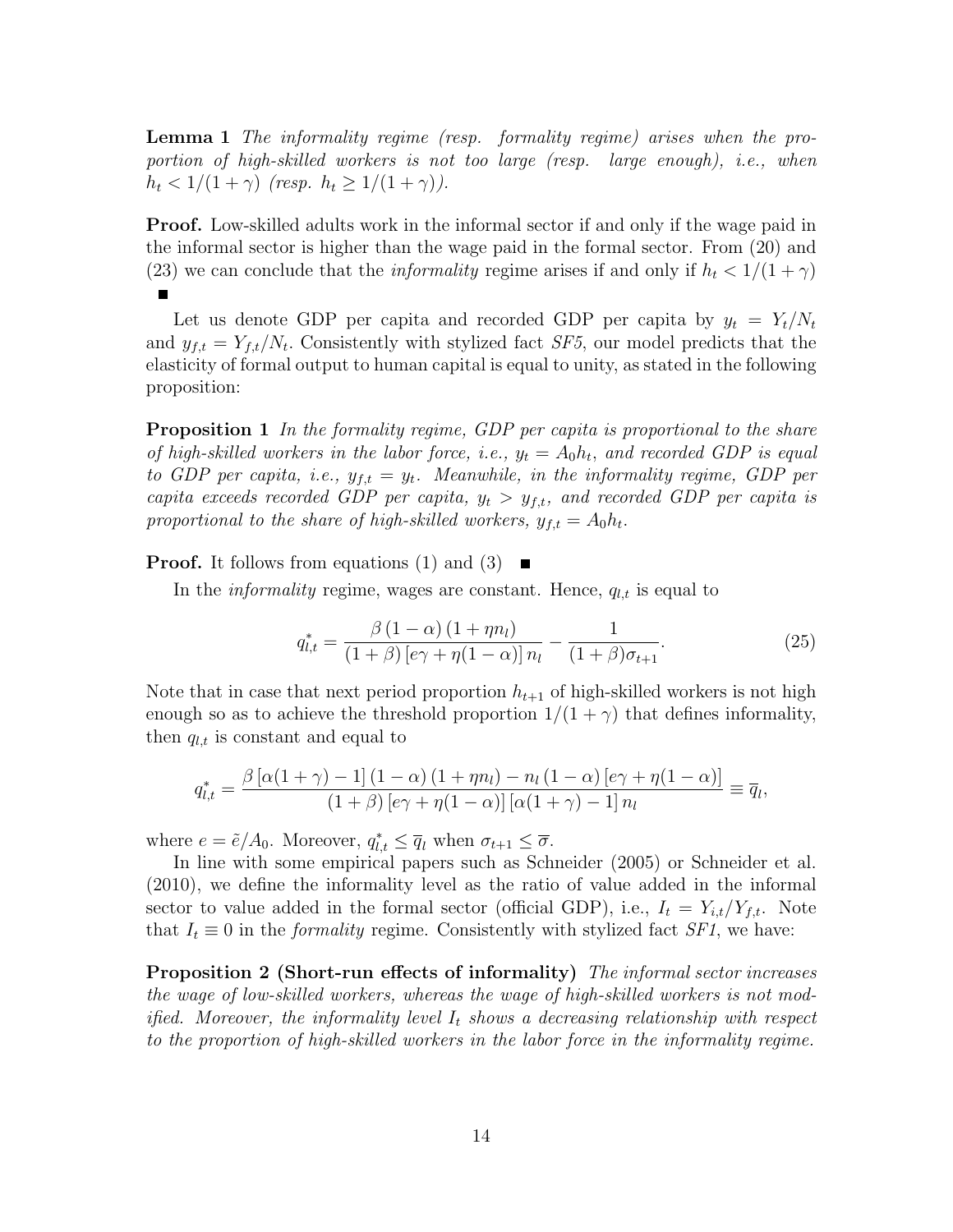**Proof.** From (19) and (22) we can see that high-skilled wages are equivalent in both regimes. From (20) and (23), low-skilled wages within the *informality* regime are at least as high as in the *formality* regime if and only if  $h_t/(1-h_t) < 1/\gamma$ , and, by Lemma 1, the *informality* regime exists if and only if  $h_t < 1/(1 + \gamma)$ , which is equivalent to  $h_t/(1-h_t) < 1/\gamma$ . Moreover, in the *informality* regime

$$
I_t = \frac{Y_{i,t}}{Y_{f,t}} = \frac{1 - \alpha}{\gamma} \left( \frac{(1 - h_t)(1 + \eta n_l(1 - q_{l,t}))}{h_t} - \gamma \right).
$$

Note that  $q_{l,t}$  is characterized by equation (25). Since (24) and (21) characterize a continuous function  $\sigma(h_t) = \sigma_t$  for  $h_t \in [0,1]$ , thus  $q_{l,t}$  defined in equation (25) is continuous. Two cases arise, if  $h_{t+1} < 1/(1+\gamma)$ , then  $q_{l,t} = \overline{q_l}$ , and if  $h_{t+1} \geq 1/(1+\gamma)$ , then  $q_{l,t}$  is defined by equation (25). In the former case  $dq_{l,t}/dh_t = 0$ , whereas in the latter case  $dq_{l,t}/dh_t$  can be  $\neq 0$ . To compute this derivative let  $z_t$  be  $h_t/(1-h_t)$ . This monotonic variable transformation enables us to write equations (14) and (25) as

$$
z_{t+1} = \frac{nz_t + q_{l,t}}{1 - q_{l,t}}
$$

and

$$
q_{l,t}^* = \Omega - \frac{(1-\alpha)z_{t+1}}{(1+\beta)(\alpha - (1-\alpha)z_{t+1})},
$$

where  $\Omega = (\beta (1 - \alpha) (1 + \eta n_l)) / ((1 + \beta) (e \gamma + \eta (1 - \alpha)) n_l)$ . In order to compute the derivative  $dq_{l,t}/dh_t$ , we can plug the latter expression into the former expression and let H be a mapping from  $\mathbb{R}^2$  to  $\mathbb R$  such that

$$
H(q_{l,t}, z_t) = \frac{n z_t + q_{l,t}}{1 - q_{l,t}} - \frac{\alpha}{(1 - \alpha)} \frac{(1 + \beta)(\Omega - q_{l,t})}{1 + (1 + \beta)(\Omega - q_{l,t})}.
$$

The vectors  $(q_{l,t}, z_t)$  such that  $H(q_{l,t}, z_t) = 0$  characterize the problem. Taking partial derivatives we obtain the Jacobian

$$
DH(q_{l,t}, z_t) = \left[ \frac{\partial H(q_{l,t}, z_t)}{\partial q_{l,t}}, \frac{\partial H(q_{l,t}, z_t)}{\partial z_t} \right] = [DH_1, DH_2]
$$
  
= 
$$
\left[ \frac{1 + nz_t}{(1 - q_{l,t})^2} + \frac{\alpha}{(1 - \alpha)} \frac{(1 + \beta)}{(1 + (1 + \beta)(\Omega - q_{l,t}))^2}, \frac{n}{(1 - q_{l,t})} \right].
$$

Since  $DH_1 > 0$ , by the Implicit Function Theorem there exists a function  $q_{l,t}(z_t)$  in a neighborhood of  $z_t$  and

$$
\frac{dq_{l,t}}{dz_t} = -\frac{n(1-q_{l,t})}{1 + nz_t + \frac{\alpha(1+\beta)(1-q_{l,t})^2}{(1-\alpha)\left(1+(1+\beta)(\Omega-q_{l,t})\right)^2}},
$$

which implies that

$$
\frac{dq_{l,t}}{dh_t} = -\frac{n(1-q_{l,t})}{(1-h_t)^2 + nh_t(1-h_t) + \frac{\alpha(1+\beta)(1-q_{l,t})^2(1-h_t)^2}{(1-\alpha)(1+(1+\beta)(\Omega-q_{l,t}))^2}}.
$$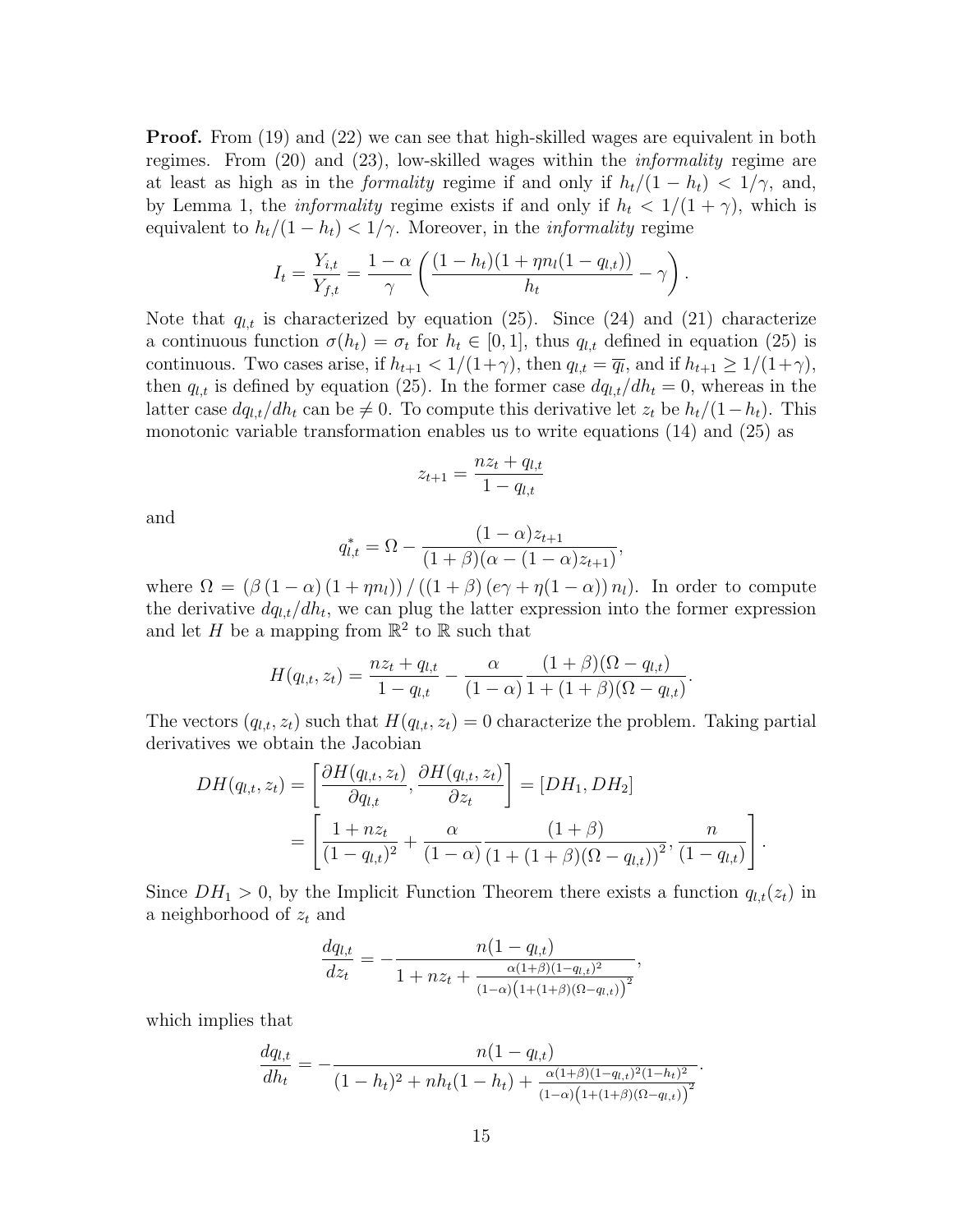Furthermore,

$$
\frac{dI_t}{dh_t} = -\frac{1-\alpha}{\gamma} \left( \frac{1+\eta n_l(1-q_{l,t})}{h_t^2} + \eta n_l \frac{dq_{l,t}}{dh_t} \frac{1-h_t}{h_t} \right)
$$

for all  $h_{t+1} \neq 1/(1 + \gamma)$ . If  $h_{t+1} < 1/(1 + \gamma)$  then  $dq_{l,t}/dh_t = 0$  and  $dI_t/dh_t < 0$ . If  $h_{t+1} > 1/(1+\gamma)$  then

$$
\frac{dI_t}{dh_t} = -\frac{1-\alpha}{\gamma h_t} \left[ \frac{1}{h_t} + \frac{\eta n_l (1-q_{l,t})}{h_t} - \frac{\eta n_l (1-q_{l,t})}{h_t + \frac{(1-h_t)}{n} + \frac{\alpha (1+\beta)(1-q_{l,t})^2 (1-h_t)n}{(1-\alpha)(1+(1+\beta)(\Omega-q_{l,t}))^2}} \right] < 0,
$$

which implies that the informality level  $I_t$  always shows a decreasing relationship with respect to  $h_t$   $\blacksquare$ 

The existence of the informal sector reduces wage inequality, which can be good for growth because of the negative association between high inequality and long-run growth pointed out by some authors.<sup>16</sup> However, informality allows firms to recruit children from poor households for work. The following result establishes the link between child labor and informality, consistent with stylized fact SF3:

Corollary 1 (Child labor) The proportion of children who work decreases as the proportion of high-skilled workers in the labor force increases in the informality regime. Hence, the proportion of children who work increases as the informality level increases.

**Proof.** The proportion of children who work is

$$
CL(h_t) = \frac{(1 - q_{l,t})(1 - h_t)n_l}{h_t n_h + (1 - h_t)n_l} = \frac{(1 - q_{l,t})(1 - h_t)}{1 - h_t(1 - n)}.
$$

Hence, taking the derivative with respect to  $h_t$  we obtain

$$
CL'(h_t) = -\frac{dq_{l,t}}{dh_t} \frac{1-h_t}{1-h_t(1-n)} - \frac{(1-q_{l,t})n}{(1-h_t(1-n))^2}.
$$

As in the previous Proposition, if  $h_{t+1} < 1/(1+\gamma)$  then  $dq_{l,t}/dh_t = 0$  and  $CL'(h_t) < 0$ . Whereas if  $h_{t+1} > 1/(1+\gamma)$  then

$$
CL'(h_t) = (1 - q_{l,t})n\left(\frac{1}{(1 - h_t(1 - n))^2 + \Upsilon} - \frac{1}{(1 - h_t(1 - n))^2}\right) < 0,
$$

where

$$
\Upsilon = (1 - h_t(1 - n)) \left( \frac{\alpha (1 + \beta)(1 - q_{t,t})^2 (1 - h_t)}{(1 - \alpha) (1 + (1 + \beta)(\Omega - q_{t,t}))^2} \right) > 0
$$

and  $\Omega = (\beta (1 - \alpha) (1 + \eta n_l)) / ((1 + \beta) (e\gamma + \eta (1 - \alpha)) n_l)$ . Moreover, from the previous Proposition we know that I increases as h decreases, which implies that the proportion of children who work increases with informality

<sup>16</sup>See Galor and Zeira (1993) or Alesina and Rodrik (1994) among others.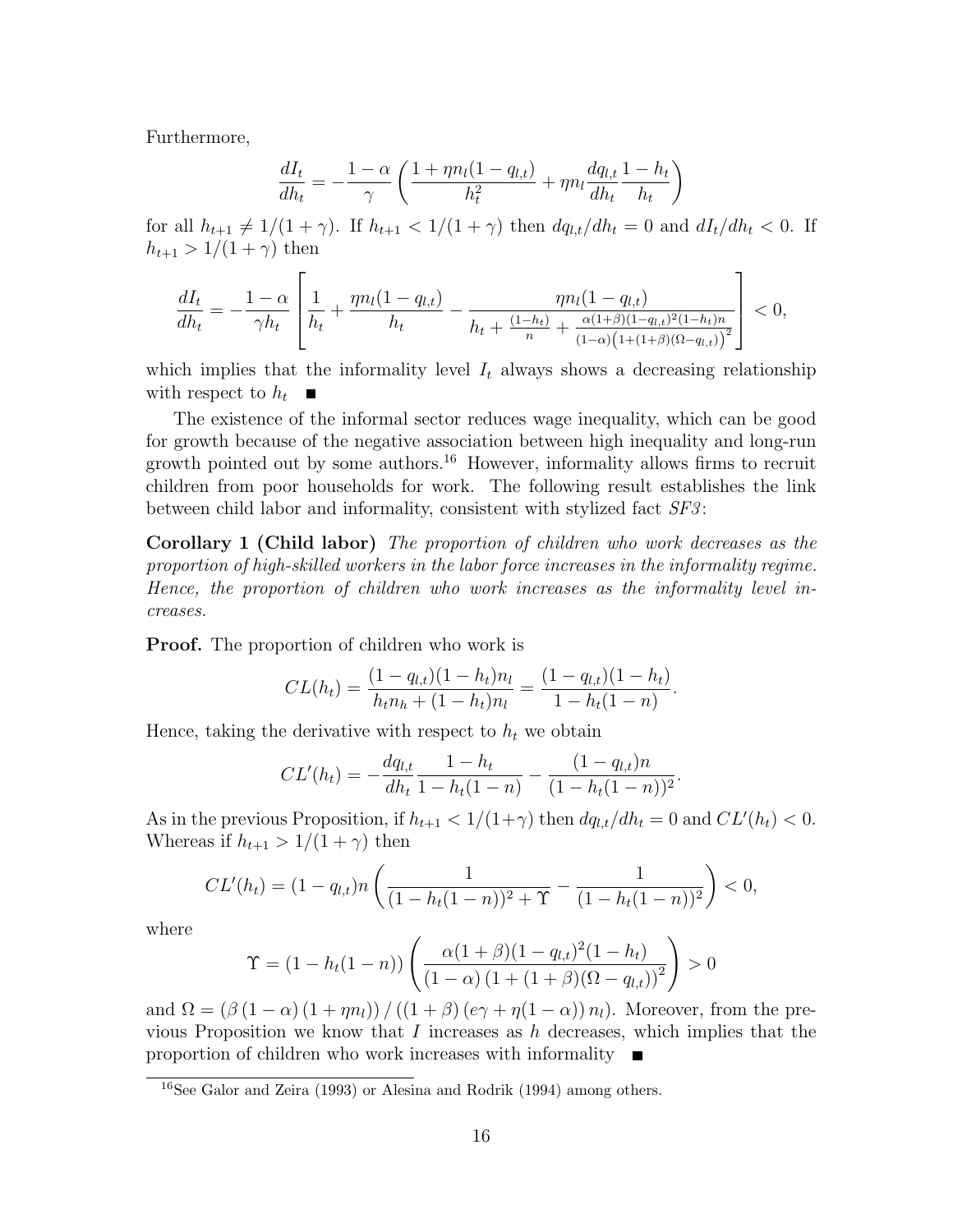#### 4.2 Effect on long-run growth

We now turn to the analysis of the long-run effects of informality, in particular, we study its effects on human capital accumulation. We distinguish three important channels. First, as informality limits the returns to schooling, it is likely to reduce the incentive to acquire human capital. Second, the existence of an informal economy allows firms to hire children for work. Third, there is an income effect due to informality that may increase the wage of low skilled workers.

In the *formality* regime, i.e.,  $h_t \geq 1/(1+\gamma)$ , substituting wage rates (19)-(21) into (13) yields:

$$
q_{l,t}^* = \frac{\beta(1-\alpha)h_t}{(1+\beta)en_l(1-h_t)} - \frac{\alpha-h_{t+1}}{(1+\beta)(1-\alpha)h_{t+1}} \equiv q_l(h_t, h_{t+1}).
$$
 (26)

Moreover, human capital dynamics for an economy without informality are governed by

$$
\frac{h_{t+1}}{1 - h_{t+1}} = \frac{n}{1 - q_l(h_t, h_{t+1})} \frac{h_t}{1 - h_t} + \frac{q_l(h_t, h_{t+1})}{1 - q_l(h_t, h_{t+1})} \equiv \varphi(h_t, h_{t+1}).\tag{27}
$$

Therefore, plugging (26) into (27) characterizes human capital dynamics. To simplify these two expressions let  $z_t$  be  $h_t/(1-h_t)$ . This variable transformation allows us to write equations  $(26)$  and  $(27)$  as follows:

$$
q_{l,t}^* = \frac{\beta(1-\alpha)}{(1+\beta)en_l}z_t - \frac{(1-\alpha)z_{t+1}}{(1+\beta)\alpha(1+z_{t+1}) - z_{t+1}} \equiv q_l(z_t, z_{t+1})
$$

and

$$
z_{t+1} = \frac{n}{1 - q_l(z_t, z_{t+1})} z_t + \frac{q_l(z_t, z_{t+1})}{1 - q_l(z_t, z_{t+1})} \equiv \varphi(z_t, z_{t+1}).
$$

Moreover, the properties of the dynamical system are not modified by this transformation. The following proposition describes the long-run convergence of human capital in the formality regime:

Proposition 3 (Long-run convergence in the *formality* regime) The dynamical system characterized by (26) and (27) displays a stable steady state  $h_s^{stst} > 0$  and an unstable steady state  $h_u^{stst} = 0$  in  $h \in [0,1]$  if and only if parameters satisfy the following condition  $(1 + \alpha \beta)en_l < \alpha((1 - \alpha)\beta + (1 + \beta)nen_l)$ .

#### **Proof.** The proof is divided into three steps.

Step 1: there exists a function  $\psi$  that determines  $z_{t+1}$  given  $z_t$  and its slope is positive for all  $z_t \geq 0$ , i.e.,  $z_{t+1} = \psi(z_t)$  and  $\psi'(z_t) > 0$ . Let F be a function  $F : \mathbb{R}^2 \to \mathbb{R}$  such that  $F(z_t, z_{t+1}) = \varphi(z_t, z_{t+1}) - z_{t+1}$ . The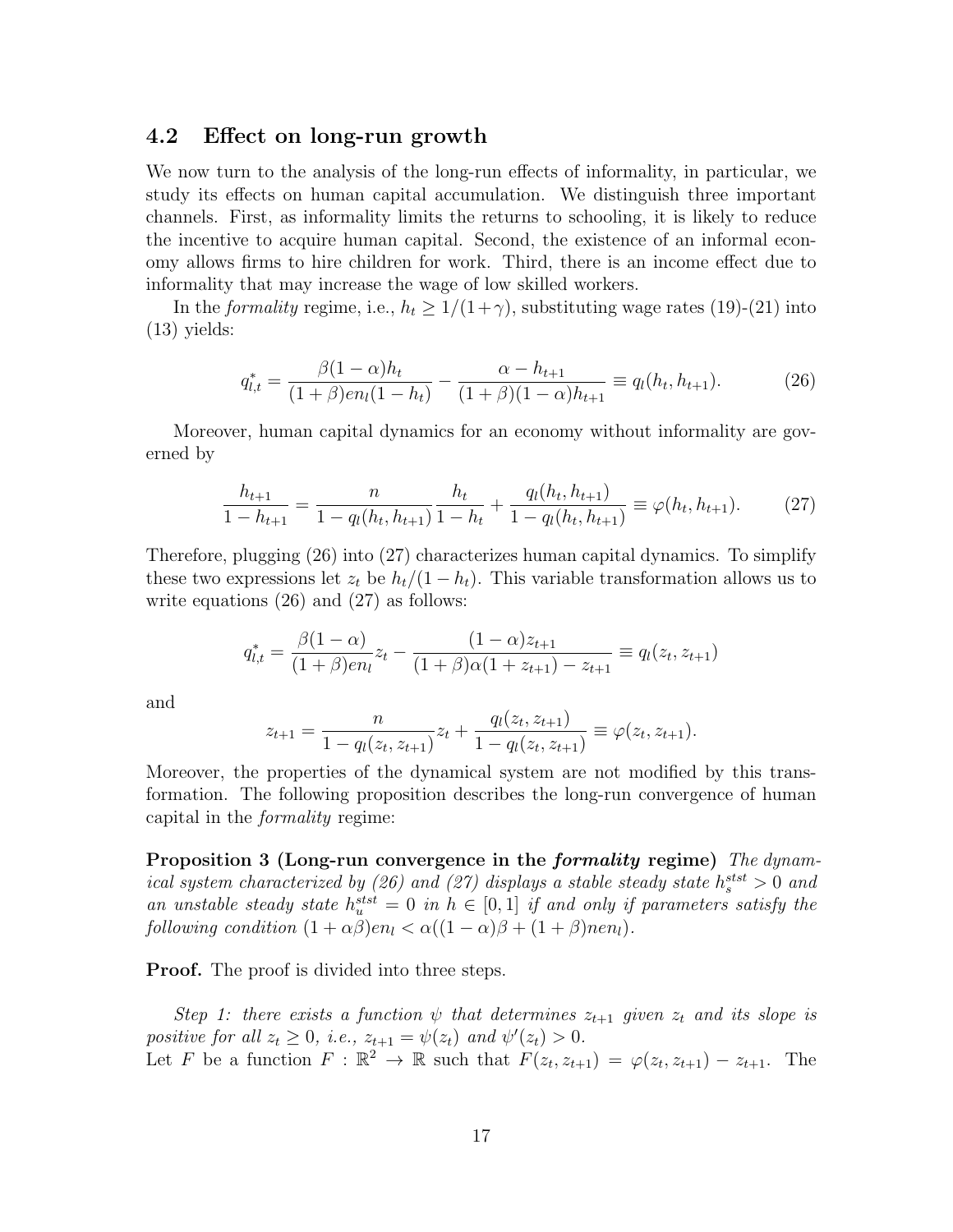vectors  $(z_t, z_{t+1})$  such that  $F(z_t, z_{t+1}) = 0$  characterize human capital dynamics. Taking partial derivatives we obtain the Jacobian

$$
DF(z_t, z_{t+1}) = \left[ \frac{\partial \varphi(z_t, z_{t+1})}{\partial z_t}, \frac{\partial \varphi(z_t, z_{t+1})}{\partial z_{t+1}} - 1 \right] = [DF_1, DF_2]
$$
  
= 
$$
\frac{1}{(1 - q_l)^2} \left[ n(1 - q_l) + q_1(1 + nz_t), q_2(1 + nz_t) - (1 - q_l)^2 \right],
$$

where  $q_l = q_l(z_t, z_{t+1}), q_1 = \partial q_l(z_t, z_{t+1})/\partial z_t = \beta(1-\alpha)/(en_l(1+\beta)) > 0$ , and  $q_2 =$  $\partial q_l(z_t, z_{t+1})/\partial z_{t+1} = -\alpha(1-\alpha)/((1+\beta)(\alpha(1+z_{t+1})-z_{t+1})^2) < 0$  for all  $z_t$ . Since  $DF_2 < 0$ , by the Implicit Function Theorem there exists a function  $z_{t+1}(z_t) = \psi(z_t)$ in a neighborhood of  $z_t$  (for all  $z_t$ ) and

$$
z'_{t+1}(z_t) = \psi'(z_t) = -\frac{n(1-q_l) + q_1(1+nz_t)}{q_2(1+nz_t) - (1-q_l)^2}.
$$

Moreover,  $\psi$  is increasing for all  $z_t \geq 0$ , i.e.,  $\psi'(z_t) > 0$ , because the numerator is strictly positive if  $z_t \geq 0$ , while the denominator is negative.

Step 2: the dynamical system displays two steady state values in  $z \geq 0$ : 0 and  $z_{+} > 0$ , and they are the only ones.

The steady state values are the vectors  $(z_t, z_{t+1})$  such that  $z_t = z_{t+1}$ , or the values of z such that  $F(z, z) = 0$ . Note that (26) and (27) become

$$
q_l(z, z) = z \frac{1 - \alpha}{1 + \beta} \left( \frac{\beta}{en_l} - \frac{1}{\alpha(1 + z) - z} \right)
$$
 (28)

and

$$
z = \frac{nz + q_l(z, z)}{1 - q_l(z, z)}
$$
\n(29)

respectively. Plugging (28) into (29) and rearranging terms we obtain

$$
F(z, z) = ql(z, z)z + ql(z, z) - (1 - n)z.
$$

Clearly,  $z = 0$  satisfies  $F(0, 0) = 0$  because  $q_l(0, 0) = 0$ . Since we are interested in the remaining solutions to the problem  $F(z, z) = 0$ , we substitute  $q_l$ , divide by z, and equalize to 0. The solutions to the resulting equation can be rewritten as the roots of the following grade 2 polynomial of z:

$$
a_2 z^2 + a_1 z + a_0 = 0,
$$

where

$$
a_0 = -\left(1 + \alpha\beta + \frac{(1+\beta)(1-n)e_{n_l}\alpha}{1-\alpha}\right),
$$
  
\n
$$
a_1 = (1+\beta)(1-n) - (1-\beta+2\alpha\beta),
$$
  
\n
$$
a_2 = (1-\alpha)\beta.
$$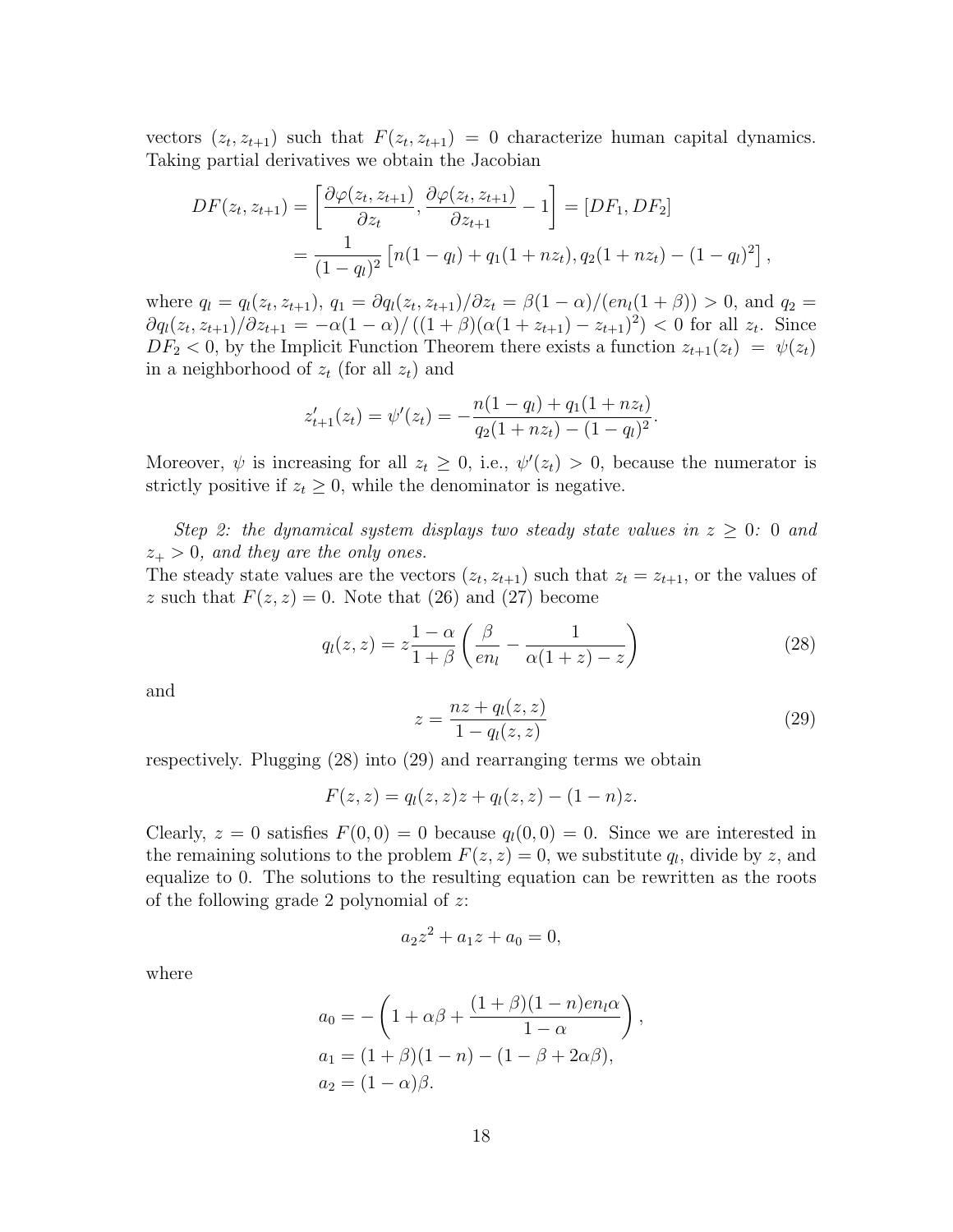Since  $a_0 < 0$  and  $a_2 > 0$ , the roots of the polynomial are  $z_-\lt 0$  and  $z_+ > 0$ . Hence, the steady state values of the dynamical system are  $z_$ , 0, and  $z_+$ .

Step 3:  $\lim_{z\to+\infty} \psi'(z) = 0.$ Rewrite  $\psi'(z_t)$  as

$$
\psi'(z_t) = \frac{\frac{n(1-q_t)}{1+nz_t} + q_1}{-q_2 + \frac{(1-q_t)^2}{1+nz_t}}
$$

and note that the denominator goes to infinity when  $z_t$  goes to infinity whereas the numerator goes to 0 or to a constant because  $q_1$  is a constant,

$$
-\infty < \lim_{z_t \to +\infty} \frac{n(1 - q_l(z_t, \psi(z_t)))}{1 + nz_t} = -n \frac{\beta}{1 + \beta} \frac{1 - \alpha}{en_l} < +\infty,
$$
\n
$$
0 \le \lim_{z_t \to +\infty} -q_2 = < +\infty,
$$
\n
$$
(1 - \alpha)^2
$$

and

$$
\lim_{z_t \to +\infty} \frac{(1 - q_l)^2}{1 + nz_t} = +\infty.
$$

From Steps 1 and 2 we know that the system is well defined and displays two different steady state values in  $z \geq 0$ : 0 and  $z_{+} > 0$ . A necessary and sufficient condition for the instability of the 0 steady state is  $\psi'(0) > 1$ , which is equivalent to  $(1 + \alpha \beta)en_l < \alpha((1 - \alpha)\beta + (1 + \beta)nen_l)$ . Moreover, *Step 3* ensures that  $z_{t+1} = \psi(z_t)$  <  $z_t$  for all  $z_t > z_+$ , and we can conclude that  $z_+$  is stable because necessarily  $0 < \psi'(z_+) < 1$ 

In the *informality* regime, i.e.,  $h_t < 1/(1 + \gamma)$  or  $z_t < 1/\gamma$ , we have  $q_{l,t}^* = \overline{q}_l$  if  $h_{t+1} < 1/(1+\gamma)$ , which is satisfied if  $1-n \ge \overline{q}_l(1+\gamma)$ .<sup>17</sup> This condition is satisfied if the fertility ratio n is low enough, and both the relative productivity  $\tilde{\gamma}$  of the informal sector and the education cost  $\tilde{e}$  are sufficiently high. In this case the dynamics of the skill ratio  $z_t$  are governed by

$$
z_{t+1} = \frac{n}{1 - \overline{q}_l} z_t + \frac{\overline{q}_l}{1 - \overline{q}_l} \equiv \phi(z_t),\tag{30}
$$

where  $\phi(z_t)$  is a linear function of  $z_t$  with  $\phi(0) > 0$  and a slope smaller than one if  $n < 1 - \overline{q}_l.$ 

Proposition 4 (Long-run effects of informality) There are poverty traps in the informality regime if and only if  $1 - n \ge \overline{q}_l(1 + \gamma)$ .

**Proof.** Human capital dynamics are determined by  $(30)$ . Thus, a stable poverty trap with informality emerges if and only if  $\phi(1/\gamma) \leq 1/\gamma$ , and  $n/(1 - \overline{q}_l) < 1$ . The

<sup>&</sup>lt;sup>17</sup>Follows from equation  $(14)$ .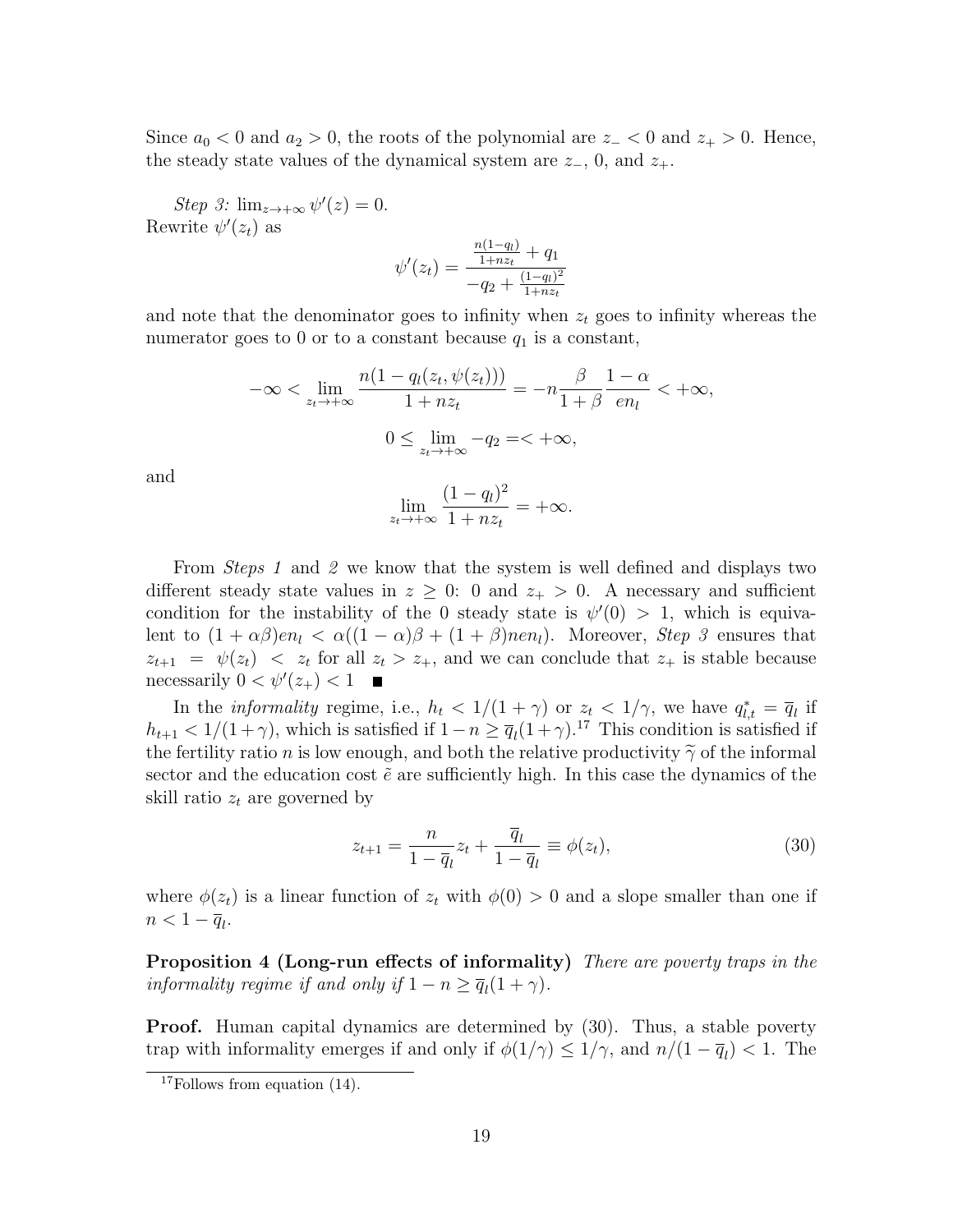former condition is equivalent to  $1-n \ge \overline{q}_l(1+\gamma)$ . In addition, this condition ensures that  $1 > \overline{q}_l + n$ . Hence, the former condition is sufficient for the latter condition to be satisfied. Therefore, there exists a steady state level of human capital such that  $h^{ss} < 1/(1+\gamma)$  if and only if  $1-n \ge \overline{q}_l(1+\gamma)$ П

Hence, the key condition on parameters governing the dynamic properties of the model is:

#### **Condition 1**  $1 - n \ge \overline{q}_l(1 + \gamma)$ .

If this condition holds, informality is the source of a poverty trap. Otherwise, informality is a transitory phenomenon. This condition is satisfied if the fertility ratio n is low enough, and both the relative productivity  $\tilde{\gamma}$  of the informal sector and the education cost  $\tilde{e}$  are sufficiently high. Moreover, it ensures that  $h_{t+1} < 1/(1+\gamma)$  in the informality regime.<sup>18</sup> We will check in the numerical part whether this condition is satisfied or not.

The previous two propositions characterize the equilibrium path of the skill ratio. Figure 2(a) shows the dynamics with and without informality. The solid line corresponds to an economy with informality if the skill ratio is lower than  $z_0 = 1/\gamma$ , while the dashed line corresponds to one without informality. For high enough levels of human capital there is no informal sector and both lines coincide. As predicted by Proposition 3, without the informal sector the skill ratio converges to the point  $A_1$ as long as the initial skill ratio is larger than 0. However, if the informal sector is at work, Proposition 4 states that there can be poverty traps as the one presented in Figure 2(a). The linear part of the solid line crosses the 45° line and the skill ratio converges to the point  $A_2$  if the initial skill ratio is lower than  $z_0$ .

Figure 2(b) presents three different possibilities of skill ratio dynamics with informality. In all cases there is a jump from the formality to the informality regime due to child labor in the informal sector. Dynamic  $B$  is a possible situation without poverty traps. It might arise if condition 1 does not hold. This occurs, for example, if the education cost  $\tilde{e}$  is low enough. Dynamic A is a case with a poverty trap in the informality regime, and convergence to a high proportion of high-skilled workers in the *formality* regime. Whereas Dynamic  $C$  corresponds to a case where parameters are such that there is no stable steady state without informality. Because of the existence of the informal sector the poverty trap makes the economy converge to point C, which is characterized by a low proportion of high-skilled workers in the economy.

### 5 Quantitative assessment

We have shown that informality may slow down income convergence across countries or be the source of a poverty trap depending on the fact that the model exhibit multiple equilibria or uniqueness. In this section, we confront the theory with the data, calibrate the model, and discriminate between these two hypotheses.

<sup>&</sup>lt;sup>18</sup> From equation (14).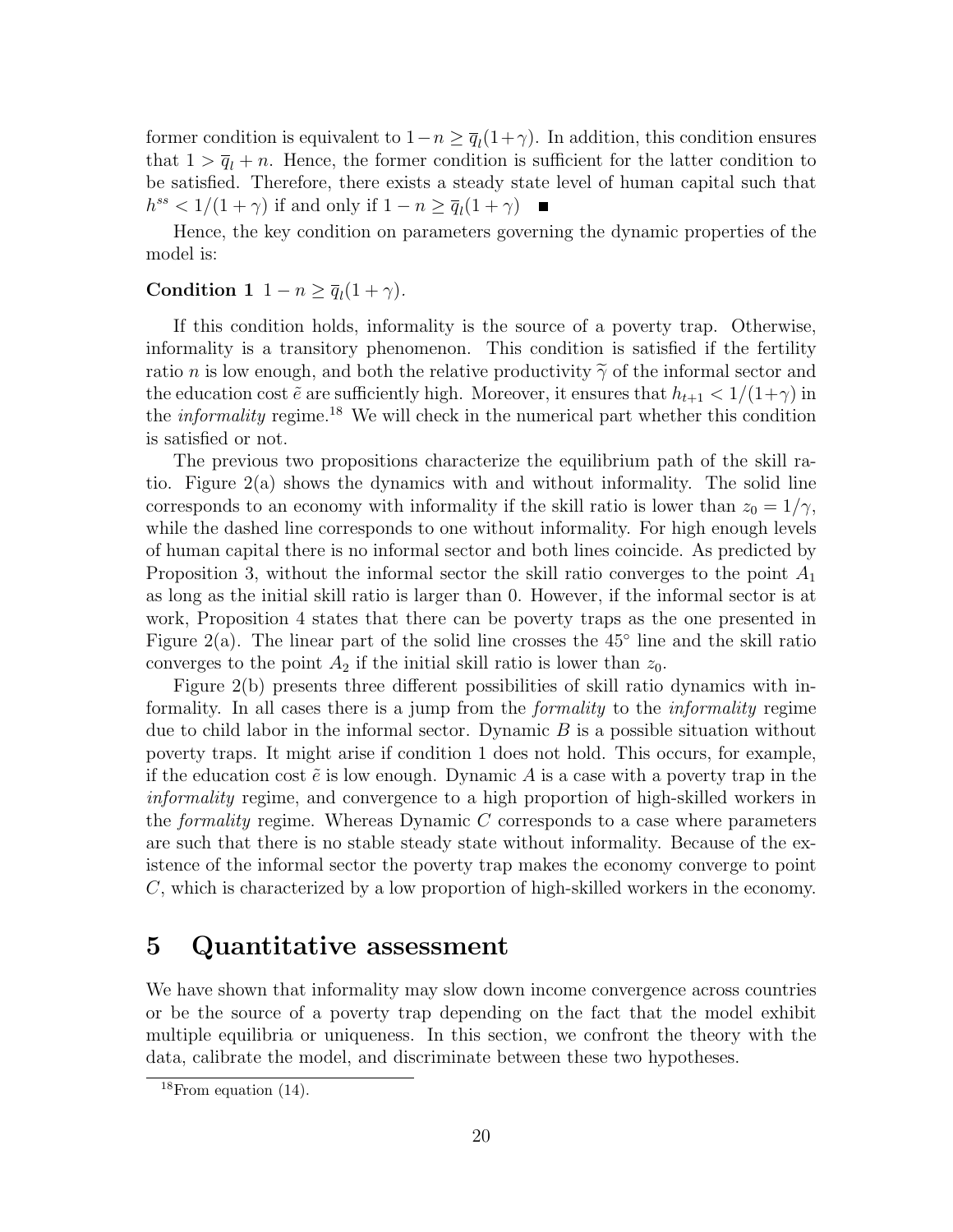

(a) Dynamics with and without informality



(b) Different configurations with informality

Figure 2: Dynamics of human capital accumulation with informality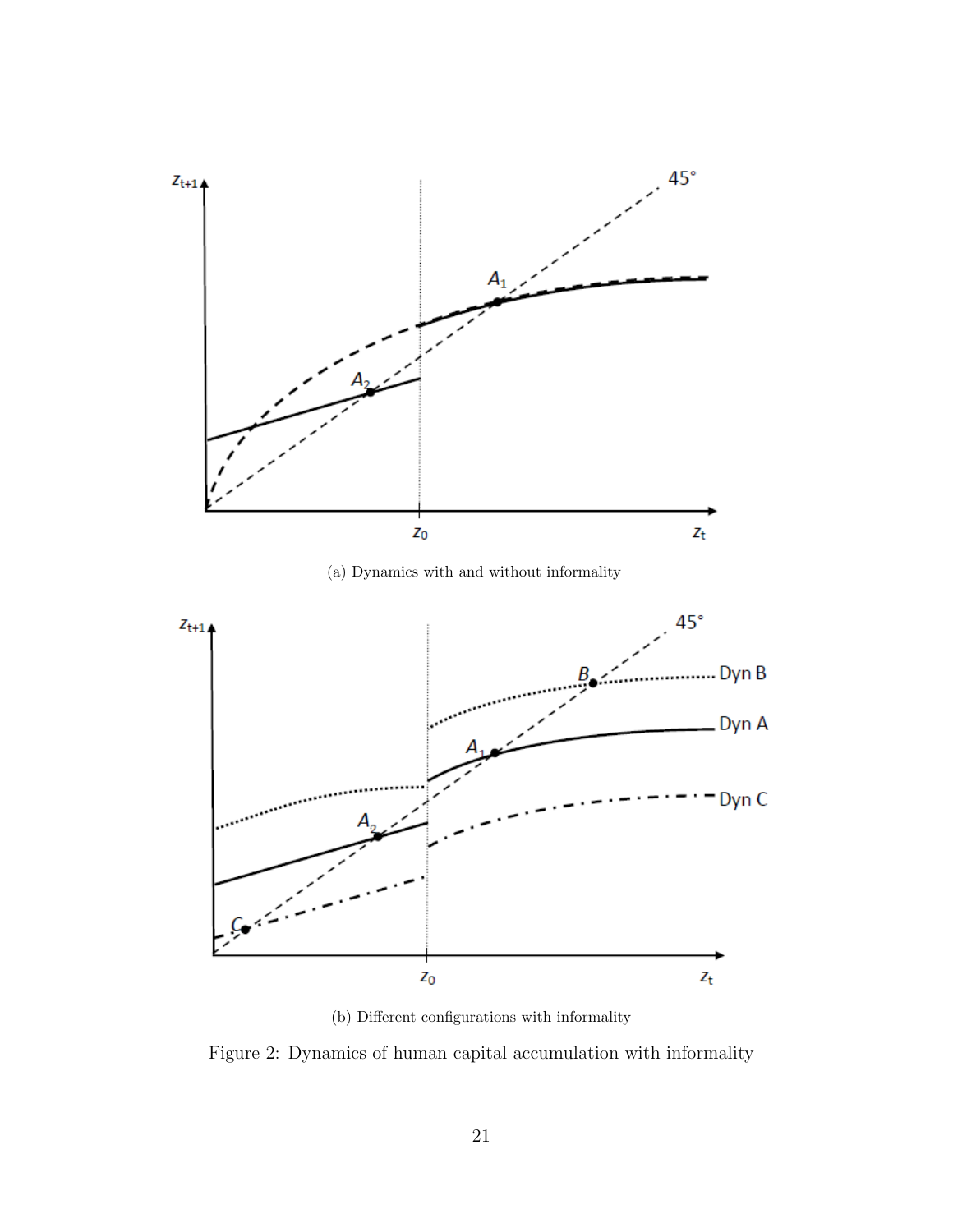#### 5.1 Parametrization

The model is calibrated under the assumption that one period (or generation) represents 30 years, and that individuals are considered high-skilled if they have at least 10 years of education. Our parametrization strategy is based on the following principles:

- Parameters are calibrated so as to be compatible with observations for industrialized countries (i.e. the United States or an average of G7 countries) and a representative least developed economy.
- In the benchmark, the situation of the United States is considered as a possible steady state without *poverty-induced* informality. We also simulate variants in which the average situation of G7 countries (Australia, Canada, France, Germany, Japan, United Kingdom, United States) is a steady state. Least developed countries might be out of steady state and are characterized by the informality regime.
- We require our calibrated model to be compatible with the stylized facts described in the introduction. The underlying assumptions of our model are such that these stylized facts are matched.
- Developing countries and the United States share the same exogenous characteristics:  $A_0$ , e,  $\eta$ ,  $\alpha$ ,  $\gamma$ ,  $\beta$ ,  $n_h$  and  $n_l$ .
- Several scenarios are used to check whether our conclusions are robust to the identifying assumptions.

As for the skill premium in industrialized countries  $(\sigma^{Rich})$ , we use recent data from Hendricks (2004). The return to schooling observed in the United States is equal to 7.83 percent per year of schooling, implying a skill premium of 112 percent for ten years of education  $(\sigma_t^{US} = 1.12)$ . This value will be used in the benchmark scenario. Other values will be used in robustness scenarios 1 to 5. The average return to schooling in the G7 countries amounts to 6.00 percent per year of schooling, implying  $\sigma_t^{G7} = 0.80$ . In addition, Hendricks (2004) reports a return to schooling between 12 and 15 percent in the least developed countries, or equivalently a level of  $\sigma_t^{Poor}$  between 2.5 and 3.0.

As for human capital in industrialized countries  $(h^{rich})$ , we use Barro and Lee data (Barro and Lee, 2010) on the proportion of individuals aged 25 and over with tertiary education in the year 2000. The United States proportion of workers with at least one year of college completed is equal to 31 percent in 2000 ( $h^{US} = 0.31$ ). This value will be used in the benchmark. Other values will be used in the robustness scenarios. In the G7 countries, this proportion is equal to 20 percent  $(h^{G7} = 0.20)$ . Note that Barro and Lee also provide data on the proportion of individuals with tertiary education started but not completed: it amounts to 50 percent  $(h^{USn} = 0.50)$ . In the least developed countries, the proportion of college graduates is around 3 percent  $(h^{Poor} = 0.03).$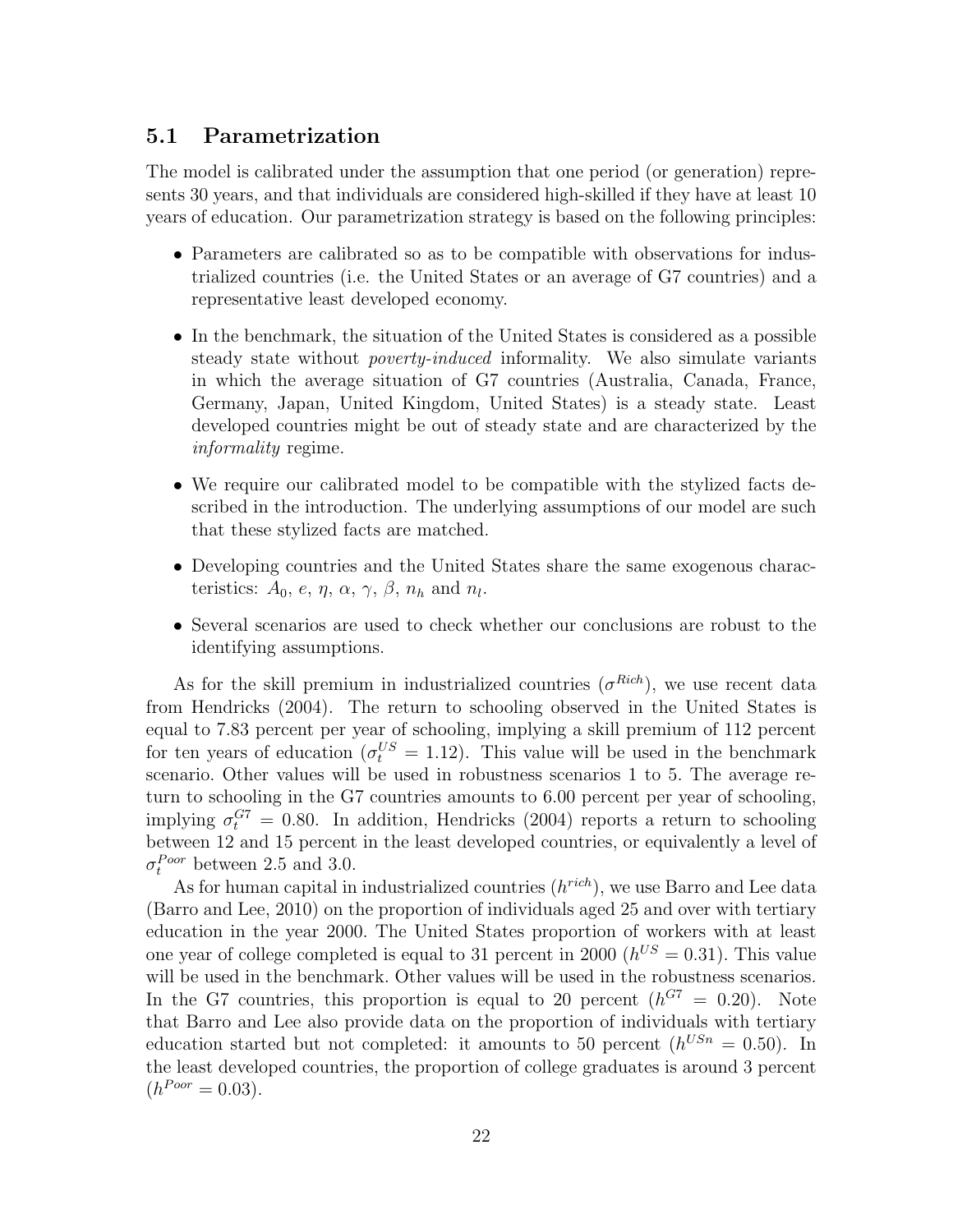As for parameters affecting households' decisions, the fertility ratio  $n$  of high-to low-skilled workers is set to 0.57 from Kremer and Chen (1995). They show that n does not vary that much with the level of development, it is stable across countries and over time. In the benchmark, as we can observe in the United States and other developed economies, we assume no population growth, which implies  $n_h = 0.65$  and  $n_l = 1.15$ . We assume these parameters are constant across countries. This generates a negative relationship between the average fertility rate and development because the proportion of low-fertility, high-skilled households increases with development. Although this underestimates the average fertility rate in the least developed countries, endogenizing fertility would make the occurrence of a poverty trap more likely.

Other parameters are identified to match the above identifying assumptions. Plugging  $h_{ss}^{rich}$  and  $\sigma^{Rich}$  into (21), we obtain  $\alpha = 0.49$  in the benchmark. From (24), this requires  $\gamma$  to be equal to 4.24, which implies that  $\tilde{\gamma}$  is 0.12 and the threshold proportion of college graduates below which the informality regime is observed is 19 percent  $(h_{thres})$ . Assuming that the United States economy is in the steady state, we obtain  $\beta = 0.19$  from (13) and (14). Haveman and Wolfe (1995) and Knowles (1999) suggest that the education cost is around 15 percent of time endowment of parents while children live with their parents. This implies that, if children live with their parents for 15 years,  $e = 0.04$  in the benchmark.<sup>19</sup> The relative productivity  $\eta$ of children compared to low-skilled adults matches the empirical evidence presented by Horrell and Humphries (1995). In the benchmark scenario, we use  $\eta = 0.34$  to have 25 percent of low-skilled families' income coming from child labor in the least developed countries.<sup>20</sup>

Table 1 shows the identifying assumptions and provides the fitted values for identified parameters in the benchmark scenario and in 5 variants. Column 1 gives the benchmark values. In Scenario 1,  $h^{rich}$  is given by the proportion of individuals with some tertiary education (not necessarily completed). In Scenario 2, the proportion of tertiary and the skill premium in rich countries are calibrated using data for G7 countries. In Scenario 3, we use a lower level for the skill premium in the least developed countries. Scenario 4 combines scenarios 2 and 3. Results for alternative scenarios 1 to 4 are provided in the Appendix.

#### 5.2 The case for multiplicity

Figure 3(a) depicts the human capital dynamics with parameter values obtained in the benchmark scenario. As predicted by Proposition 4, a poverty trap emerges in the presence of informality because (i) the informal sector does not allow high-skilled

<sup>19</sup>For example, de la Croix and Doepke (2003) assume that children live 15 out of 30 years with parents.

<sup>20</sup>We obtain a relative productivity of children compared to parents higher than Doepke and Zilibotti (2005) who obtain 0.1 to match the same empirical fact. However, Goldin and Sokoloff (1984) claim that that the relative productivity of children and females compared to males rose from around 0.3 in the North (.58 in the South) to .5 from 1820 to 1850, which is in line with our value.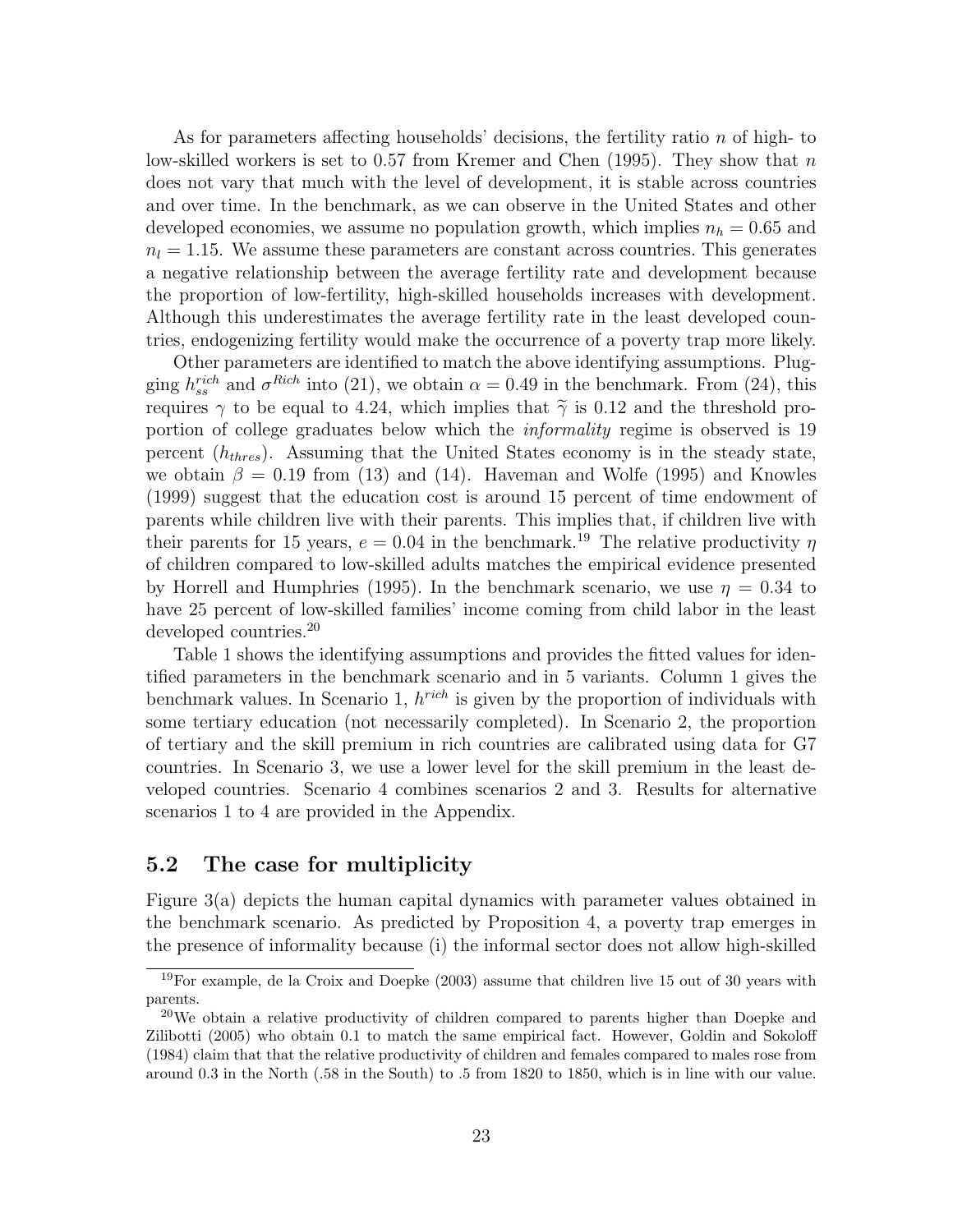|                    | Benchmark | Scen 1 | Scen 2 | Scen 3 | Scen 4 |
|--------------------|-----------|--------|--------|--------|--------|
| $\sigma^{Rich}$    | 1.12      | 1.12   | 0.80   | 1.12   | 0.80   |
| $\sigma^{Poor}$    | 3.0       | 3.0    | 3.0    | 2.5    | 2.5    |
| $h^{rich}$         | 0.31      | 0.50   | 0.20   | 0.31   | 0.20   |
| $n_l^{(a)}$        | 1.15      | 1.27   | 1.09   | 1.15   | 1.09   |
| $n = n_h/n_l$      | 0.57      | 0.57   | 0.57   | 0.57   | 0.57   |
| $e^{(a)}$          | 0.04      | 0.05   | 0.02   | 0.04   | 0.02   |
| $\alpha^{(a)}$     | 0.49      | 0.68   | 0.31   | 0.49   | 0.31   |
| $\beta^{(a)}$      | 0.19      | 0.23   | 0.20   | 0.19   | 0.20   |
| $\eta^{(a)}$       | 0.34      | 0.36   | 0.35   | 0.33   | 0.34   |
| $\gamma^{(a)}$     | 4.24      | 1.91   | 8.98   | 3.67   | 7.78   |
| (a)<br>$h_{thres}$ | 0.19      | 0.34   | 0.10   | 0.21   | 0.11   |

Table 1: Identifying assumptions and fitted parameter values

<sup>a</sup> Fitted value for identified parameters

wages to increase enough so as to encourage education, and (ii) the existence of informality opens the door to child labor. Hence, countries starting with less than 19 percent of college graduates (i.e. 60 percent of the US level) are stuck in a poverty trap, and their proportion of educated converges to a long-run proportion of about 7 percent. By contrast, countries with an initial proportion of educated above 19 percent converge to the high steady state. Note that this threshold is consistent with the data used in Figure 1(a).

As can be seen in Figure 3(b), human capital dynamics are driven by the proportion  $q_l$  of children of low-skilled parents. In the *informality* regime a constant share of children is educated. The discontinuity in  $q_l$  is due to the fact that child labor is only possible in the *informality* regime. In the *formality* regime, education investment  $q_l$ increases up to a point where parents do not find it profitable to educate so many children (because the skill premium decreases). Hence, above a certain level of human capital, the average proportion of educated children decreases.

These two figures explain why the poverty trap emerges. The existence of the informal sector reduces the return to education and increases the opportunity cost of sending children to school (since they can only work in the informal sector). Therefore the proportion  $q_l$  is lower in the *informality* regime than in the *formality* regime for proportions  $h_t$  of high-skilled workers between 4% and 19%. Because agents do not internalize the externality of education on TFP and the low number of highly educated children, the proportion of high-skilled workers remains low and stable over time. For lower levels of human capital  $(h_t < 0.04)$ , the income effect leads to higher education investments in the informality regime.

In the Appendix, we simulate the human capital dynamics under the four alternative sets of identifying assumptions (see figures 8 to 11). In all cases, a poverty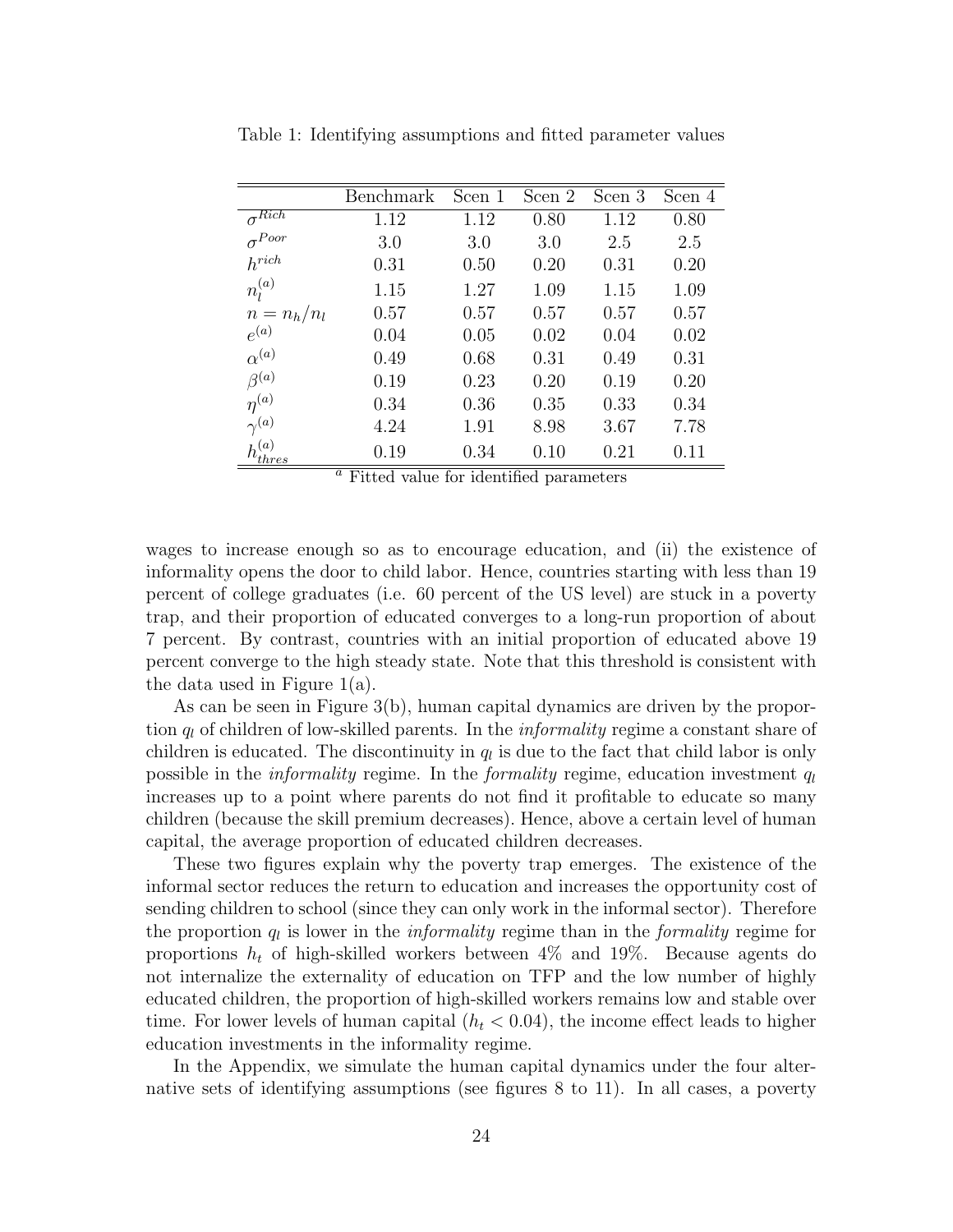

Figure 3: Human capital dynamics  $h_{t+1}(h_t)$  and proportion  $q_l(h_t)$  of educated children with and without informal sector.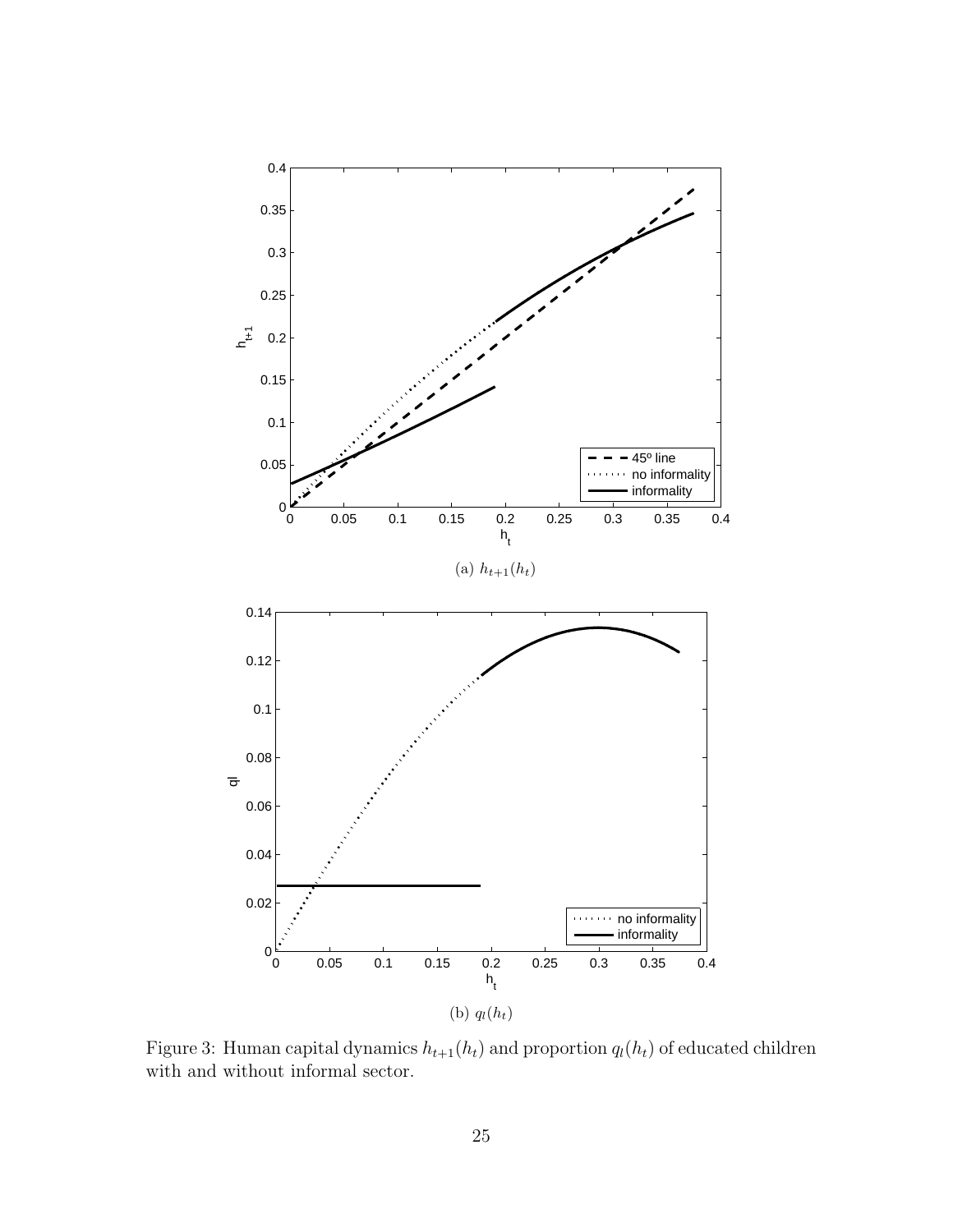trap emerges, except in scenario 2 which shows a "bifurcation" or borderline configuration. In all cases, the threshold level of human capital defining the poverty trap always corresponds to about 60 percent of the steady state proportion of educated in rich countries (the US or the G7 countries). The long-run level of human capital in the poverty trap is particulary low in scenarios 3 and 4. This situation is due to the fact that  $q_l$  becomes very low in these two scenarios.

#### 5.3 Removing informality

In this section we look at the transition from the low steady state to the high steady state under the assumption that informality is removed. Figure  $4(a)$  shows the transition from the low steady state to the high steady state using the benchmark parameters after removing informality. The transition would last around 300 years (or 10 periods) to reach the new steady state. At the same time, we can also observe that after 4 periods the proportion of high-skilled individuals is higher than the threshold value that defines the informality regime.

The question that follows is how removing informality would affect welfare in the economy. In Figure 4(b), we compute the welfare loss as percentage of the initial steady state level with informality. We first compute the new utility level after removing informality, and then derive the hypothetical amount of consumption compatible with that level of utility if the expected wage of children was constant at  $\overline{w}_{k,ss}^{\text{inf}}$  (this level is denoted by  $\widetilde{c}_{k,t} = \exp \left[ U_{k,t} - \beta \ln \overline{w}_{k,ss}^{\text{inf}} \right]$  for a type-k worker). Finally, we compute the percentage deviation of consumption with respect to the initial steady state with informality,  $(\widetilde{c}_{k,t} - c_{k,ss}^{inf})/c_{k,ss}^{inf}$ , and use this as a consumption-<br>conjuglent veristion in utility equivalent variation in utility.

The utility level of high-skilled workers is not modified as their wage is constant along the transition path. For the low-skilled workers, however, utility falls by about 80% in the first period that informality vanishes. As time passes, the wage and the utility level of low-skilled workers increase to overcome the consumption level observed in the steady state with informality. Another pattern that we can depict from Figure 4(b) is with regard to the average consumption deviation. In the initial periods, it is relatively closer to the consumption deviation of low-skilled workers than the consumption deviation of high-skilled workers, but it approaches the consumption deviation of the highly skilled over time. Hence, as the economy evolves, the proportion of high-skilled workers increases, and the weight of the low-skilled workers on the average deviation diminishes.

Clearly, the first period welfare loss is due to the flow of low-skilled workers from the informal to the formal sector. As the economy evolves, the higher proportion of high-skilled adults in the formal sector increases wages of low-skilled workers. Two different effects produce the growth of wages and consumption over time, the complementarity between high- and low-skilled workers, on the one hand, and the increase in TFP, on the other hand. In sum, informality protects poor and less educated adults from a sharp wage cut in the short run but prevents the accumulation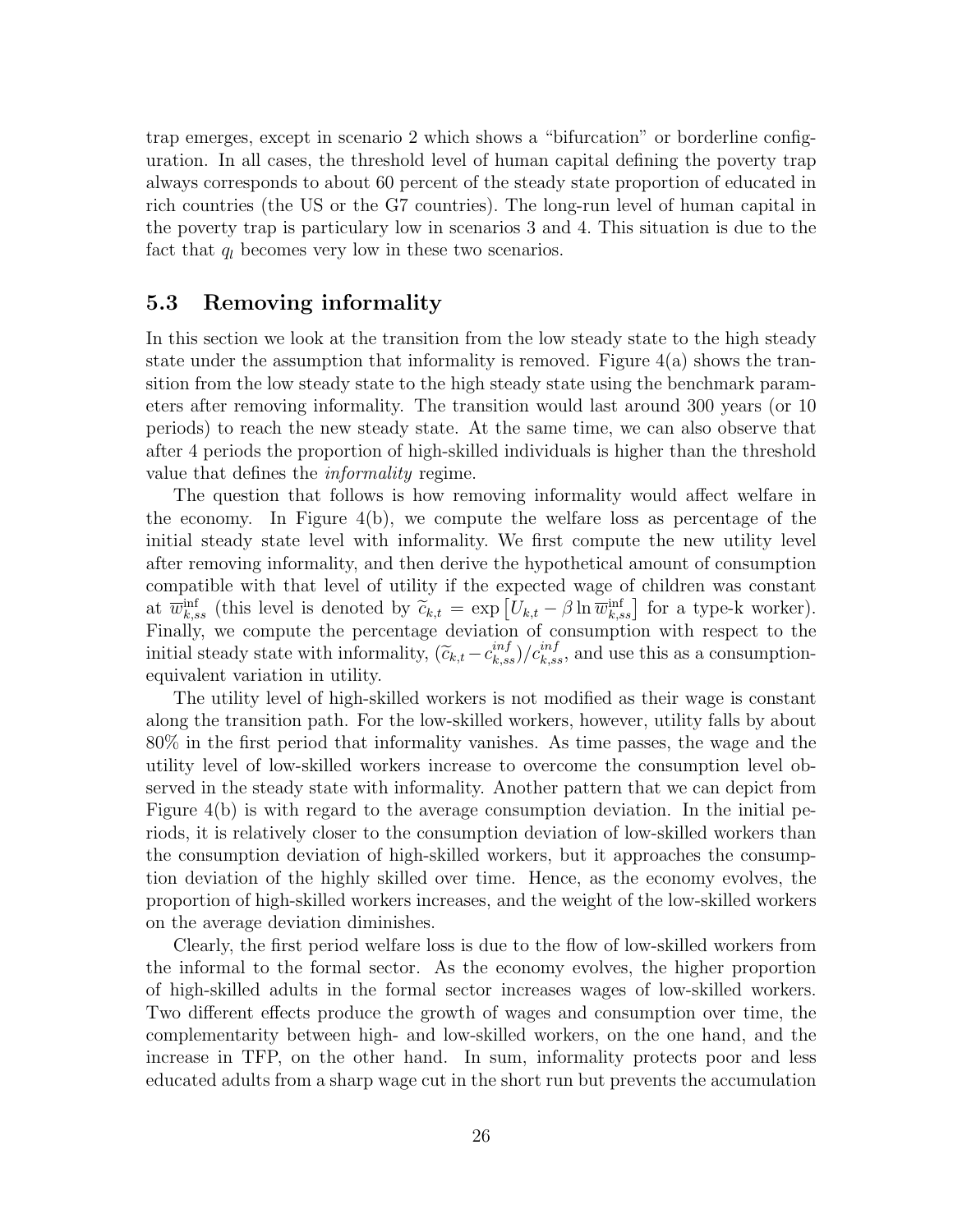

(b) Welfare loss due to transition

Figure 4: Transition from informality to formality.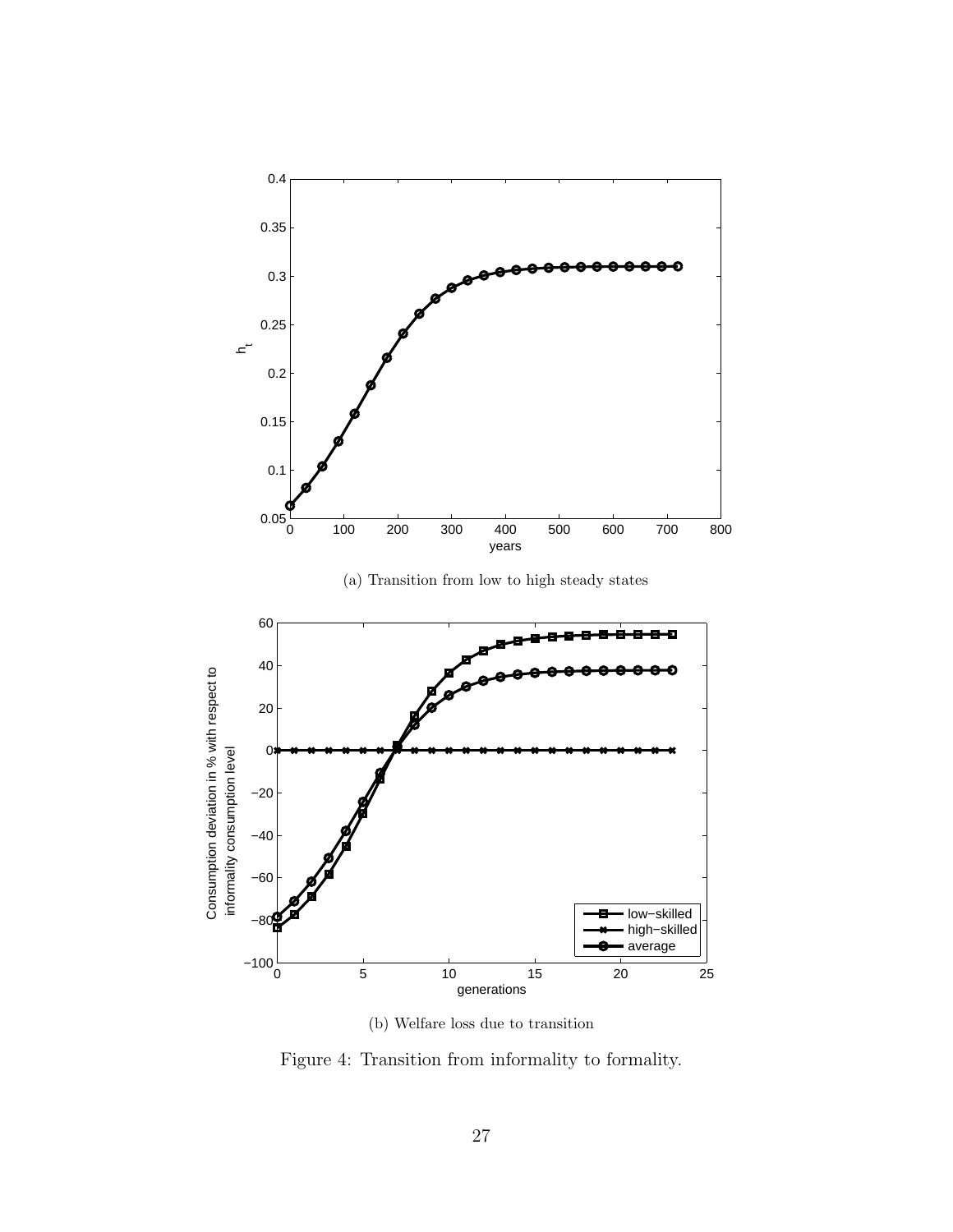of human capital necessary to observe economic growth in the long run.

#### 5.4 Implications for development policy

In the previous sections we established the result that the existence of an informal sector combined with human capital externalities can generate a poverty trap. We also showed that if informal activities were rendered illegal, low-skilled workers would suffer initially a quite dramatic drop in wages. In this section, we analyze policies that could help the economy to escape the poverty trap and converge towards the high-income steady state. We examine the cost efficiency of such policies under the constraint that wage losses during the transition should be avoided.

We consider the situation of a developing country trapped in the low-income steady state and assume that it will obtain a windfall gain (which might come from different sources, e.g. foreign aid or the discovery of natural resources).<sup>21</sup> How can the country use such a windfall gain in the most efficient way in order to escape the poverty trap? To answer this question, we analyze different policy instruments that address the human capital externality and the child labor trap, and compare their discounted costs. We first consider each instrument in isolation and then examine whether a combination of two instruments may be a cheaper alternative.

Alternative policies. On one hand, we consider the introduction of *education* subsidies that are either paid unconditionally to all families or targeted to low-skill parents. The latter policy can be interpreted as the education component of existing conditional cash transfers.<sup>22</sup> On the other hand, we analyze *wage subsidies* for jobs in the formal sector, allowing for different subsidy rates for low-skill and high-skill jobs.<sup>23</sup> To sum up, we introduce the following policy variables in the model:

- an education subsidy at rate  $s_t^e$  (paid to all families or targeted to low-skilled parents);
- a wage subsidy for low-skilled workers in the formal sector at rate  $s_t^l$ ;
- a wage subsidy for high-skilled workers in the formal sector at rate  $s_t^h$ .

 $^{21}$ In the case of a resource-rich country, it would have to be assumed that the natural resource sector operates independently from the rest of the economy, excluding thereby Dutch disease effects.

 $^{22}E.g.,$  the *Oportunidades/Progresa* program in Mexico or the *Bolsa Familia* scheme in Brazil. These programs are targeted towards low-income families and provide grants for children conditional on school attendance.

 $^{23}$ Equivalently the government could implement a combination of an output subsidy in the formal sector and a (progressive) tax on income from the formal sector. An output subsidy has the same effect as subsidizing high-skilled and low-skilled workers in the formal sector at the same rate. Adding a progressive income tax would be equivalent to differentiating the effective subsidy rates received by high and low-skilled workers.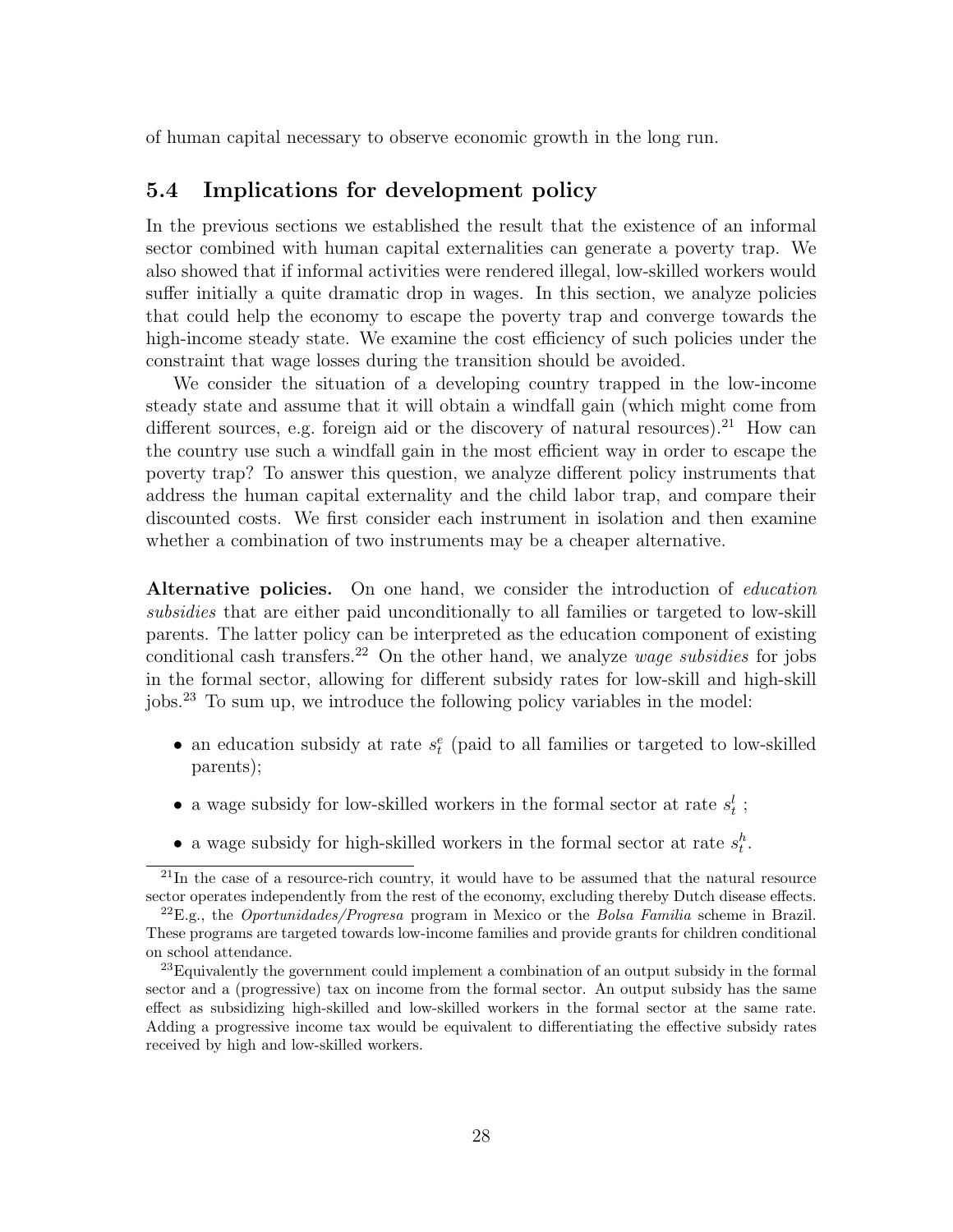From the assumptions of the model it is immediately clear that it would be inefficient to pay education subsidies to high-skilled parents since they educate all their children even without receiving any subsidies. Hence, the general education subsidy is less cost-efficient than the targeted education subsidy. As we will show below, the wage subsidy for high-skilled workers has similar effects as an education subsidy to all parents. This type of wage subsidy is therefore also dominated by the targeted education subsidy.

Policy effects in the *informality* regime. In the *informality* regime, the introduction of subsidies does not change the income of low-skilled workers. Subsidizing low-skilled workers draws them into the formal sector but as long as the informal sector exists, the low-skill wage is determined by the (exogenous) productivity in the informal sector. By contrast, the income of high-skilled workers is increased one-byone by the subsidy. Hence, wages (including subsidies) and the skill premium in the informality regime are

$$
\widetilde{w}_{h,t} = A_0 \alpha (1 + s_t^h)
$$

$$
\widetilde{w}_{f,t} = \widetilde{w}_{i,t} = \frac{A_0 (1 - \alpha)}{\gamma}
$$

$$
\widetilde{\sigma}_t = \frac{\alpha \gamma}{1 - \alpha} (1 + s_t^h) - 1
$$

The number of low-skilled workers in the formal sector is given by  $L_{f,t} = (1 + s_t^l) \gamma H_t$ . The informal sector disappears if marginal productivity of low-skilled workers in the formal sector exceeds the minimum wage in the informal economy, i.e., if  $L_{f,t}/H_t \leq$  $(1 + s_t^l)\gamma$ . This condition is equivalent to

$$
h_t \ge \frac{1}{1 + \gamma (1 + s_t^l)}.\tag{31}
$$

The role of the two types of wage subsidies in the formal sector can now be made clear. Subsidizing high-wage jobs increases the skill premium but has no effect on the allocation of workers between sectors. By contrast, a subsidy for low-wage jobs in the formal sector does not affect the skill premium but lowers the critical human capital level at which the economy leaves the informality regime.

In turn, the budget constraint of adults is modified by the introduction of an education subsidy as follows:

$$
c_{k,t} = \widetilde{w}_{k,t} - n_k q_{k,t} \widetilde{e}(1 - s_t^e) + \eta n_k (1 - q_{k,t}) d_t \widetilde{w}_{i,t}.
$$

The proportion of children who go to school is therefore equal to

$$
q_{l,t}^* = \frac{\beta(1-\alpha)(1+n_l\eta)}{(1+\beta)\left[e\gamma(1-s_t^e)+\eta(1-\alpha)\right]n_l} - \frac{1-\alpha}{(1+\beta)\left[\alpha(1+\gamma(1+s_{t+1}^h))-1\right]}.
$$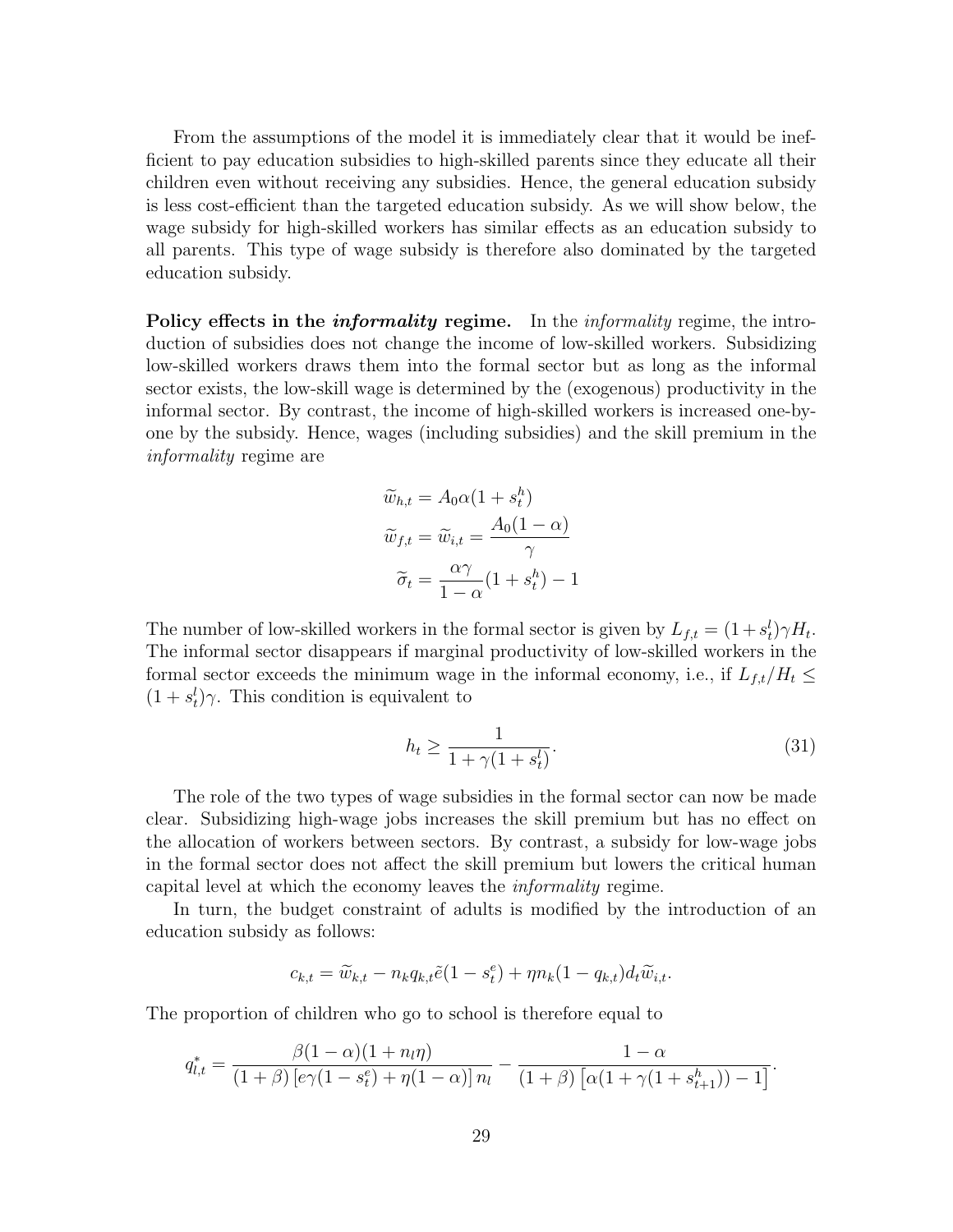Subsidizing high-skilled workers in the next generation  $(t + 1)$  has similar qualitative effects as subsidizing education for the current generation  $t$ . Obviously, an expected rise in the future skill premium increases the incentive to send children to school. There is, however, a decisive difference between the two types of subsidies: an education subsidy can be targeted towards low-skilled parents and is therefore more cost-effective (since high-skilled parents educate all their children even without subsidies). Moreover, subsidizing the wages of relatively rich workers rather than the education of poor children seems politically less feasible.

The preceding results enable us to highlight the different (and possibly complementary) roles of the two most promising policies: targeted education subsidies and wage subsidies for low-skilled workers in the formal sector (see Figure 5). If the economy is initially stuck in the inferior steady-state  $(B_2)$ , the introduction of targeted education subsidies increases the incentive of low-skilled parents to invest in their children's education and the informal sector schedule shifts upwards in Figure 5. If the subsidy rate is sufficiently high, the country can escape the poverty trap with the help of this single policy instrument; the new situation of the economy could then be described by Dynamic A in Figure 2(b).



Figure 5: Dynamics of human capital accumulation: the role of policies.

By contrast, the subsidy for low-skilled workers in the formal sector pulls workers out of the informal sector and decreases the critical skill ratio from  $z_0$  to  $z_1$  in Figure 5 without changing the *informality* schedule. It is clear that such a low-wage subsidy has no effect on human capital accumulation if it is too small or if the economy is too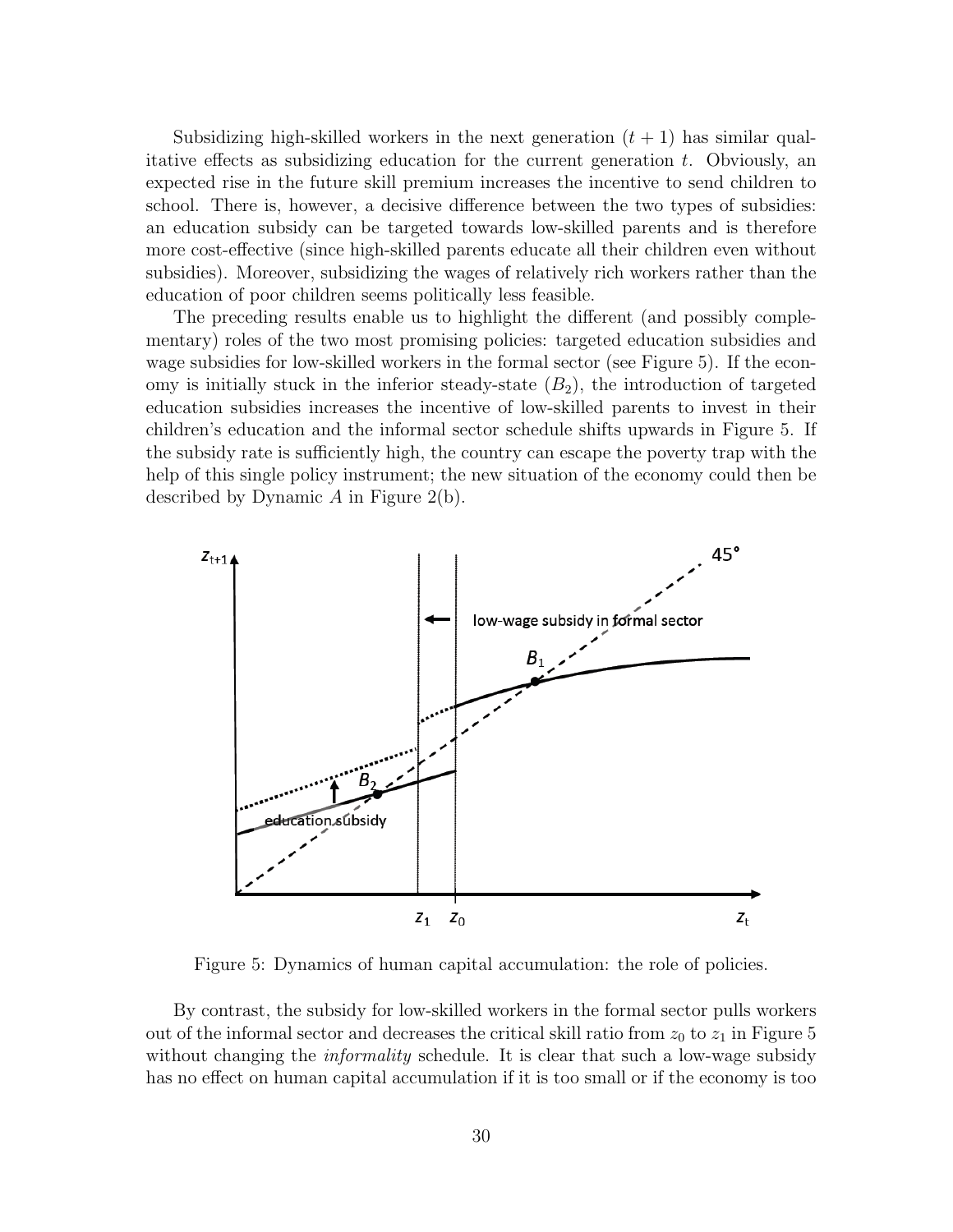far below the critical skill ratio; the subsidy rate must be sufficiently high to eliminate informal sector employment entirely. Wage subsidies should therefore only be used as a temporary policy allowing the transition to the formality regime to accelerate.

As the two types of subsidies address different aspects of the transition to the high income equilibrium, they can be implemented jointly and their combined use might possibly reduce the overall cost of escaping the poverty trap. This issue will be taken up below in the simulations. In any case, we assume that subsidies are abolished as soon as the economy reaches the *formality* regime.<sup>24</sup>

Cost-efficient policies. The calibrated model can now be used to calculate, for each policy, the minimum windfall gain necessary to enable the country to escape the poverty trap. This windfall gain (or discounted cost of policy) depends on the time horizon within which the economy leaves the *informality* regime. Consider a constant subsidy of each type,  $s_t^k \equiv s^k$  for  $k \in \{e, l, h\}$ . The horizontal axis of Figure 6 indicates the time needed to achieve a level of human capital that ensures convergence to the high steady state, or equivalently, the number of periods T needed to achieve a proportion of high-skilled workers higher than the threshold value  $h_T > 1/(1 + \gamma)$ delimiting the two regimes. For each value of  $T$ , we compute the subsidy rate required to exit the poverty trap and the discounted cost of the policy using a discount factor equal to .99<sup>120</sup> ≅ 0.2994. The vertical axis of Figure 6 shows the total discounted cost of policies for a country with an initial population of 20 million inhabitants and a scale factor  $A_0$  of 112900.<sup>25</sup>

As expected, targeted education subsidies are more cost-efficient than unconditional education subsidies or high-skill wage subsidies at any time horizon. A windfall of 1.5 to 2 billion 2005 US\$ (PPP adjusted) per year is needed to help a country of around 20 million inhabitants escape from the poverty trap within one or two generations (30 or 60 years). As the initial skill ratio of this economy is far below the critical level, low-skill wage subsidies are not efficient if they are used as a single policy instrument.

Moreover, as Figure 6 makes clear, policies that take more time to leave the *infor*mality regime have lower discounted costs. Consider for example education subsidies targeted to low-skilled parents. The total discounted cost of attaining the critical

 $24$ To avoid clutter, Figure 5 does not depict the policy-induced change in the dynamics of the formality regime. The two policies have different effects on the *formality* schedule. Whereas education subsidies shift the formality schedule unambiguously upwards, the introduction of low-skill wage subsidies has ambiguous effects: a positive income effect (low-skill parents receive a higher income which is partly spent on education of their children) and a negative substitution effect (lowwage subsidies decrease the future wage differential, diminishing the incentive for education). These changes do not seem to have a decisive influence on the transition from the informality to the formality regime.

<sup>&</sup>lt;sup>25</sup>Parameter  $A_0$  is set to 112900 to obtain that GDP per capita in the United States is 35000 in 2005 US\$ PPP adjusted, which is close to the value in PWT 7.0. The discount factor is obtained from the literature taking into account that a period lasts 30 years and the discount factor of a quarter of year is .99.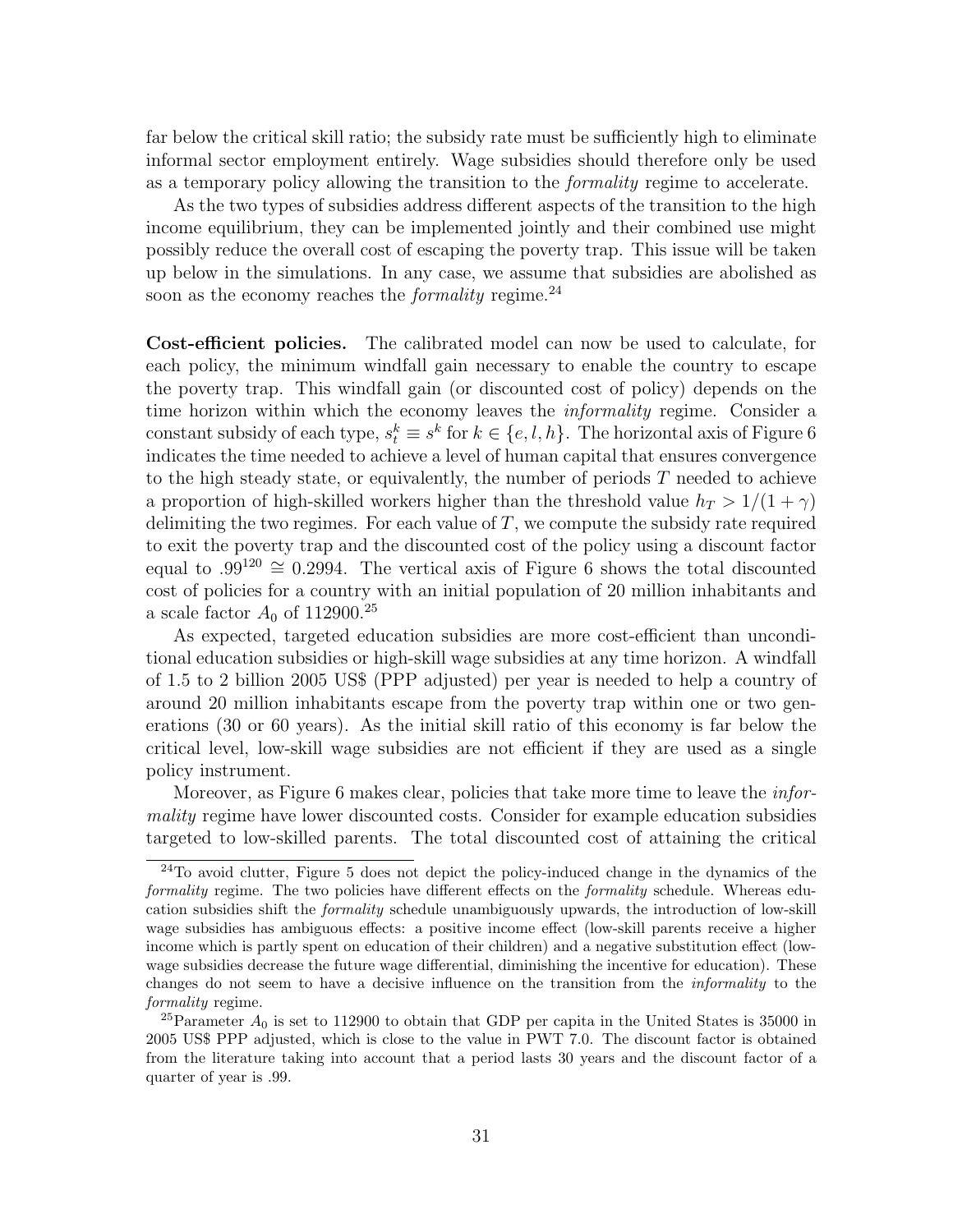

Figure 6: Total discounted cost of policies and time necessary to achieve  $h_t > 1/(1 + \gamma).$ 

human capital ratio is lower if the policy is implemented over several generations using a low subsidy rate (by opposition to a high-subsidy policy which operates within one generation). The reason for this result is twofold. First, within a generation the marginal cost of subsidizing education increases with the proportion of children that are educated. Second, targeted education subsidies have a cumulative impact over time: in each generation, they provide an incentive for low-skilled adults to educate a larger proportion of their children. In the following generation, these high-skilled children will provide education to all their offspring although they do not receive the (targeted) education subsidy.

Combination of policies. The preceding results leave scope for a cost-reducing combination of policies. As the marginal cost of a single policy increases with its rate, it might be more cost-efficient to combine two instruments using lower rates. We explore this possibility by combining targeted education subsidies and low-skill wage subsidies. As we have argued above, the latter should only be used as a transitory measure. Hence, in the simulations reported in Figure 7, while education subsidies are used in all periods, low-skill wage subsidies are only used in one period, i.e., when they enable the economy to reach the *formality* regime within the next generation.<sup>26</sup>

 $^{26}$ Alternatively, one could assume that the subsidy is phased out gradually if it takes several generations to attain the critical human capital level. This possibility is disregarded in our search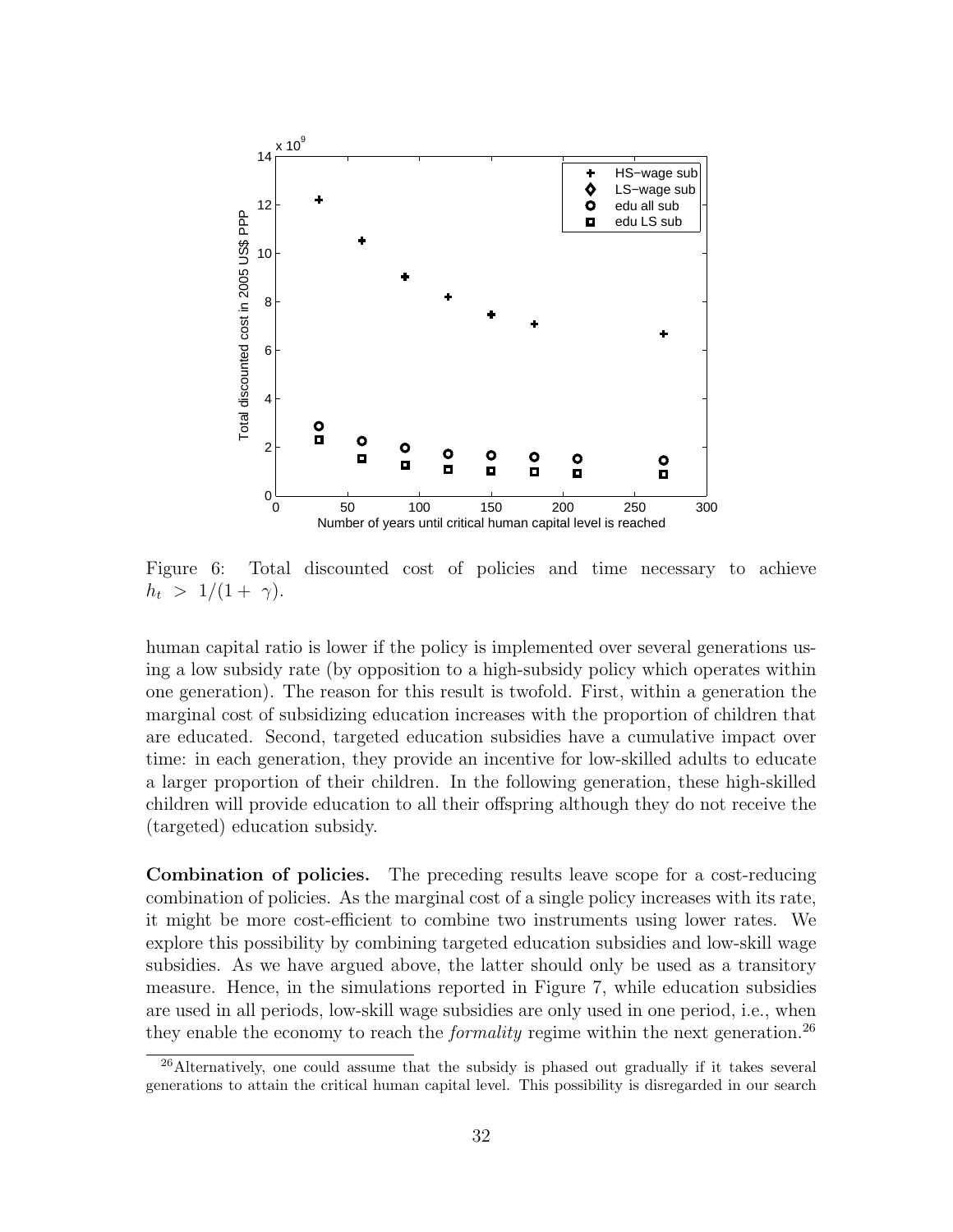

Figure 7: Cheapest combination of policies and time necessary to achieve  $h_t > 1/(1 + \gamma).$ 

Therefore, education subsidies are implemented in all generations, whereas low-skill wage subsidies are only implemented during one generation. Moreover, the subsidy rate of low-skill wages is set such as to make the informal sector disappear within this generation. Figure 7 shows that using both instruments is cheaper than using a single instrument for time horizons that exceed four generations (150 years). Note that for slightly richer countries (that are closer to the critical skill ratio), a combination of the two policy instruments is likely to be more cost-efficient even for shorter time horizons.

Our policy findings can be summarized as follows. First, among four possible education and wage subsidy schemes, two policies dominate the others in terms of cost efficiency: education subsidies to low-income families and wage subsidies for lowskill jobs in the formal sector. Second, these two policies play distinct and possibly complementary roles in the transition to the high-income equilibrium. Whereas the education subsidy speeds up the accumulation of human capital, the low-skill wage subsidy reduces the threshold at which the informal sector disappears. Third, targeted education subsidies are the cheapest single policy but for longer time horizons a combination of the two policies turns out to be the most cost-efficient choice.

of the cheapest policy combination.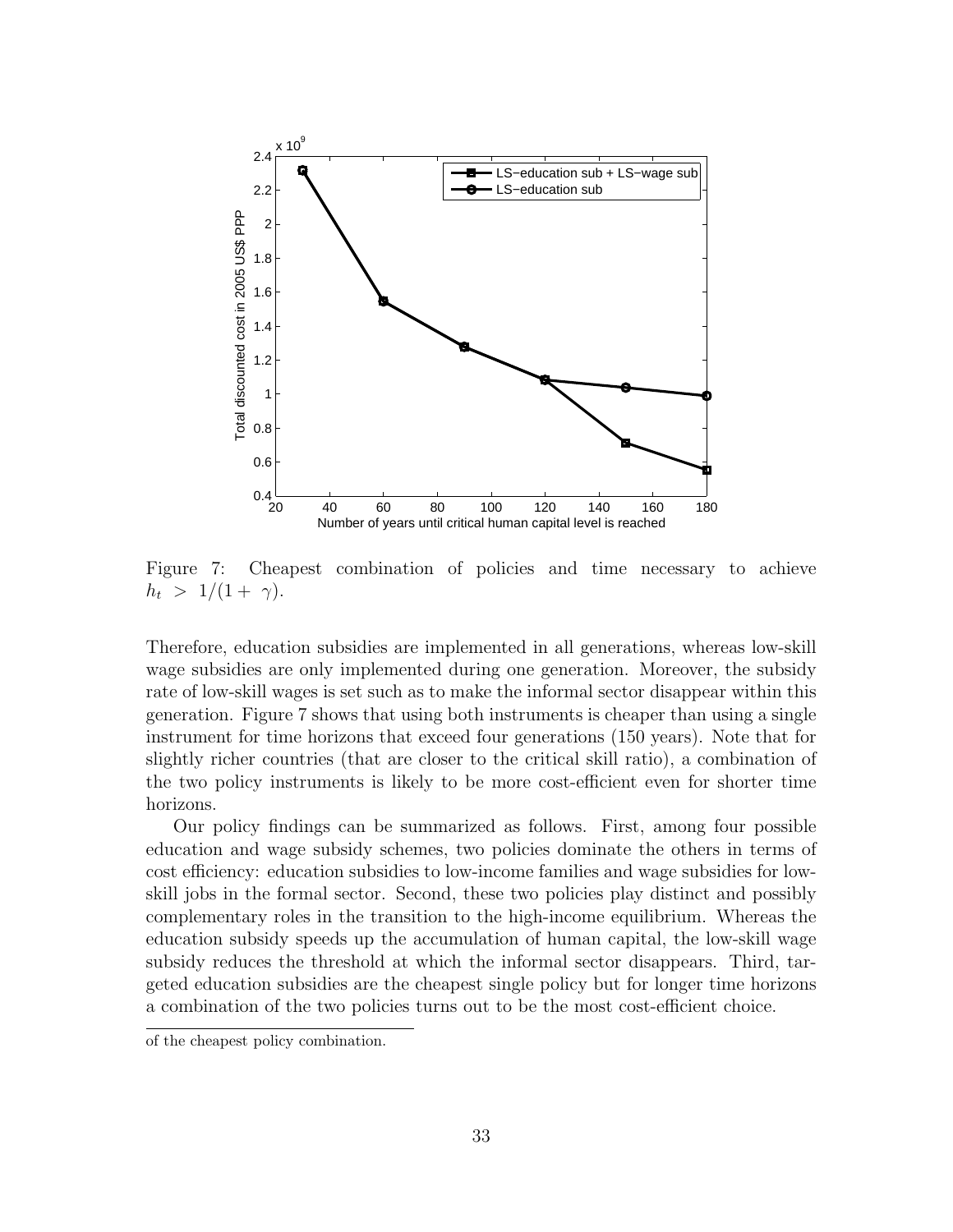### 6 Conclusion

This paper establishes a theoretical relation between education, child labor and the informal sector. In the data we observe a direct relation between informality and education, countries with high proportions of tertiary educated workers tend to show lower levels of informality than countries with low proportions. Moreover, child labor is part of the informal sector, and the data shows that countries with more informality have more children involved in production activities. With these facts in mind we construct an overlapping generations model that is able to reproduce these relations in line with previous findings of other authors.

The model is able to explain, or to give a complementary view of, the documented fact that less-developed countries present higher levels of inequality than developed countries but much lower levels than standard models predict. The introduction of the informal sector in a model with complementarity between high- and low-skilled workers lowers the skill premium (and makes it constant). In other words, we view informality as a possible channel to reduce the skill premium in developing countries.

The reduction in inequality due to informality generates several effects in the short and the long run. On one hand, low-skilled workers may obtain a higher salary with the existence of an informal sector than in its absence, because there is an alternative sector where they can supply their working hours. However, this sector is not controlled by state agencies and enables children to use their time to work and generate an extra source of income for the household. Hence, the model is able to replicate the relations between informality and education, and between child labor and education in line with the data: the share of high-skilled workers is negatively correlated with informality, and informality is positively correlated with child labor. On the other hand, the model has several predictions for the long run. The trade-off between child income and future education of children is taken into account and is key to generate poverty traps due to informality and child labor. The "low" inequality observed in developing countries and the opportunity cost of sending children to school can have a pernicious effect on parents. They may not provide enough education for their children so as to increase the aggregate proportion of educated workers in the labor force. Parents do not internalize the positive externality of aggregate education on firms' productivity. Therefore, the informal sector can prevent the economy from developing as it would in the absence of informality.

The model is calibrated to reproduce several facts observed in the data. The model is also calibrated to evaluate different policies considered to reduce the size and effects of informality. The calibration exercise reveals that the case for the poverty-trap hypothesis is strong: although informality serves to protect low-skilled workers from extreme poverty in the short-run, it prevents income convergence between developed and developing nations. Sudden elimination of informality would induce severe welfare losses for poor people on the transition path.

Hence, we analyze policies that could help the economy to escape the poverty trap and converge towards the high-income steady state. We analyze the cost efficiency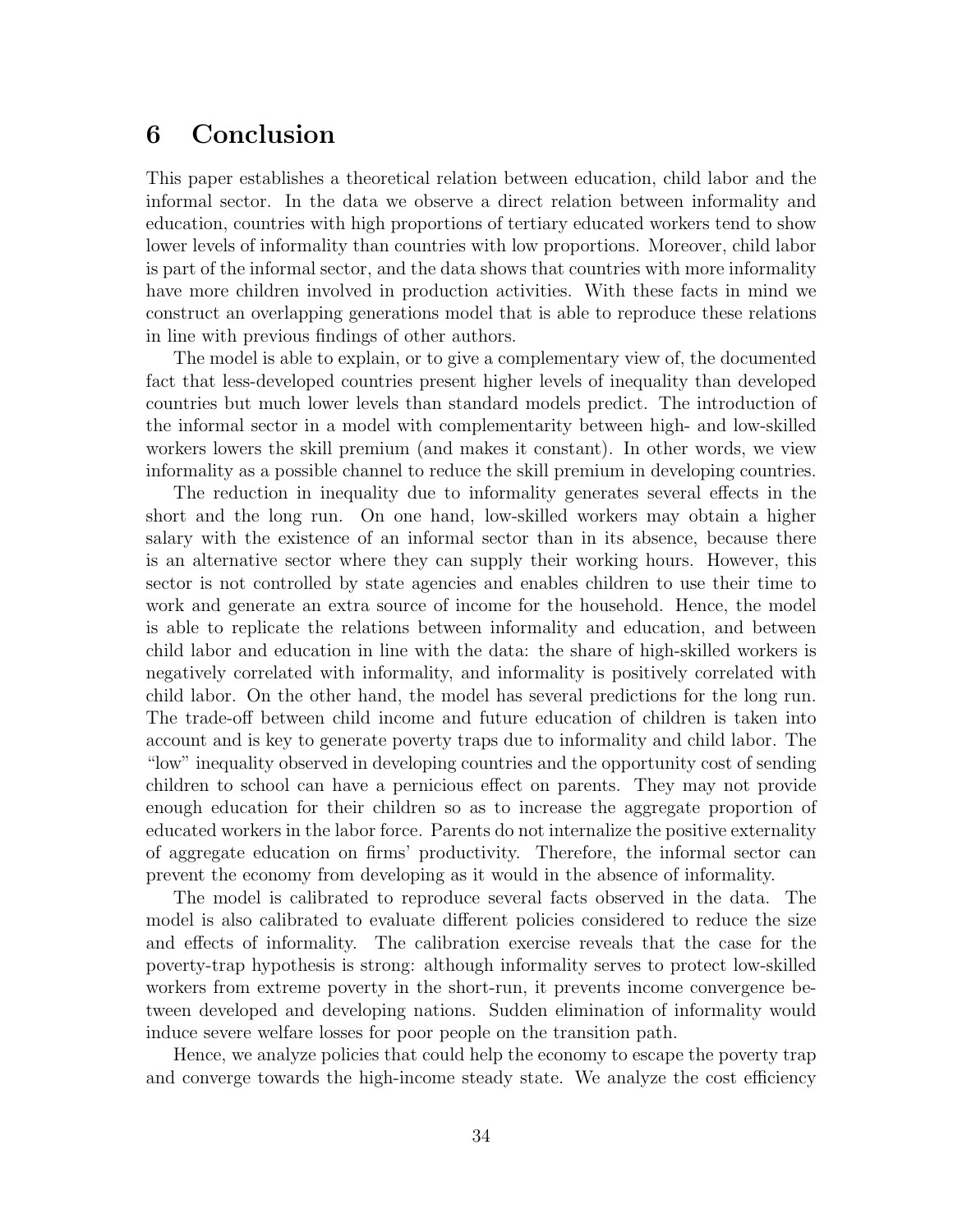of such policies under the constraint that wage losses during the transition should be avoided. Assuming that an inflow of resources is provided to a developing country, for example in the form of foreign aid, we analyze the effects of different subsidies. Informality can be reduced by diminishing education costs or by making the formal sector more attractive. Hence we consider four possible subsidies on education and formal firms wages. Subsidizing education is the most cost-efficient policy, and it can be targeted towards low-skilled parents to reduce costs. Subsidizing high-wage jobs increases the skill premium but has no effect on the allocation of workers between sectors. Moreover, the increase in the skill premium gives similar incentives to parents on children's education than reducing education costs. By contrast, a subsidy for low-wage jobs in the formal sector does not affect the skill premium but lowers the critical human capital level necessary to skip the poverty trap. Because of the possible complementary effect of different subsidies, we turn to analyze the cost-efficiency of a combination of subsidies on education to low-income parents and low-skilled formal firms wages. Although targeted education subsidies are the cheapest single policy, for longer time horizons, or as the economy gets closer to the poverty trap threshold, a combination of the two policies is found to be the most cost-efficient choice.

### References

- [1] Alesina, A., and D. Rodrik. 1994. "Distributive Politics and Economic Growth." Quarterly Journal of Economics, 109(2), pp.465-490.
- [2] Angrist, J.D. 1995. "The Economic Returns to Schooling in the West Bank and Gaza Strip." American Economic Review, 85(5), pp. 1065-1087.
- [3] Bharadwaj, P., Lakdawala, L.K. and N. Li. 2013. "Perverse Consequences of Well Intentioned Regulation: Evidence from India's Child Labor Ban." NBER Working Paper No. 19602.
- [4] Barro, R., and J-W. Lee. 2010. "A New Data Set of Educational Attainment in the World 1950-2010." NBER Working Paper No. 15902.
- [5] Basu, K., and P. Van. 1998. "The Economics of Child Labor." American Economic Review, 88, pp. 412-427.
- [6] Becker, G. 1965. "A Theory of the Allocation of Time." Economic Journal, 75, pp. 493-517.
- [7] Borjas, G., and L. Katz. 2007. "The Evolution of the Mexican-Born Workforce in the United States." Mexican Immigration to the United States National Bureau of Economic Research Conference Report (ed. George Borjas), Cambridge, MA.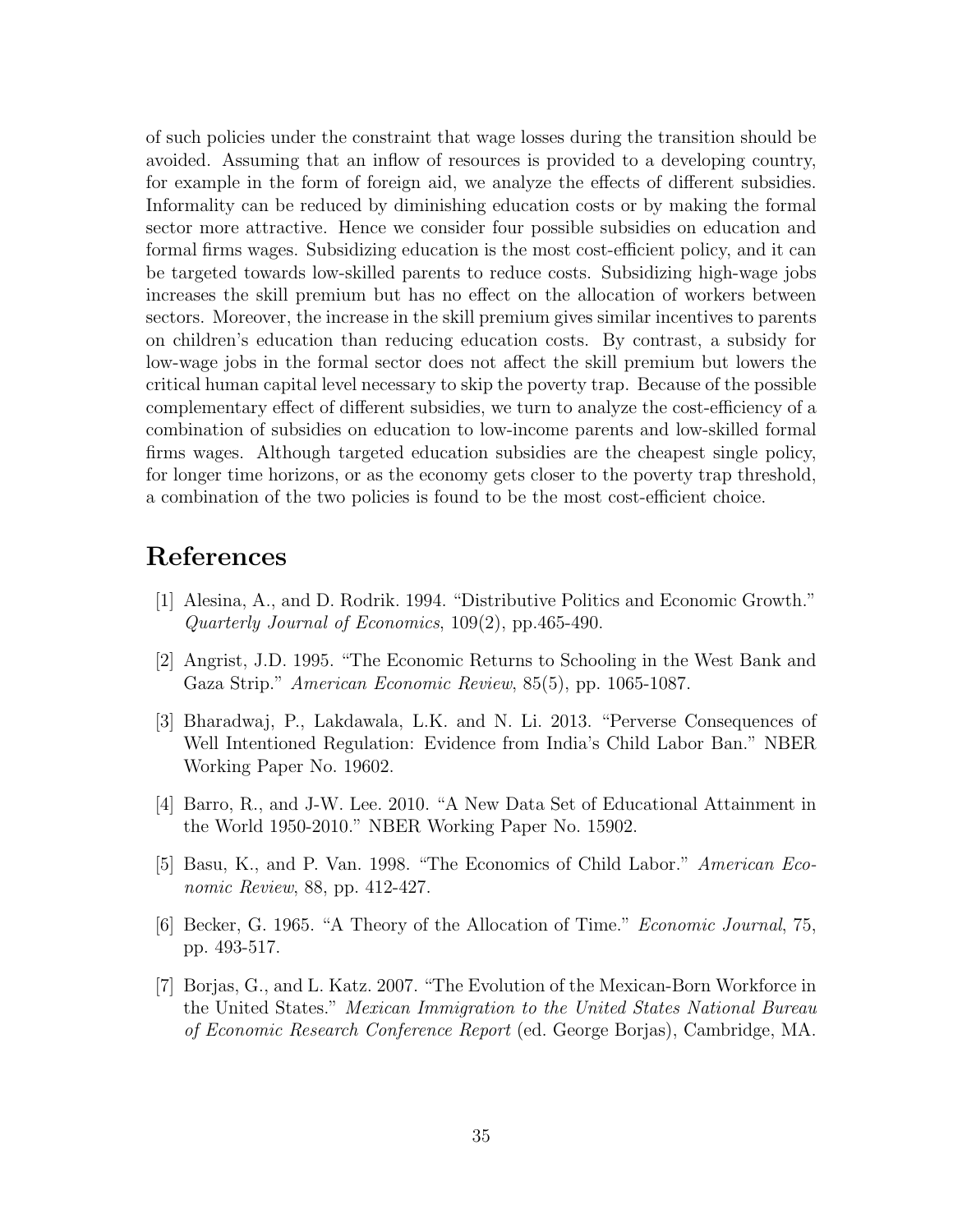- [8] Calderon, C., Moral-Benito, E., and L. Serven. 2011. "Is Infrastructure Capital Productive? A Dynamic Heterogeneous Approach." Policy Research Working Paper Series 5682, The World Bank.
- [9] Card, D., and Th. Lemieux. 2001. "Can Falling Supply Explain the Rising Returns to College for Younger Men? A Cohort Based Analysis." Quarterly Journal of Economics, 116(2), pp. 705-746.
- [10] Caselli, F., and W. Coleman. 2006. "The World Technology Frontier." American Economic Review, 96(3), pp. 499-522.
- [11] de La Croix, D., and M. Doepke. 2003. "Inequality and Growth: Why Differential Fertility Matters." American Economic Review, 93(4), pp. 1091-1113.
- [12] de La Croix, D., and F. Docquier. 2012. "Do Brain Drain and Poverty Result from Coordination Failures?" Journal of Economic Growth, 17(1), pp. 1-26.
- [13] De Paula, A., and J.A. Scheinkman. 2010. "Value-Added Taxes, Chain Effects, and Informality." American Economic Journal: Macroeconomics, American Economic Association, 2(4), pp. 195-221.
- [14] De Paula, A., and J.A. Scheinkman. 2011. "The Informal Sector: An Equilibrium Model and Some Empirical Evidence from Brazil." Review of Income and Wealth, 57, pp. S8-S26, 05.
- [15] Doepke, M., and F. Zilibotti. 2005. "The Macroeconomics of Child Labor Regulation." American Economic Review, 95(5), pp. 1492-1524.
- [16] Edmonds, E. 2007. "Child Labor." Handbook of Development Economics(eds. T.P. Schultz and J. Strauss), 1(4), ch.57, pp. 3607-3710.
- [17] Fields, G. S. 1990. "Labour Market Modelling and the Urban Informal Sector: Theory and Evidence." The Informal Sector Revisited, (eds. David Turnham, Bernard Salom $A(\overline{c})$ , and Antoine Schwarz), Paris, Development Centre of the Organisation for Economic Co-Operation and Development.
- [18] Galor, O., and J. Zeira. 1993. "Income Distribution and Macroeconomics." Review of Economic Studies, 60, pp. 35-52.
- [19] Goldin, C., and K. Sokoloff. 1984. "The Relative Productivity Hypothesis of Industrialization: The American Case, 1820 to 1850." Quarterly Journal of Economics, 99(3), pp. 461-487.
- [20] Hendricks, L. 2004. "A Database of Mincerian Earnings Regressions." www.lhendricks.org/Mincer.htm.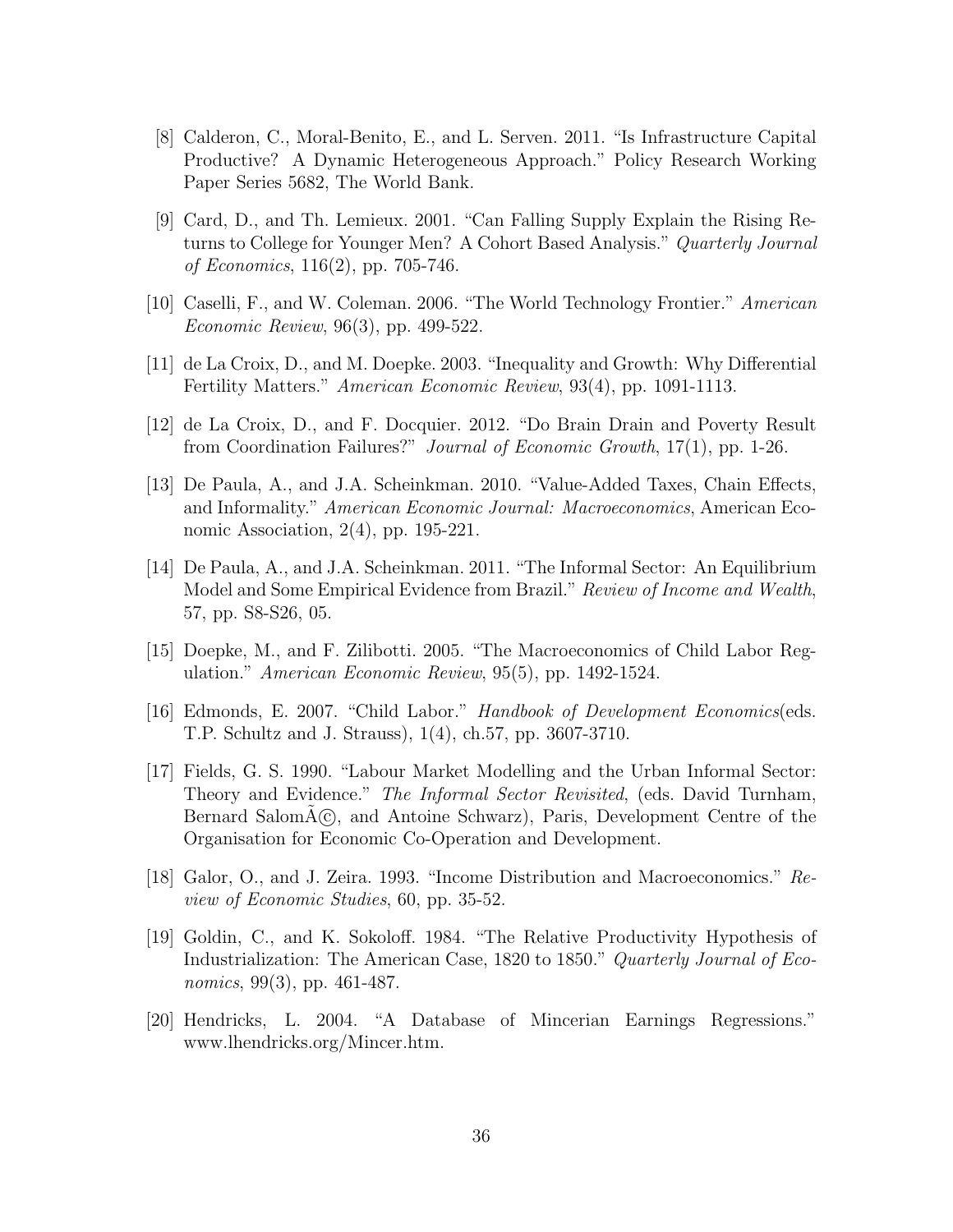- [21] Haveman, R., and B. Wolfe. 1995. "The Determinants of Children's Attainments: A Review of Methods and Findings." Journal of Economic Literature, 33(4), pp. 1829-1878.
- [22] Heston, A., Summers, R., and B. Aten. 2011. "Penn World Table Version 7.0." Center for International Comparisons of Production, Income and Prices at the University of Pennsylvania.
- [23] Horrell, S., and J. Humphries. 1995. "The Exploitation of Little Children": Child Labor and the Family Economy in the Industrial Revolution." Explorations in Economic History,  $32(4)$ , pp.  $485-516$ .
- [24] Katz, L., and K.M. Murphy. 1992. "Changes in Relative Wages 1963-1987: Supply and Demand Factors." Quarterly Journal of Economics, 107(1), pp. 35-78.
- [25] King, L. 1995. "Quantitative Theory and Econometrics." Federal Reserve Bank of Richmond Economic Quarterly, 81(3), pp. 53-105.
- [26] Knowles, J. 1999. "Can Parental Decisions Explain U.S. Income Inequality?" Mimeo, University of Pennsylvania.
- [27] Kremer, P., and D. Chen. 2002. "Income Distribution Dynamics with Endogenous Fertility." *Journal of Economic Growth*, 7, pp. 227-258.
- [28] Krugman, P. 1991. "History versus Expectations." Quarterly Journal of Eco*nomics*,  $106(2)$ , pp. 651-667.
- [29] La Porta, R., and A. Shleifer. 2008. "The Unofficial Economy and Economic Development." Brookings Papers on Economic Activity, 39(2), pp. 275-363.
- [30] Lucas, R.E.J. 1988. "On the Mechanics of Economic Development." Journal of Monetary Economics, 22(1), pp. 3-42.
- [31] Maloney, W.F. 2004. "Informality Revisited." World Development, 32(7), pp. 1159-1178.
- [32] Murphy, K.M., Shleifer, A., and R.W. Vishny. 1989. "Industrialization and the Big Push." Journal of Political Economy, 97(5), pp. 1003-1026.
- [33] Perry, G.E., Maloney, W.F., Arias, O.S., Fajnzybler, P., Mason, A.D., and J. Saavedra-Chandeuvi. 2007. Informality: Exit and Exclusion. World Bank Latin American and Caribbean Studies 40008: Washington DC.
- [34] Rebelo, S. 1991. "Long-Run Policy Analysis and Long-Run Growth." Journal of Political Economy, 99, pp. 500-521.
- [35] Rodrik, D. 2013. "Unconditional Convergence in Manufacturing." Quarterly Journal of Economics, 128(1), pp. 165-204.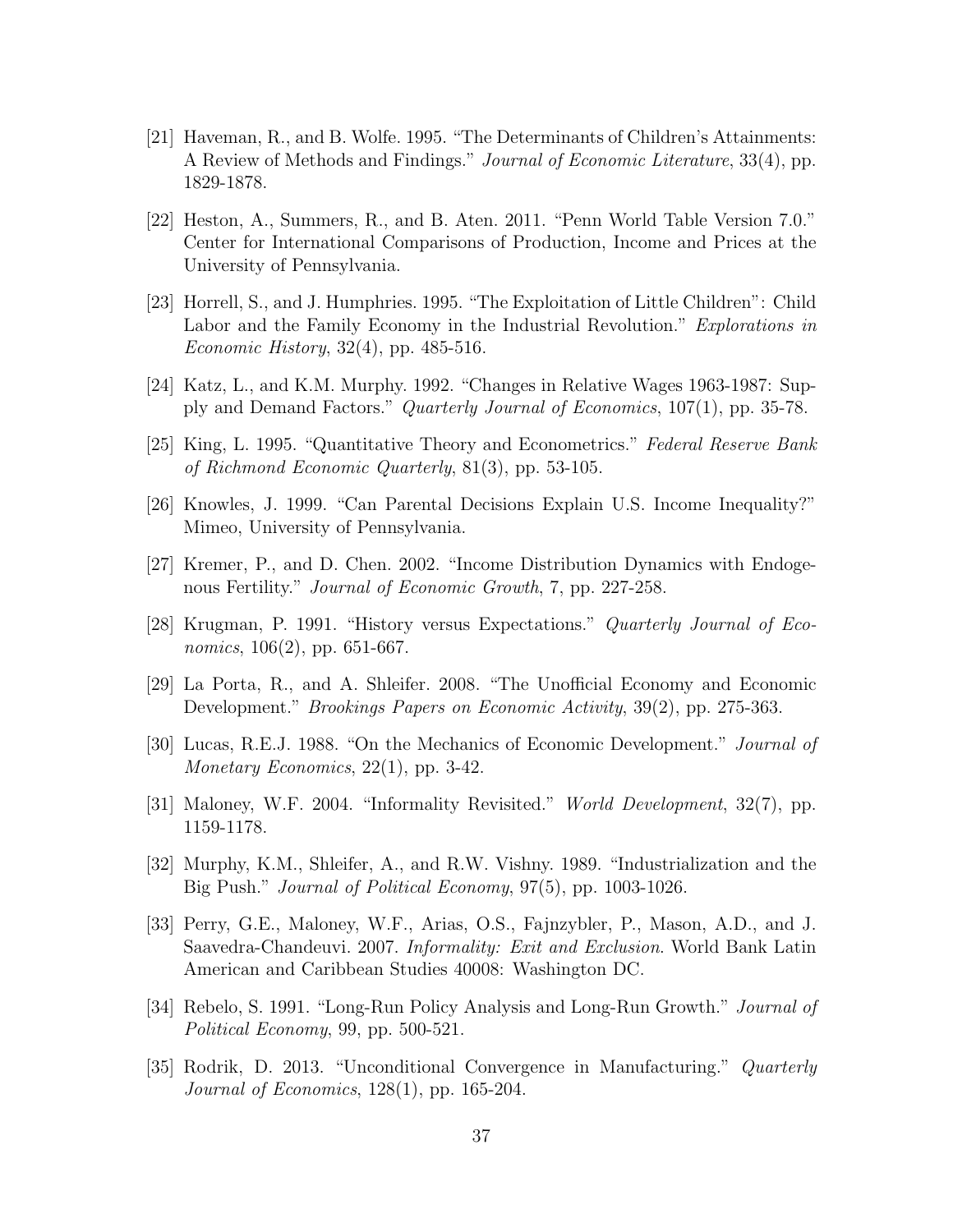- [36] Romer, P. M. 1986. "Increasing Returns and Long-Run Growth." Journal of Political Economy, 94, pp. 1002-1037.
- [37] Rosenstein-Rodan, P.N. 1943. "The Problems of Industrialization of Eastern and South-Eastern Europe." Economic Journal, 53(210/11), pp. 202-211.
- [38] Rosenzweig, M., and R. Evenson. 1977. "Fertility, Schooling, and the Economic Contribution of Children in the Rural India: An Econometric Analysis." Econometrica, 45, pp. 1065-1079.
- [39] Schneider, F. 2005. "Shadow Economies around the World: What do we really know?" European Journal of Political Economy, 21(3), pp. 598-642.
- [40] Schneider, F., Buehn, A. and C.E. Montenegro. 2010. "Shadow Economies All over the World. New Estimates for 162 Countries from 1999 to 2007." Policy Research Working Paper Series 5356, The World Bank.
- [41] Schultz, T. W. 1960. "Capital Formation by Education." Journal of Political Economy, 68, pp. 571-583.
- [42] World Bank. 2012. Child labor data from World Development Indicators Online (WDI) database.
- [43] Zenou, Y. 2008. "Job Search and Mobility in Developing Countries. Theory and policy implications." Journal of Development Economics, 86, pp. 336-355.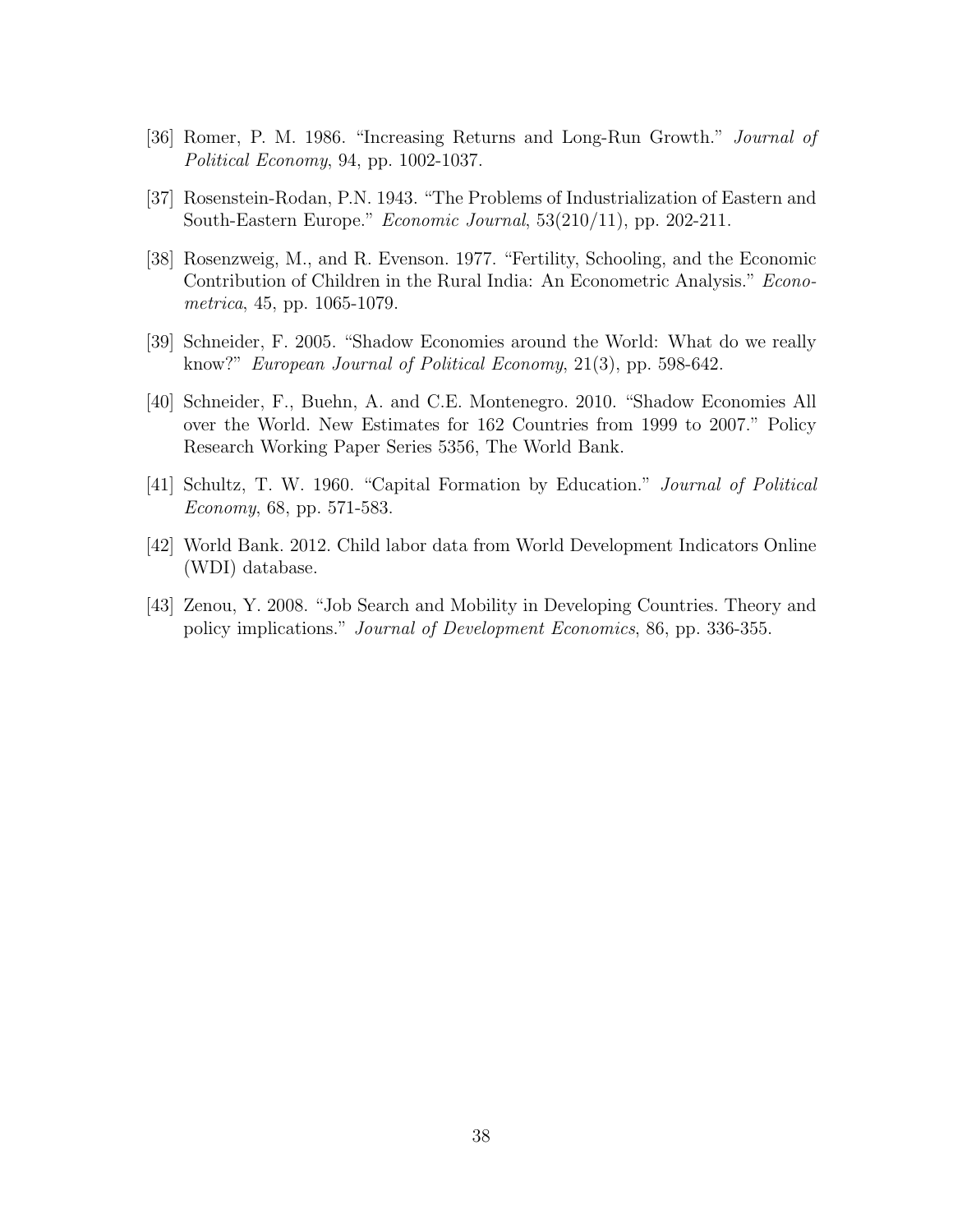



Figure 9: Scenario 2.